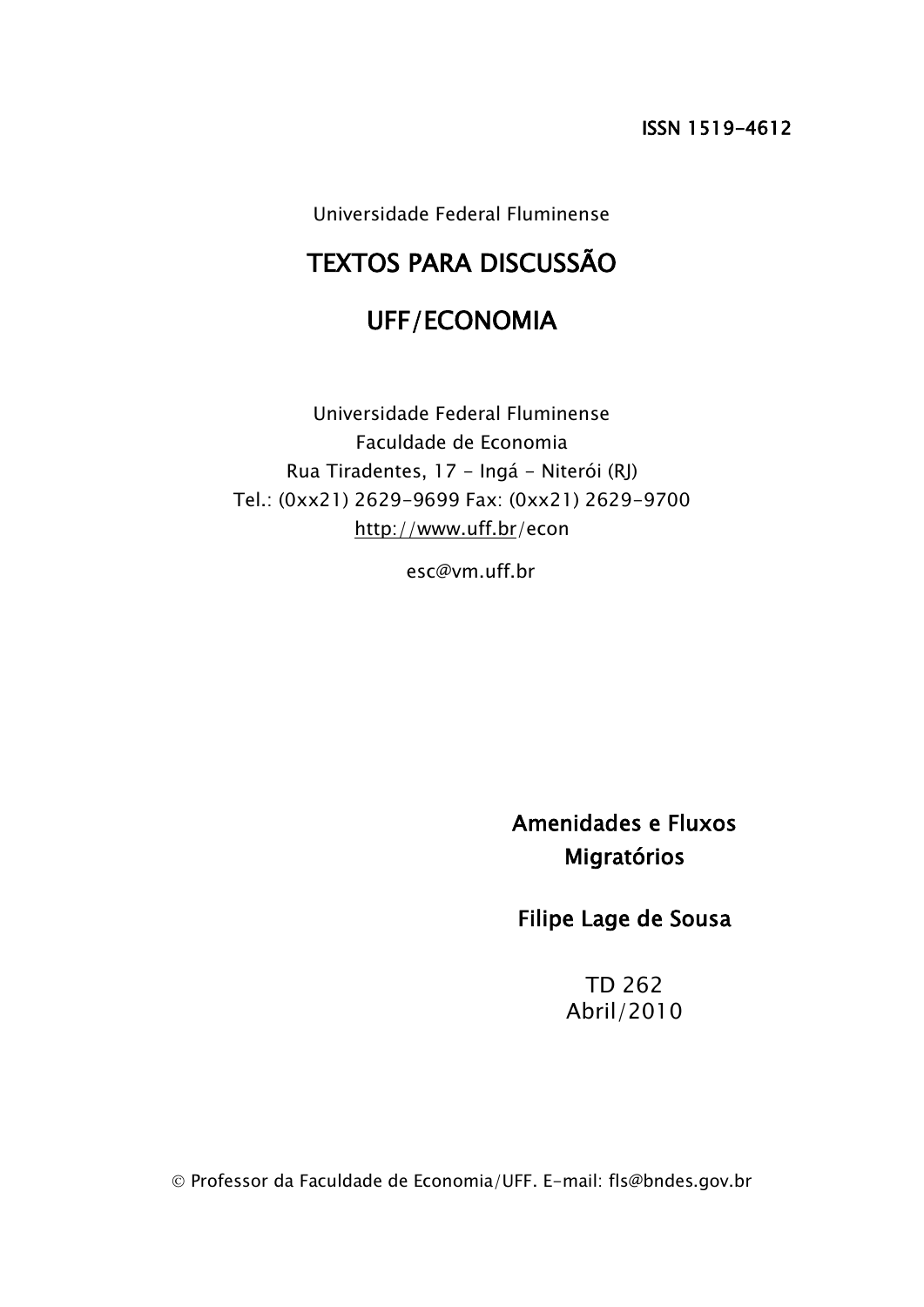

## **Abstract**

The influence of social amenities, positive or negative, on migration flows is an issue not yet fully covered by the literature. This paper investigates whether changing dwellings across cities is associated with violence using urban-urban migration data at municipality level. Results show that migration is affected by crime rates not only locally, but also when neighbouring effects are taken into account.

# **Resumo**

A influência de amenidades sociais, positivas ou negativas, nos fluxos migratórios é um assunto pouco explorado pela literatura. Esse trabalho investiga se a mudança de residência entre cidades está associada à violência usando dados de migração urbanaurbana ao nível municipal. Os resultados mostram que a migração é afetada por índices de criminalidade não só locais, mas também quando efeitos de vizinhança são levados em consideração.

**Keywords:** Internal Migration, Amenities, Neighbouring Effects.

**Palavras-Chaves:** Migração Interna, Amenidades e Efeitos de Vizinhança.

**JEL Classification:** R23, O15, O18, J11, D62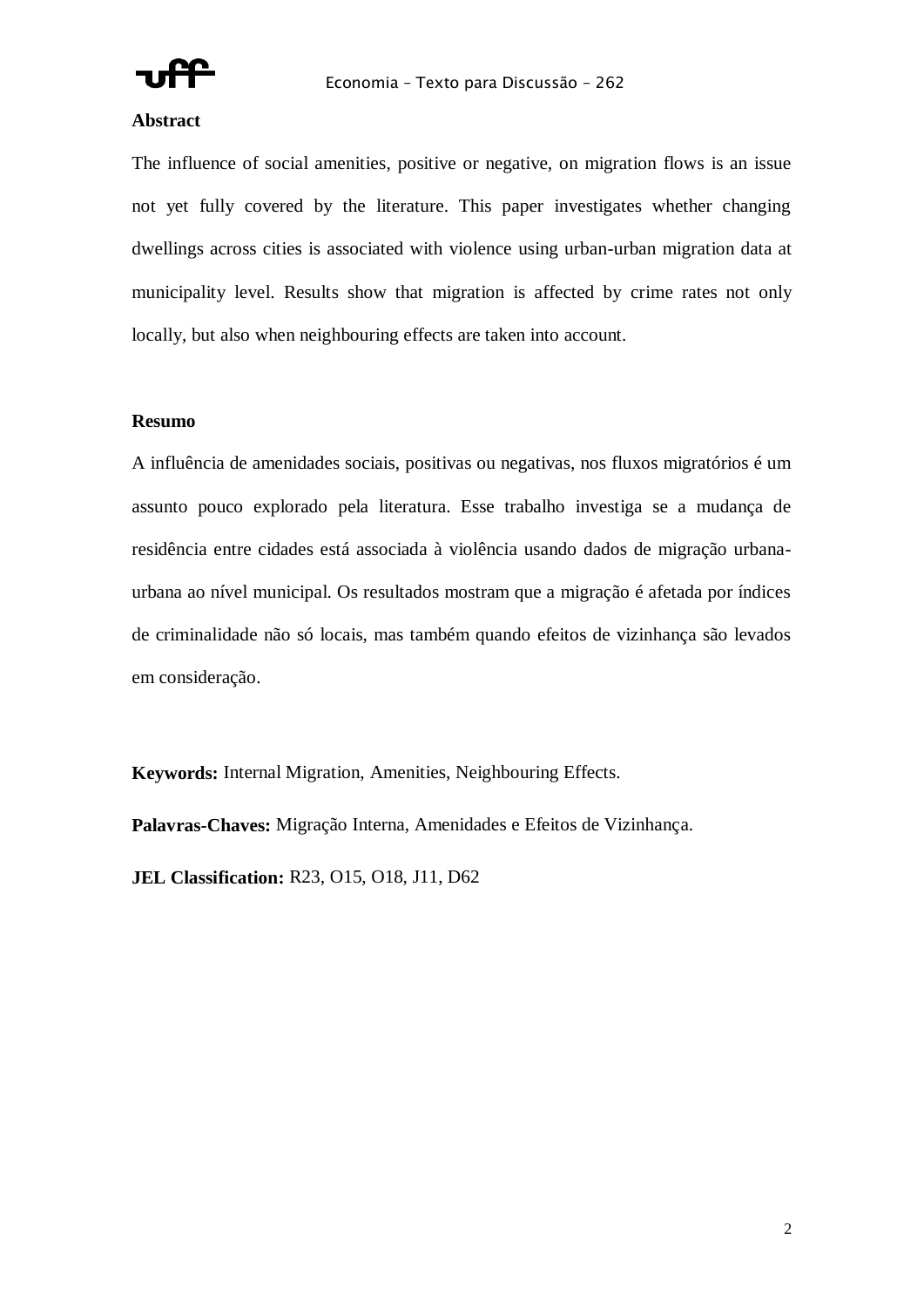

# **Introduction**

 $\overline{a}$ 

Migration is as old as human beings. Moreover, reasons for changing dwellings have not changed dramatically over the years, since the majority of moves relate to individual decisions about where to maximize utility by looking at economic, social and environmental aspects. The majority of these aspects has been studied in previous works, as shown in the survey of Greenwood (1997) and Lucas (1997). Nevertheless, some areas are not fully covered by the existent publications. A vein which has not been completely explored yet is whether amenities are linked to migration. This chapter contributes to the literature by investigating the relationship between migration flows and amenities/disamenities, especially violence.

Amenities are divided into two classifications: natural and social. Natural amenities depend on the geographic characteristics of a particular region, such as natural beauty, temperature and location. Social amenities result from interactions among individuals in a particular location. Natural amenities, in similar fashion to social amenities, vary across regions. However, the latter vary across time, while the former do not.<sup>1</sup> This is an important issue in understanding migration, since as social amenities change one region may change its status from that of a desirable place to that of undesirable one. Examples of social amenities/disamenities include *inter alia* varieties of entertainment (such as cinemas, theatres and shows, for example), pollution, congestion and violence.

Amenities may present an additional feature: neighbouring effects. Although natural amenities might show neighbouring effects, social amenities present relatively much more since these result from social interactions. Therefore, neighbouring effects

<sup>&</sup>lt;sup>1</sup> Actually, natural amenities might vary across time; since one of the world's recent challenges is climate change. Social amenities are however much more time-variant than natural amenities. Therefore, assuming that natural amenities do not vary across time seems reasonable, as those may be considered static while comparing to social amenities.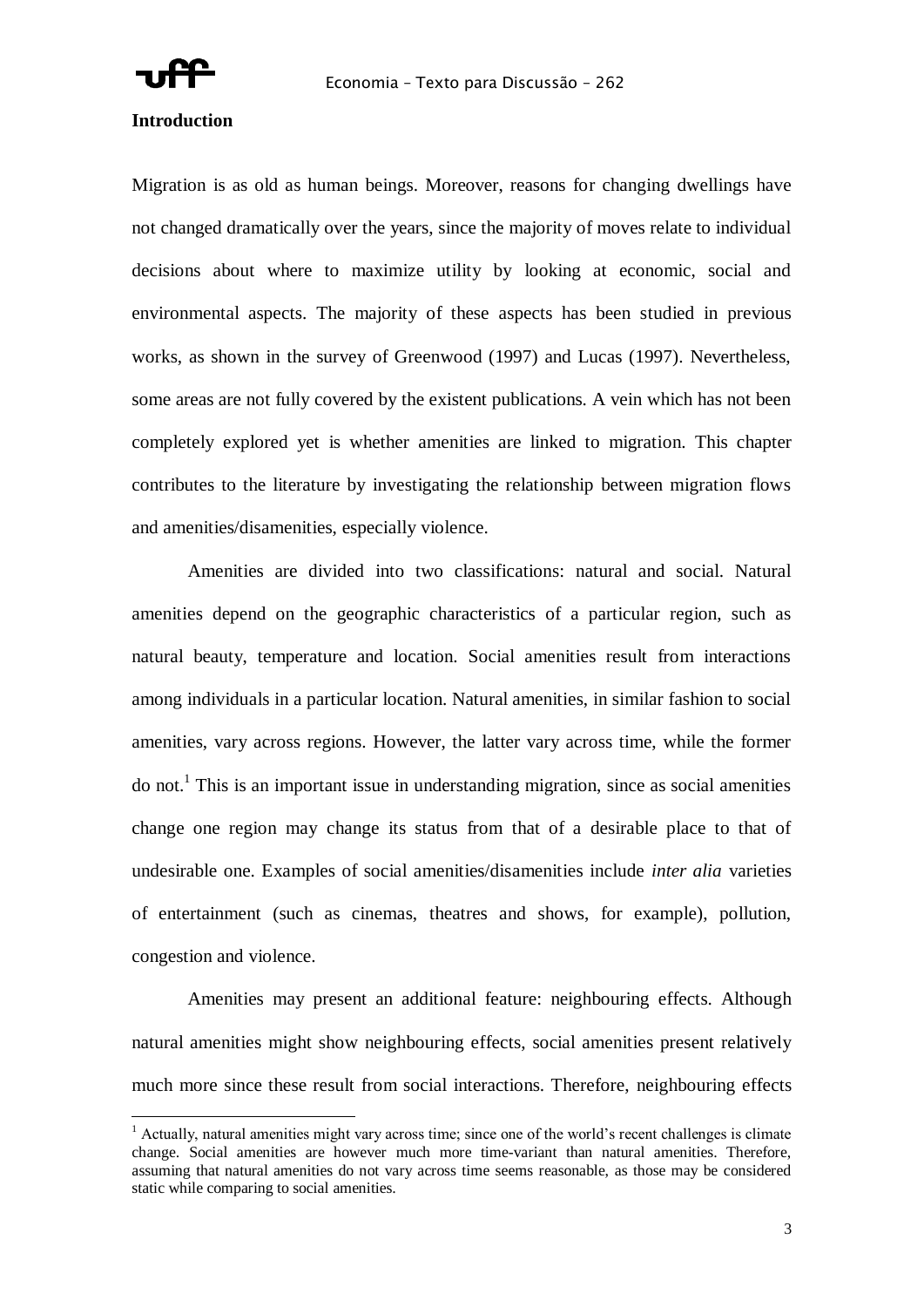# Economia – Texto para Discussão – 262

of social amenities might be interesting to address as they are not restricted to the region where they are located. Social amenities may hence have an impact not only where they are located, but also in surroundings areas.

Violence is a social disamenity, which impacts on urban issues, as pointed out in Habitat (2007). According to this publication, people are even more affected by this disamenity in Less Developed Countries (hereafter referred to as LDC), including psychologically, socially and economically. Brazil is more than just a typical example of these effects because crime rates have achieved outstanding records. According to the UN Office of Drugs and Crime (UNODC), homicides rates in Brazil are one of the highest in the world, as it states: "Levels of small arms violence in countries at 'peace' can be as high, or even higher, than levels in war zones. For example, total gun deaths in the city of Rio de Janeiro between 1997 and 2000 exceeded conflict deaths in war zones such as Afghanistan, Sierra Leone and Uganda during the same period." in IANSA (2007), page 4.

Crime rates are not spread evenly over the country. As Carvalho, Cerqueira and Lobao (2005) and Waiselfisz (2007) have shown Brazilian violence is spatially concentrated in metropolitan areas. In 2007, the Brazilian federal government launched a national plan to tackle this issue, called PRONASCI $^2$  which aimed to reduce crime rates in the 11 most violent metropolitan areas. Additionally to the criminality issue, Andrade, Santos and Serra (2000) findings show that the population in Brazilian medium size cities increased their participation in urban population from 9% in 1970 to 14% in 1996. As they are demographically less dense places, perhaps some migration towards these medium-sized cities might be associated with violence. Violence might thus have influenced people to migrate towards places with higher security.

<sup>2</sup> PRONASCI is an acronym for *Programa Nacional de Seguranca Publica com Cidadania* which means National Program of Public Security with Citizenship.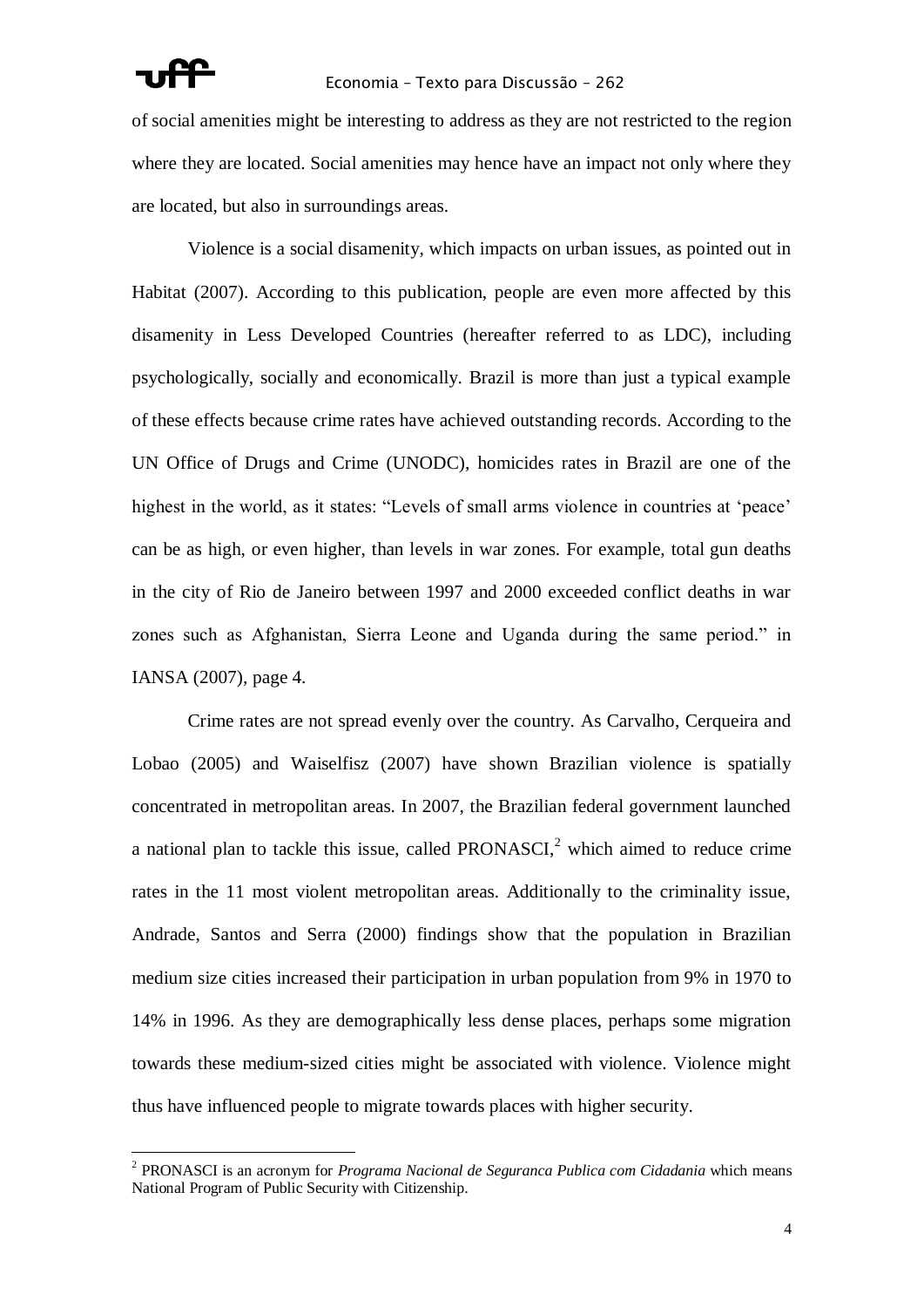In order to investigate how migration decisions are associated to amenities/disamenities, especially violence, urban to urban migration flows between Brazilian cities<sup>3</sup> are used from 1985 to 2000. These linkages are tested not only locally but also their neighbouring effects. Results suggest that they seem to be associated. Disamenities tend to push migrants towards other cities, while amenities seem to pull them away. As it regards violence, local crime rates are negatively associated to migration flows, but neighbouring does also present similar pattern. Controlling for origin and destination characteristics, crime rates at origin seem to be more associated to migration flows than their value at destination. The rest of the chapter is structured as follows. The next section presents some stylized facts on migration and violence in Brazil. The empirical strategy is detailed in Section 2. Section 3 presents a data description, followed by results in Section 4. Finally, the last section concludes.

# **1. Some Facts about Migration and Violence in Brazil**

1.a Migration in LDC and in Brazil.

Migration differs not only between rich and poor countries, but also across time. Most of the literature regarding migration in LDC investigates rural-urban migration, as summarized in Lucas (1997). Even recently, papers addressing this type of migration either theoretically (Chaudhuri (2000) and Basu (2000), for example) or empirically (Bhattacharrya (2002) and Saracoglu and Roe (2004)) have been common. The trend towards a more urban society is however also something common in LDC. In LDC countries, urban population was 29.6 % in 1980, by 2005 the percentage increased to 42.7% according to United Nations (2007). In South America, urban population was even more important, where 81.8% were living in cities in 2005 compared to 68.3% in 1980. Brazil is not an exception to these figures, as Graph 2.1 shows:

 $\overline{a}$  $3$  Overall, there are 3,659 regional units.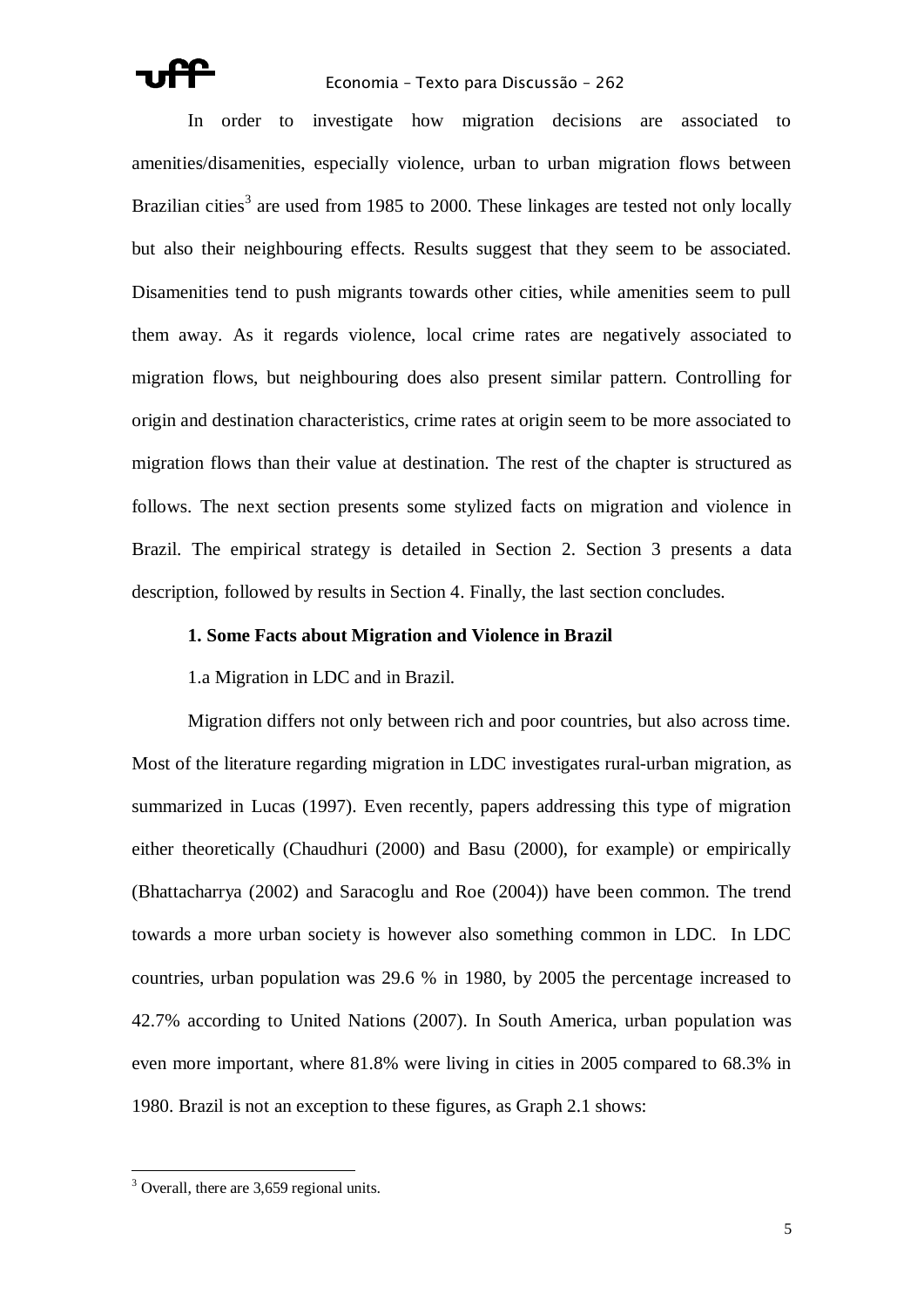



Source: Brazilian Statistical Institute (IBGE)

Brazil has experienced a substantial change in people"s residence status in the last 50 years. In the 50s, two out of three Brazilians were living in rural areas.<sup>4</sup> However, the urban population became larger than the rural in the 70s. It has steadily increased since and more than 80% of Brazilians live in cities nowadays. This indicates a strong urbanization process has occurred in this country. Nevertheless, it is not possible to infer whether migration from rural to urban contributed massively to this process.

There is extensive literature about migration in Brazil and only papers which are directly related to the present study are mentioned here. As mentioned earlier, mediumsized cities are becoming more representative in the Brazilian urban population. It is not clear however which demographic channel (migration, birth and/or death rates) explains this pattern. Contributing to this issue, Jannuzzi and Jannuzzi (2002) analyse migration, urban growth and real estate attractiveness of Sao Paulo, the economic centre. They find that Sao Paulo lost inhabitants due to the migration process which occurred from the 1980s onwards, as evidenced in Martine (1994) and Baeninger (2000). One of Jannuzzis's explanations is that housing prices are becoming substantially higher, especially for low income families. They evaluate the association between house prices

<sup>&</sup>lt;sup>4</sup> The definition of urban population according to IBGE encompasses any person living in dwellings located in municipalities, villas or even isolated agglomerations of dwellings regardless their size, demographic density or any other criterion. Rural dwellings are those not situated in these urban areas.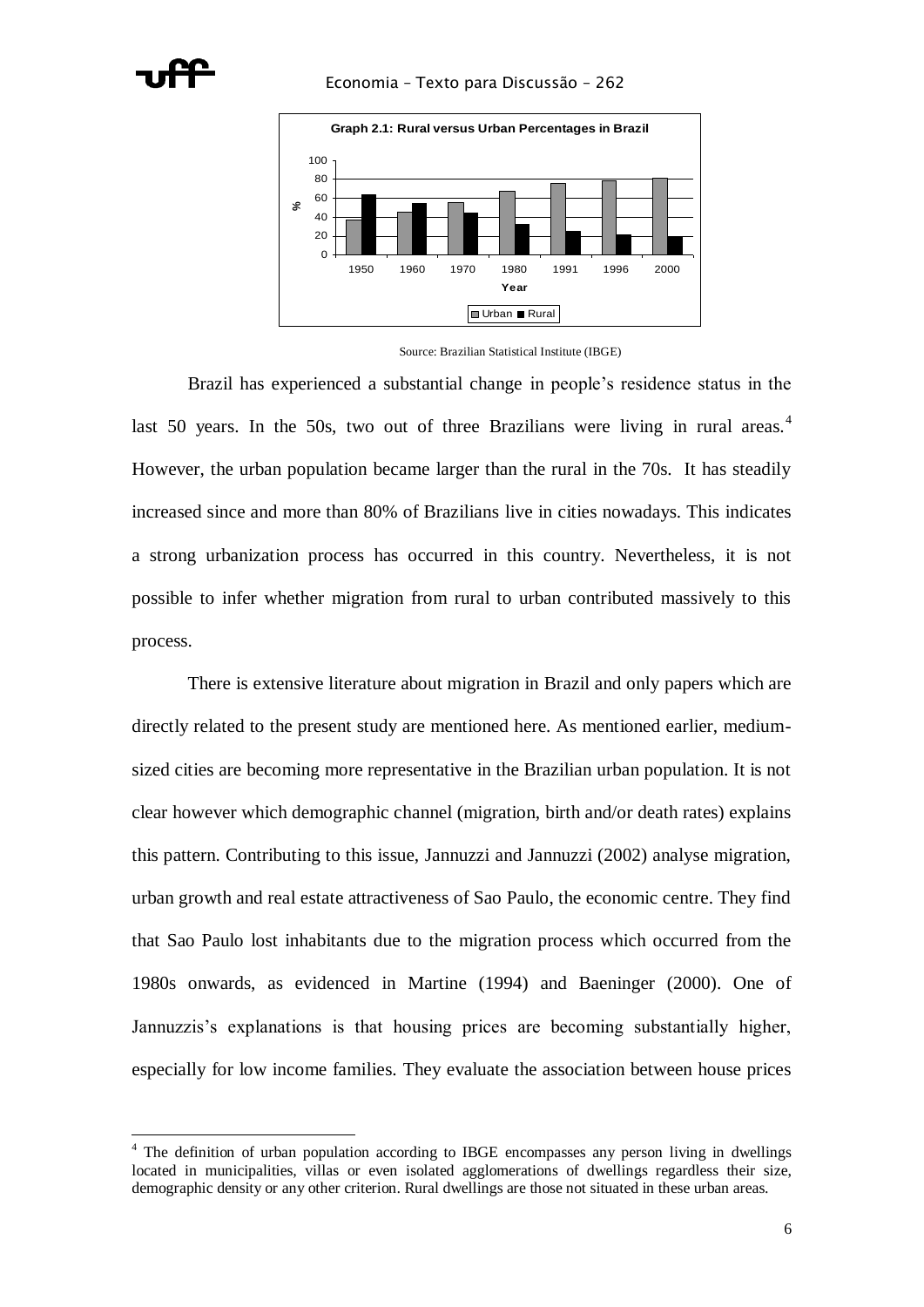

(represented by rent) and different types of measures, such as time spent on travelling to work, distance to downtown, population density, *inter alia*. Even though all of these measures are important to understand migration patterns, they use them only in a simple linear regression model which leads to bias estimated parameters, due to omitted variables. Additionally, they do not encompass violence. They conclude that people migrated to cities around Sao Paulo in order to avoid high house prices. Their paper provides one indication that migration towards medium size cities can be related to people leaving metropolitan cities.

The closest paper to this one is Vasconcellos and Rangel (2005). They analyse Brazilian migration patterns using the last two Census data as does this chapter.<sup>5</sup> They provide a detailed descriptive analysis of the migration process in Brazil during this period using city level data. Comparing both periods, the authors conclude that migration flows have remained the same within the period analyzed. They find moreover not only that 10% of Brazilians over five years of age have migrated from 1986 to 1991 and from 1995 to 2000, but also that people from the southeast and the northeast were the majority of them (65% in 1991 and 71% in 2000). The population of the southeast has the greater positive net result for migration flows in contrast with the population of the northeast which revealed the largest negative net result for migration flows. The average distance is slightly greater than 400 km, but more than 60% of migrants change their residence within 250 km, of which half (around 30% of the total) do so within 50 km. A reasonable part occurs from metropolitan cities towards their neighbours, which can be interpreted as individuals looking for better house pricing and/or better amenities. Another finding is that the level of intra-state migration (between cities within the same state) is significantly higher than the level of inter-state

<sup>&</sup>lt;sup>5</sup> Section 2.4 explains the use of Census data instead of other sources.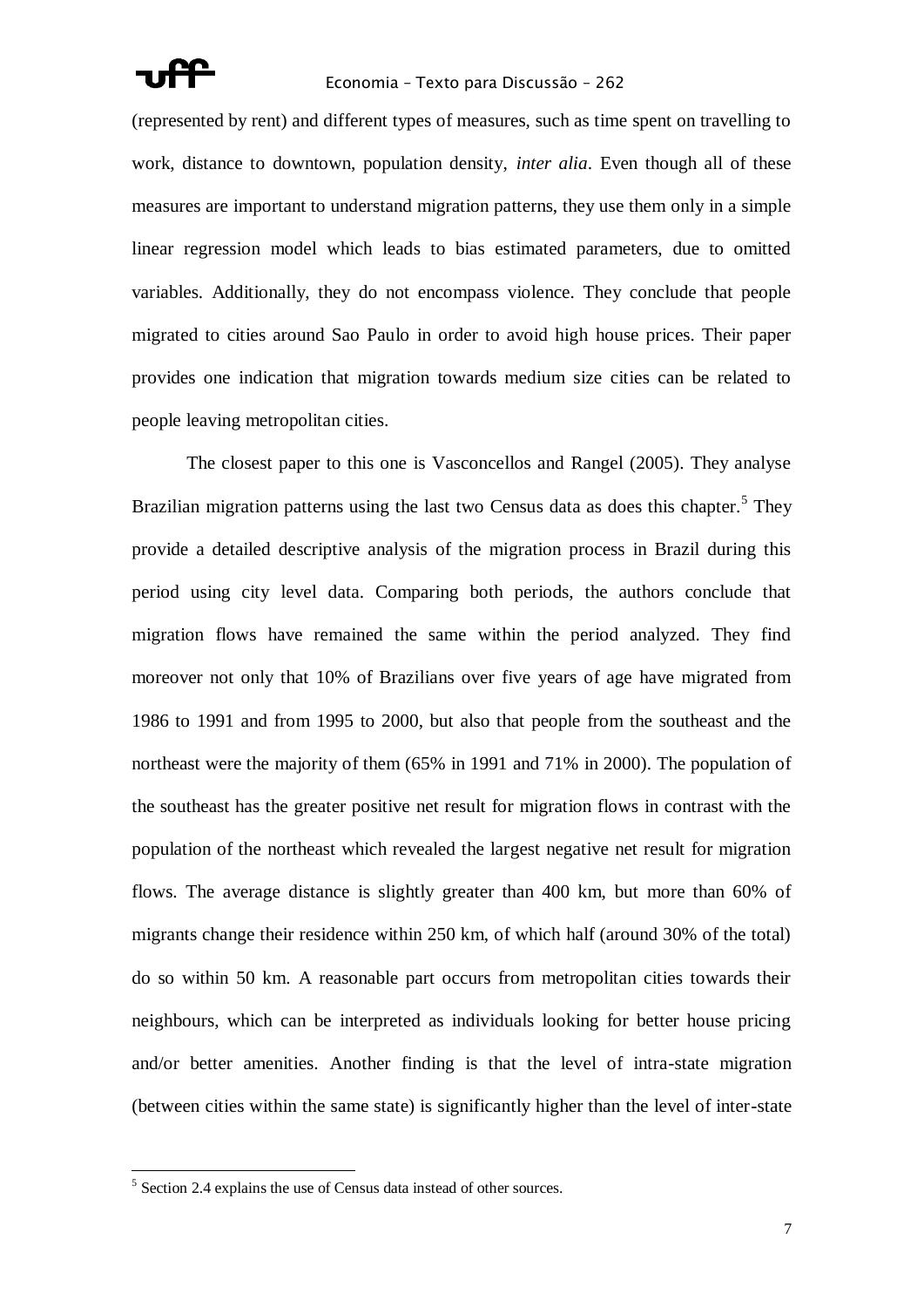movements (across cities in the same state). All of these together indicate that distance matters. Considering all possible migration flows, around 1% is non-zero. One issue not covered by these two papers just mentioned is the identification between rural and urban as origins and destinations, which is considered in this current chapter.

2.1.b Urban versus Rural

It is common sense that rural-urban migration is the standard pattern in LDC as Lucas (1997) states, but developing countries may present completely different migration flows. India, for example, is an exception to this rule. Skeldon (1986) shows that 57% of migration in India was rural-rural according to their 1981 Census. Focusing on rural-urban migration, Nelson (1976) argues Latin America differs from Africa/Asia by migration period status. In the latter, it is basically transitory and in the former, permanent. This explains partially why Latin America is much more urbanized than other parts in LDC. Considering this, it is possible to expect that rural-urban migration might be less important for migration flows in Latin America, especially in Brazil which presents higher urban rates. Table 1 shows Brazilian migration flows by distinguishing between rural and urban migration as origin and/or destination.

|                | 1991                           |      | 2000                   |      |  |
|----------------|--------------------------------|------|------------------------|------|--|
|                | $\%$<br>Migrants (in millions) |      | Migrants (in millions) | $\%$ |  |
| Urban to Urban | 8.0                            | 62%  | 9.9                    | 72%  |  |
| Urban to Rural | 1.1                            | 8%   | 1.1                    | 8%   |  |
| Rural to Urban | 2.3                            | 18%  | 1.7                    | 13%  |  |
| Rural to Rural | 1.5                            | 11%  | 0.9                    | 7%   |  |
| Total          | 12.9                           | 100% | 13.7                   | 100% |  |

**Table 1: Numbers and Percentage of Migration in Brazil**

Source: Censuses of 1991 and 2000, elaborated by IBGE.

The table presents how migration from rural to urban still plays an important role, but it is more than evident that urban-urban is much more relevant than any other. While migration from rural to urban has decreased not only in volume (from 2.3 million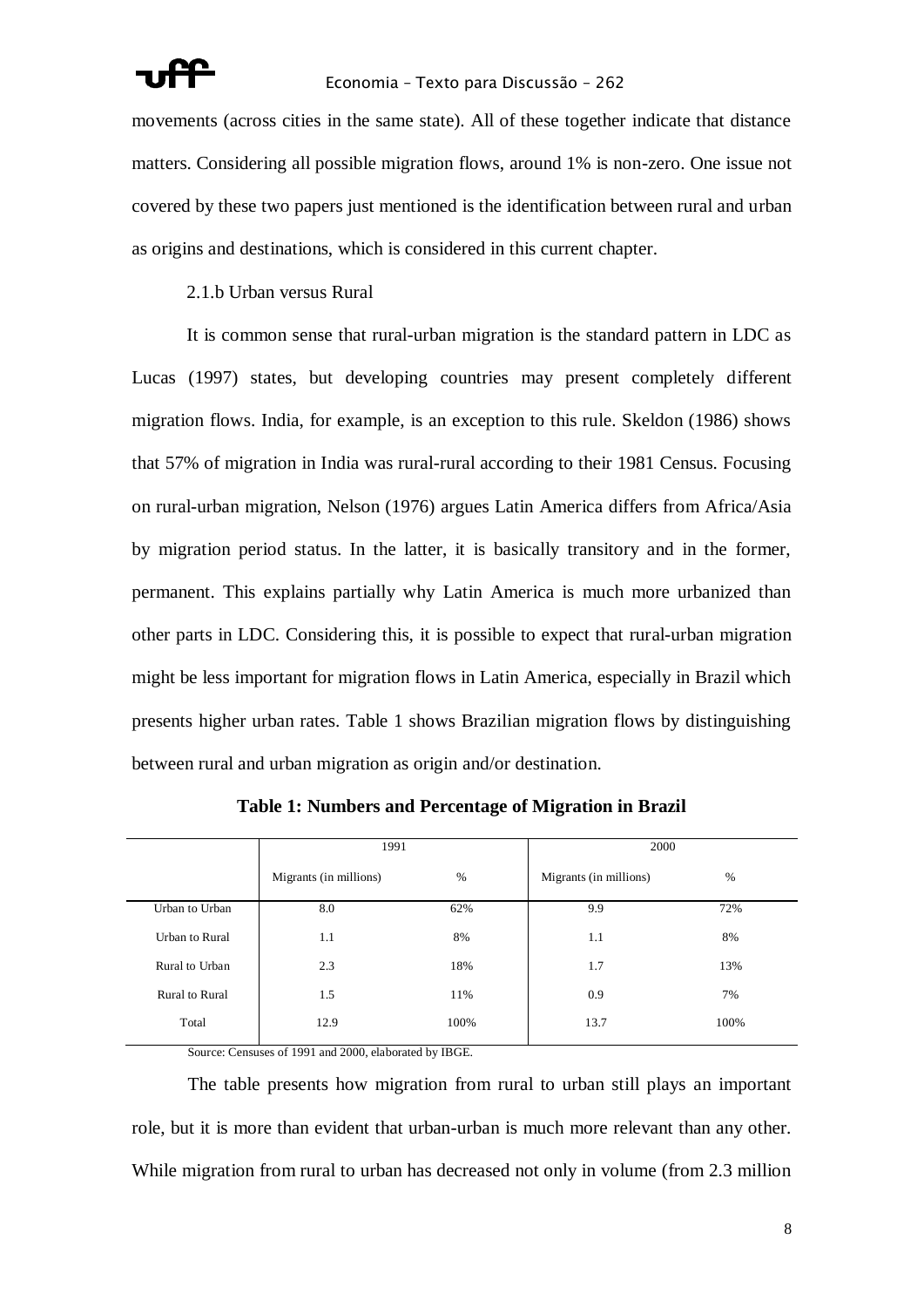

to 1.7 million), but also in share (from 18% to 13%), migration between urban areas has increased in both: volume and share. This issue is not investigated by Jannuzzi and Jannuzzi (2002) and it presents a completely different pattern between the two censuses analyzed, since urban-urban migrations become even more important than rural-urban. In total, around 13 million people change their residence every five years according to the two censuses, representing around 10% of the Brazilian population, as pointed out by Vasconcellos and Rangel (2005). Indeed, a volume of the entire Brazilian population changed their address to another city every half century after considering these figures. People move therefore 1.4 times during their lifetime if Brazilian life expectancy is considered.<sup>6</sup>

# 2.1.c Violence Issues

As it regards violence, the urban population is increasingly being affected by this disamenity, as reported in UN-Habitat (2007). According to this publication, urban violence is at the top of the agenda for people living in cities, especially in developing countries where a huge proportion of them live in poor areas with lack of infrastructure and labour opportunities. Another example of how much violence affects society is given by Soares (2006). He estimated the cost of violence in the welfare of 73 countries. His findings state that one year of life expectancy lost to violence is associated with a yearly social cost of 3.8% of GDP.

Across Latin American countries, and especially in Brazil, violence also represents an important issue in urban areas. Carvalho, Cerqueira, Lobao and Rodrigues (2007) states that the cost of violence has reached 5.09% of Brazilian GDP in 2004. Aside from economic issues, the UN-Habitat (2007) also mentions how the fear of violence affects people"s life, since they state that even when crime rates reduce, the

 $\overline{a}$ 

 $6$  According to IBGE, Brazilian life expectancy was 70 years in 2000.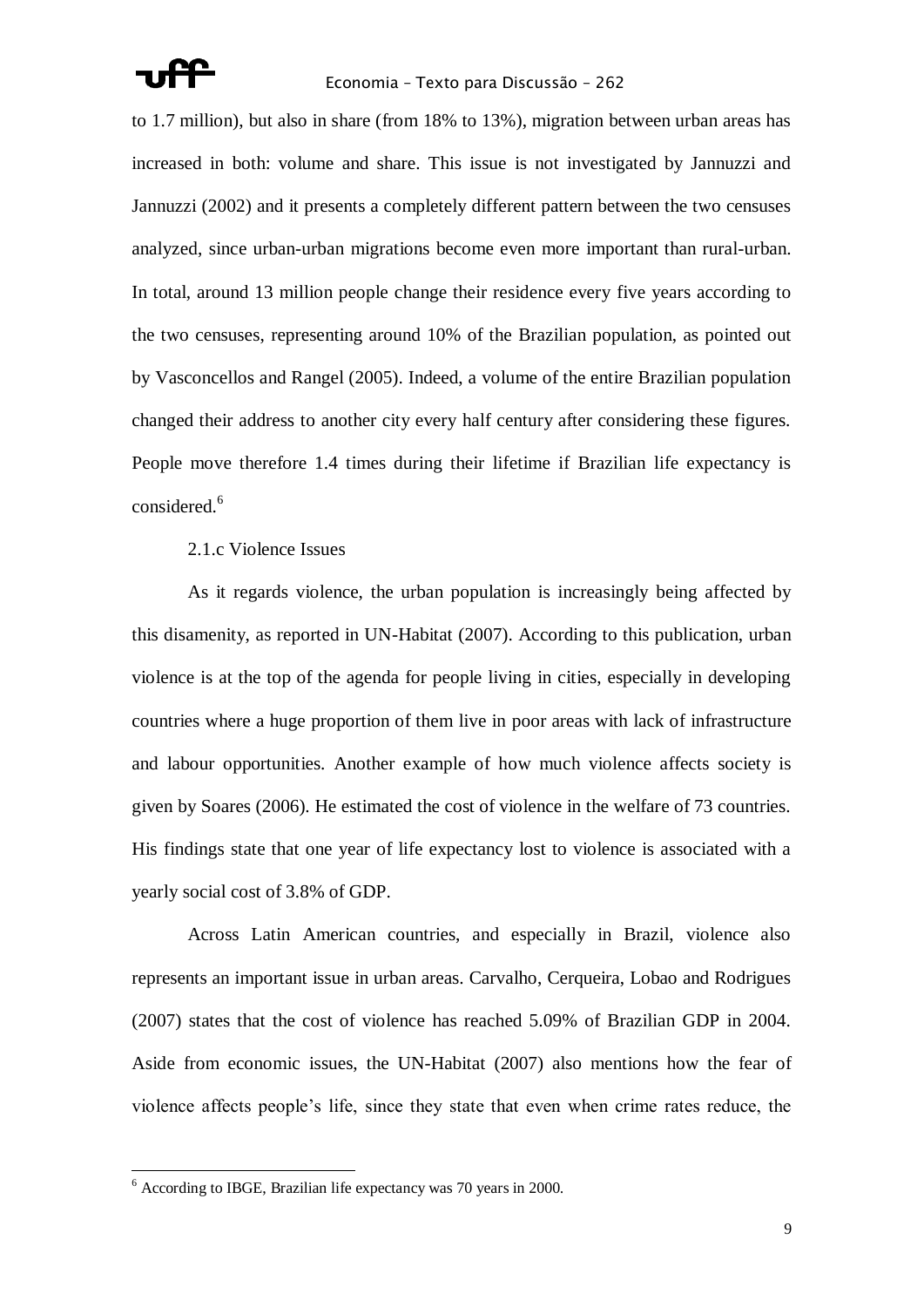

sense of insecurity may remain high, hence lessening people"s quality of life. Social life can also be affected by violence. For example, more than 60% of Brazilians feel unsafe walking home at night, according to Nuttall, Eversley and Rudder (2002). Summing up, crime imposes economic, social and psychological negative effects in the Brazilian Society.

In order to have an idea of how violence has developed in Brazil, Graph 2 presents homicides rates per 100 thousand inhabitants from 1980 until 2002.

0 10 20 30 40 50 60 -1980 1981 1982 1983 1984 1985 1986 1987 1988 1989 1990 1991 1992 1993 1994 1995 1996 1997 1998 1999 2000 2001 2002 **Years and Street and Street Advisors Construction Constrainers Advisors Constrainers Advisors Construction Construction Construction Construction Construction Construction Construction Construction Construction Constructi** 

**Graph 2: Brazilian Homicide Rates from 1980 until 2002**

Source: SIM-DATASUS, Brazilian Health Ministry

As shown, there is an upward tendency of this crime over the whole period. It started at a rate of roughly 14 deaths per 100 thousand inhabitants and reached nearly 50 per 100 thousand inhabitants which represent an annual increase of 6%. This demonstrates how this issue has become so prominent for the Brazilian society over the last couple of decades.

The distribution of crime varies substantially across municipalities where some present reasonably low crime rates while others resemble armed conflict areas. In order to evaluate how violence is distributed across these regional units over the period, violence data is available; Table 2 reports statistics of the five-year average homicide rates from the 3,659 cities under study.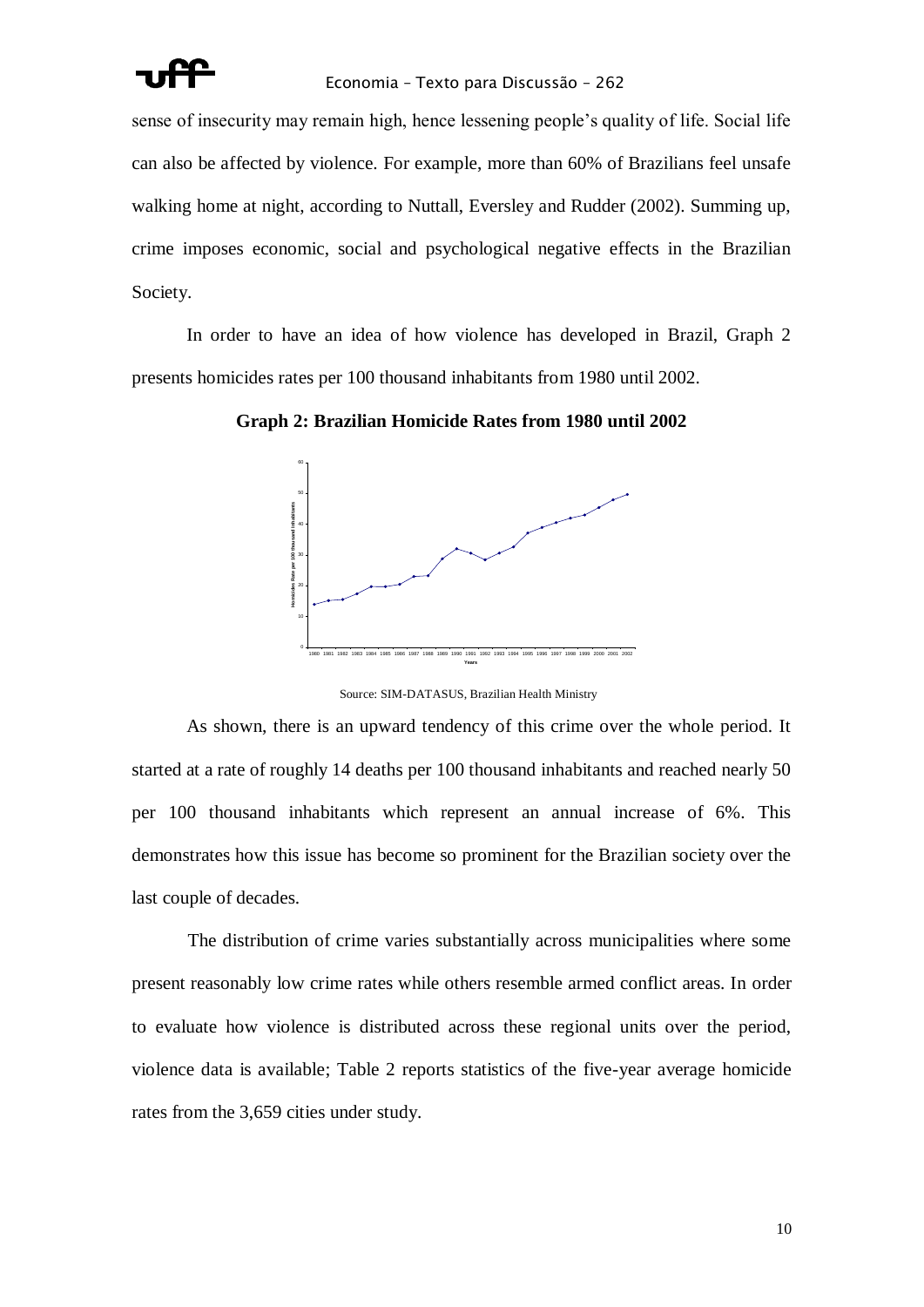

| Homicides per 100 thousand inhabitants | 1986-1991 | 1995-2000 |
|----------------------------------------|-----------|-----------|
| Average                                | 8.6       | 9.5       |
| Median                                 | 5.6       | 6.1       |
| <b>Standard Deviation</b>              | 10.2      | 11.6      |
| Maximum                                | 116       | 140       |
| Minimum in Cities with Crime Record    | 0.24      | 0.34      |
| Number of Cities with no Crime Record  | 624       | 524       |

**Table 2: Descriptive Analysis of Violence in Brazil**

Source: SIM-DATASUS, Brazilian Health Ministry

First, cities present on average lower crime rates compared to national figures, since homicides rates across cities are below 10 homicides per 100 thousand inhabitants while at the national level they are 26 from 1986-91 and 41 from 1995-00. This may represent higher crime rates in more populous regions. The upward tendency shown in Graph 2.2 is also noticed nevertheless at Table 2.2 by any descriptive statistics considered.

The average across municipalities has increased by one more death per year corroborated by an increase in the median as well. However, the increase has not been homogeneous across cities, since the standard deviation increased which means more heterogeneity across cities. Also the number of cities with no statistical record of homicide rates has reduced after a decade, as shown by the decrease in the number of cities with no crime record.

The minimum and maximum values observed also provide an indication of crime rates rising over the years in each locality. The maximum five-year average registered is from a city belonging to the Sao Paulo metropolitan region which may indicate that big metropolitan areas are in fact the most dangerous.<sup>7</sup> More generally, Carvalho et al. (2005) and Waiselfisz (2007) provide evidences that areas with high

 $<sup>7</sup>$  Sao Paulo metropolitan region is the most populated region in Brazil, and Diadema is the city where</sup> crime rates are beyond 100 homicides per 100 thousand inhabitants at both periods.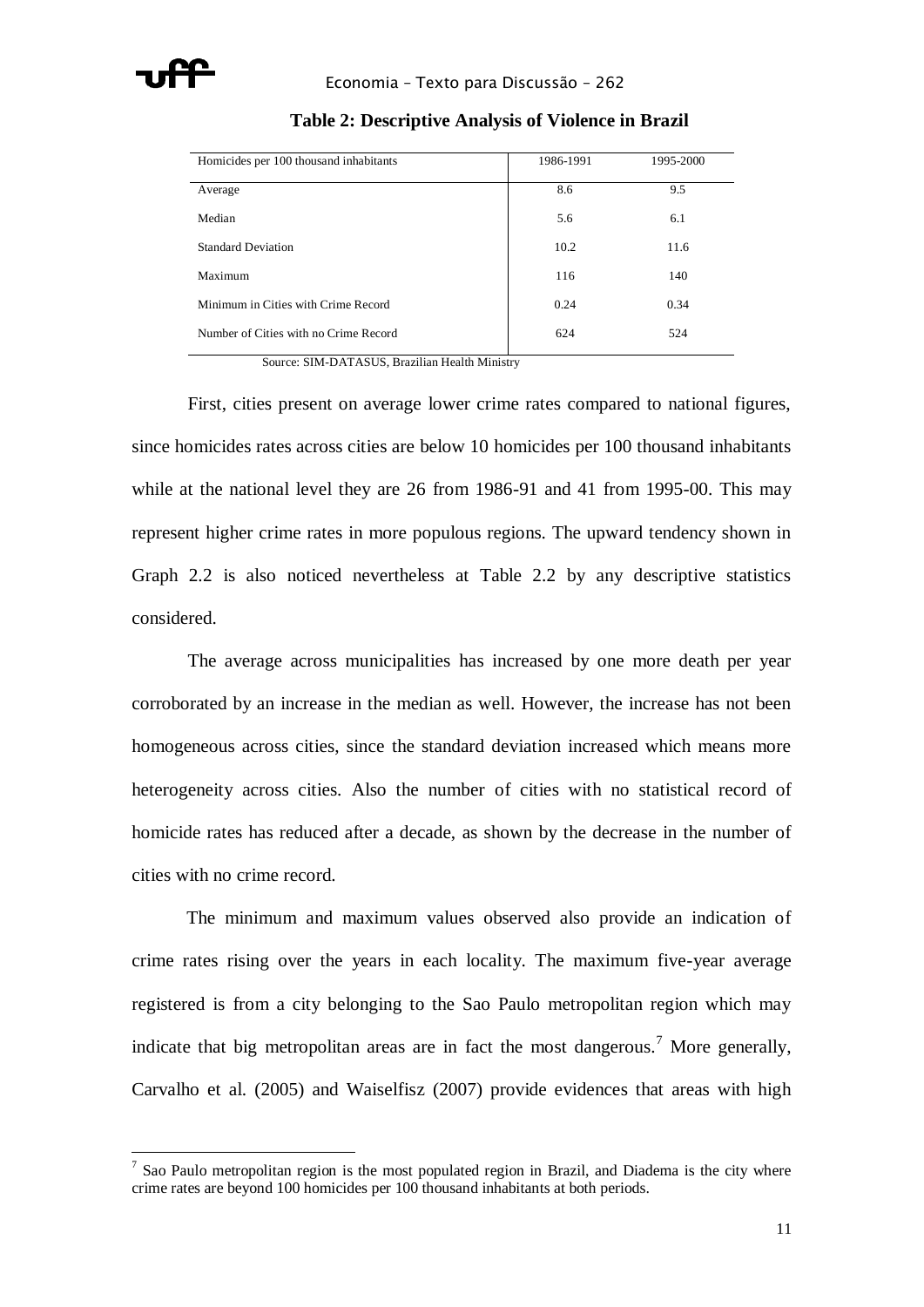crime rates include the most important metropolitan areas, such as Rio de Janeiro and Sao Paulo. It is thus evident that the more populous regions are among those with the higher crime rates.

Waiselfisz (2007) explores how geographically violent rates are distributed over Brazil. One of his findings show that the top 10% more violent cities concentrates more than 70% of all homicides rates in 2004. Moreover, these municipalities are generally big cities as those cities represent 42% of the Brazilian population. Taking into consideration the average homicide rate in 2004, those 10% more violent cities are four times more violent than the national figure. $8$ 

Although Waiselfisz (2007) shows graphically that violence is spatially concentrated, they do not test it statistically. Carvalho et al. (2005) not only present some maps to show this pattern, but they also investigate whether Brazilian homicides rates across municipalities are spatially correlated. Their findings back up the map evidence. This violence spatial correlation allows us to consider that violence might have neighbouring effects.<sup>9</sup>

Violence seems to impact not only where it occurs, but also in neighbouring areas. One example of how violence might affect economic measures, locally and/or in surrounding areas, is given by Gibbons (2004). Gibbons tries to investigate whether housing prices may be affected by violence. Using a neighbourhood data set, his results suggest that violence, locally and in surroundings areas, affects housing prices in London. Violence seems therefore to have its spatial effects on economic issues.

With regards to migration, violence might have a spatial effect due to some reasons. For example, even living in a city with low levels of violence, if neighbouring

<sup>&</sup>lt;sup>8</sup> This explains why national figures present a higher increase in homicide rates, as shown in Graph 2.2, than the average homicide rates across municipalities, as Table 2.2 presents.

<sup>&</sup>lt;sup>9</sup> In the Section 2.2.b, this assumption of crime spatial correlation is theoretically modelled by many papers having a diverse range of arguments to explain this pattern.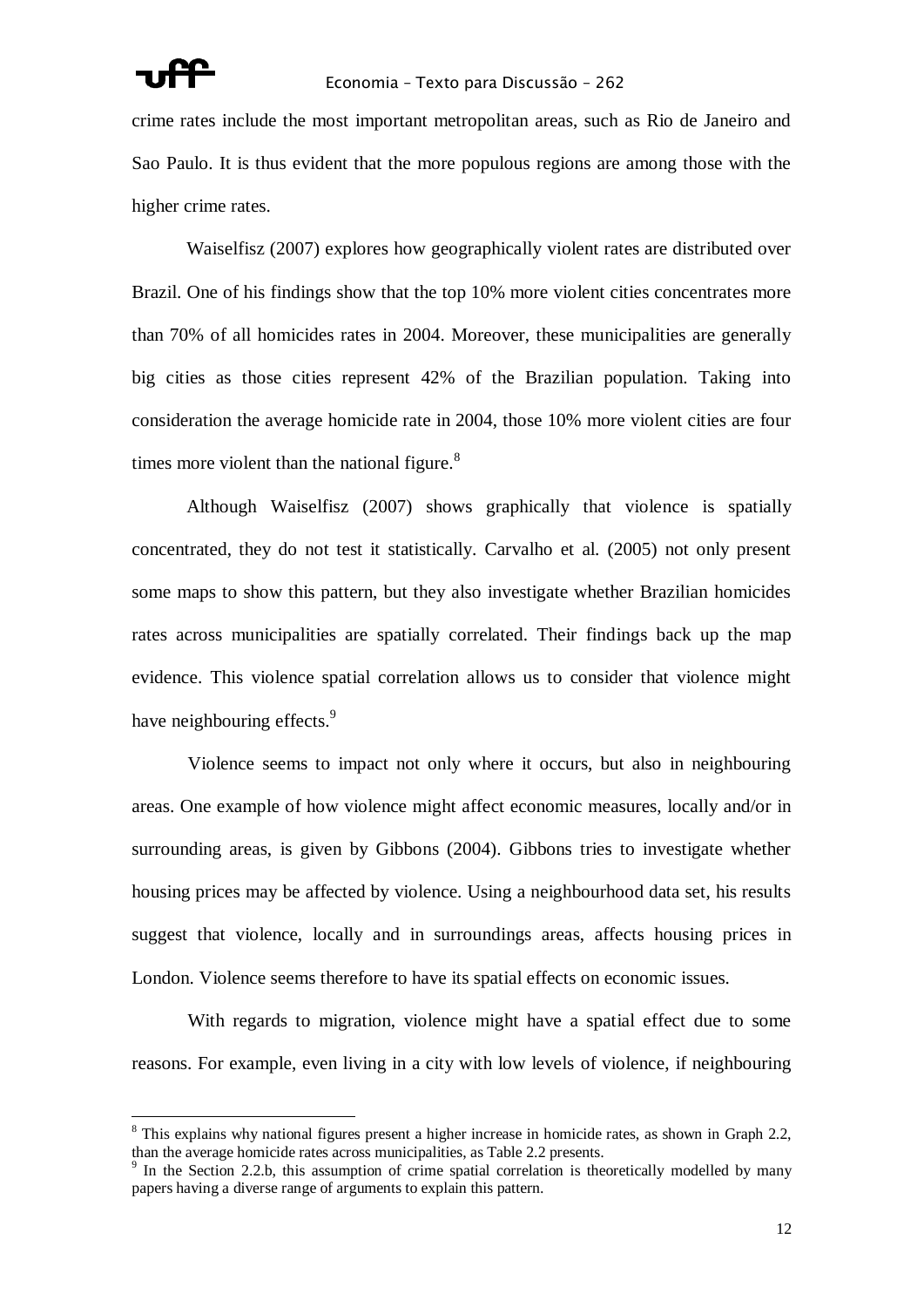

areas show high criminality records then inhabitants of this safer area might fear that sometime in the near future violence might increase in their locality. Therefore, spatial effects of violence may influence people"s decision to migrate. Another feature is that people may work and live in different cities as happens in some metropolitan areas in Brazil. Although people may live in relatively peaceful areas, they may work in areas where criminality levels are higher. Therefore, facing more violence during the work day might affect people"s decision to move to another area. If this happens, neighbouring effects of violence are influencing people"s decision as to where to live.

Considering urban-urban is the most common type of migration for the Brazilian case, it is possible to analyze whether these movements are associated to amenities/disamenities, especially violence. The preliminary descriptive statistics presented in this section provide some indication this might be the case.

### **2. Empirical Strategy**

The socio-economic phenomenon proposed in this chapter is to what extent amenities are correlated to migration flows. In order to capture this phenomenon, it is advisable to control for many other socio-economic variables aside from amenities. Before specifying the econometric equation, discussion on which variables might be important remains relevant.

Migration is a worldwide phenomenon, occurring in the developed or developing world, and individuals from both classifications might have similar incentives to migrate, but there are also relevant differences. For example, migration in developing countries is not fully explained by formal job opportunities since the informal sector plays an important role. In developed countries, access to affordable housing might act more as a substantial barrier than in poor countries where shanty towns are created by low-cost housing projects. Variables used to understand migration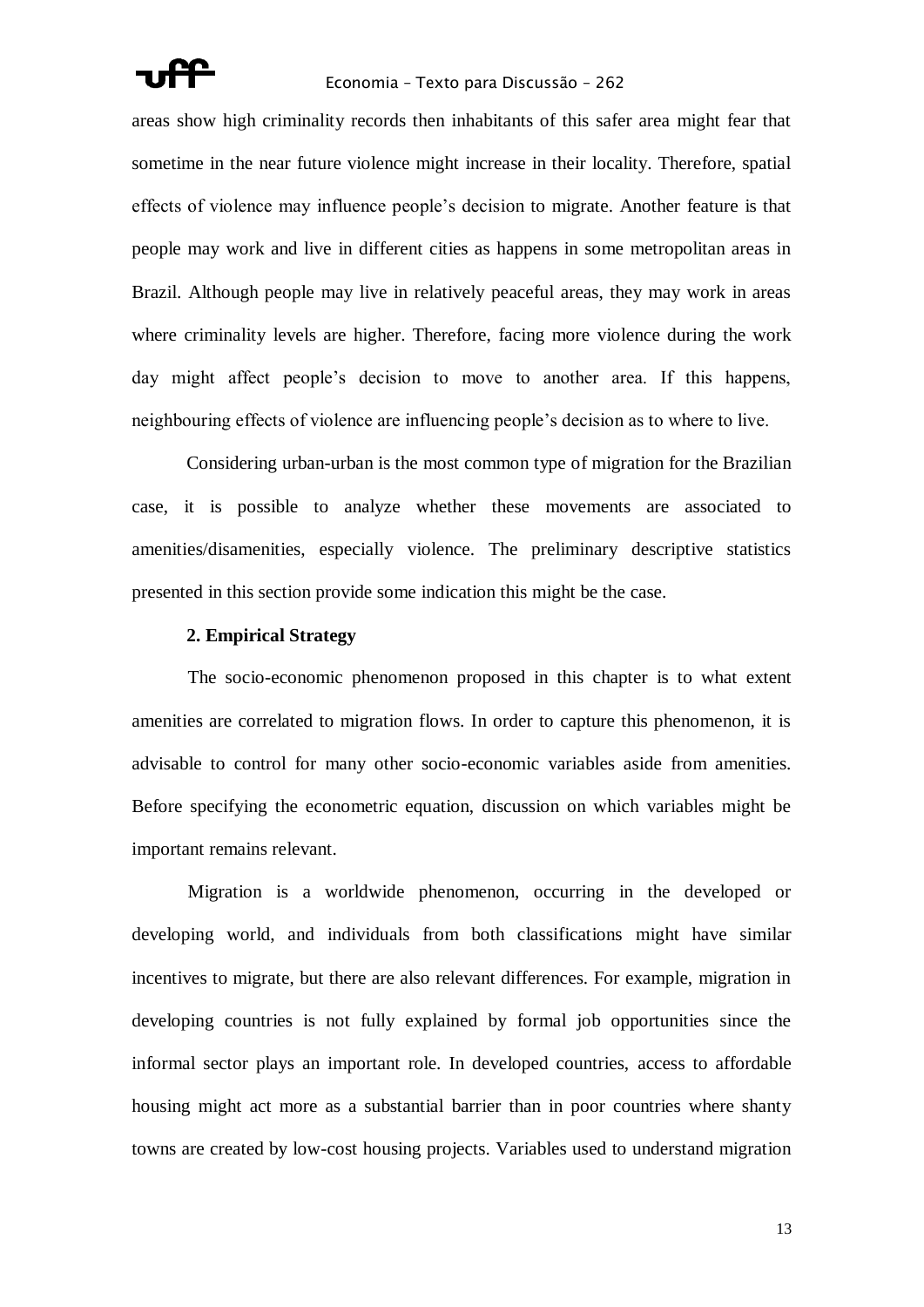should therefore be similar regardless of which particular region is investigated, yet some others must be included in order to adapt to the reality of each region.

The list of relevant variables to explain migration flows is described as follows: economic variables are discussed first, followed by amenities, social issues, infrastructure and finally particularities of the investigated region. First, it is important to have a variable which might represent the cost to migrate. In the migration literature, distance is used for this purpose since it represents not only financial costs but also time spent to actually migrate.

Another common economic issue for migration is wage disparities. Regional differences in wages create incentives for migration, since regions offering higher wages attract workers. Regions offering higher nominal wages might however have higher living cost, because of housing, for example. Therefore, the main variable should be real wages, rather than nominal wages. Skills necessary to work might differ between distinctive sectors. For example, skills needed to work in the service sector may be different than in the manufacturing sector. Disaggregating salaries among sectors may then be relevant. However, it is important to control for the importance of each sector in every municipality since higher wages in one locality may be biased by the existence of a single firm which hires too specific a skilled worker.

In order to control for how many job opportunities arise in each region, the unemployment rate may be considered to tackle this issue by signalizing which area may be creating fewer chances to work. The development of a particular location is also relevant to be taken into account since faster-growing regions tend to create more job opportunities. Subsequently, the growth of each region might also be relevant to include. According to the NEG literature, market potential is relevant to attracting migrants due not only to the existence of a greater labour market but also because it may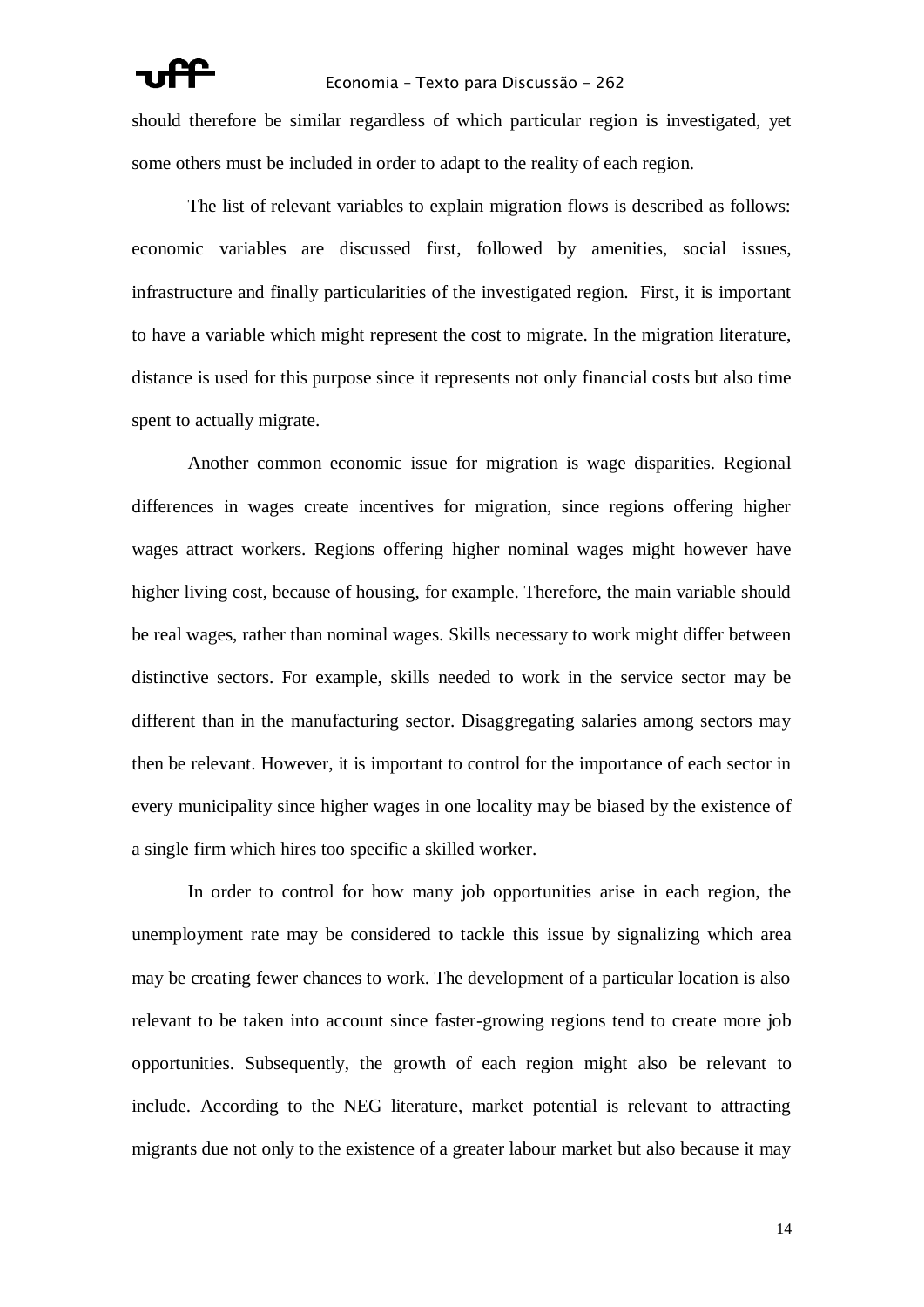capture the effect of the number of varieties of goods and services in each location, since cities with higher market potential provide more of them to their consumers. Not only internal market might be relevant for migration decision but also external market. Some regions may be affected by an external shock, such as a boom in exports, and then using a measure to isolate the foreign shock effect may be relevant.

Aside from economic reasons, amenities/disamenities might be also an important factor to attract or to repel migrants, but some empirical work provides some results which bear out to be careful when incorporating them since they might be correlated to other economic variables, such as wages and/or housing prices. One part of the literature argues that wages may be able to incorporate many regions" attributes, which is the assumption underlined in the NEG models as they are the main factor to explain migration decisions. At first, people may find this assumption extremely strong, but it seems to be a good simplification of reality corroborated by some empirical studies, such as Rosen (1979). In his paper, Rosen addresses how amenities/disamenites for example might explain regional disparities in wages. He assumes that local attributes vary across cities, but not across time: climate is a good example that satisfies this assumption. He points out two types of places: desirable and undesirable. The desirable places generally have higher housing prices and lower wages relative to the undesirable places.

His model describes acceptance-wage gradient by a linear combination of the real productivity effect and pure taste effect. His conclusion is that cities with more amenities should consequently have lower wages in relation to places with fewer amenities. He also develops a bid-rent function which uses the same attributes (real productivity effect and pure taste effect) and his conclusion is that cities with higher amenities will have higher rents.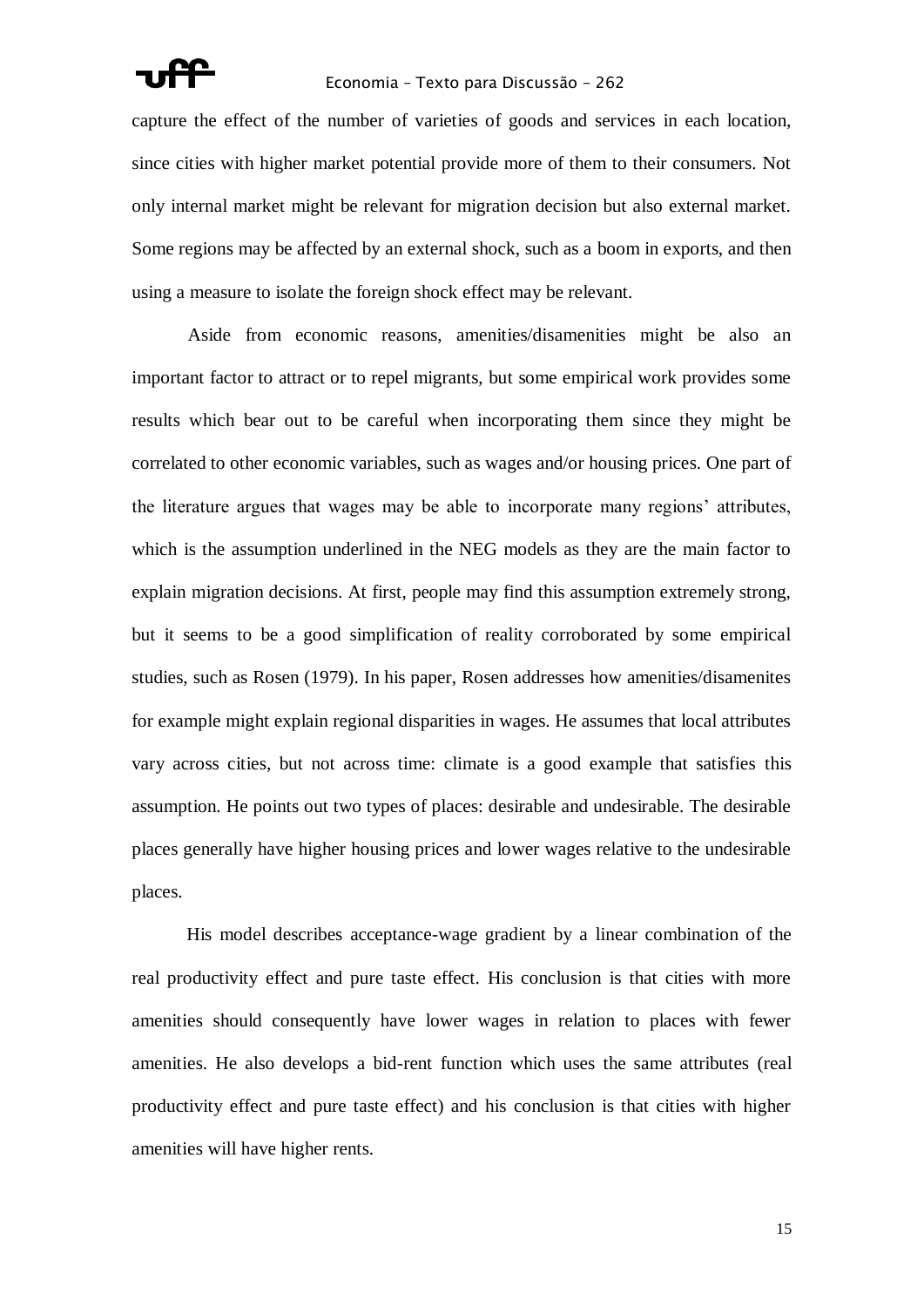

One of his assumptions is that people have different tastes; hence, they decide to live across cities according to their tastes. In order to evaluate his theoretical findings, Rosen performs an empirical test to evaluate how wages in most metropolitan areas could be explained by some city attributes by using individual-level data. First, he finds no difference using nominal or real wages. It should be pointed out however that wages are from metropolitan areas which do not have too many discrepancies of living cost between them. Regarding city attributes he uses a diverse range of measures from pollution, climate, crowding, and market conditions. For crime data he utilizes only the total crime rates from the FBI. Even though the author admits to having details of each criminal activity, he does not use this extra information. He uses only an average measure of all crimes and does not report what the types are and how he combined them. He finds that most of the attributes are significant to explain wages, such as pollution, climate, and market conditions. Crowding and crime do not provide robust results in affecting wages.

Some other papers address these similar issues and also include crime rates to be captured by wages, but different results emerge. While Berger, Blomquist and Hoehn (1987) find that an increase in violence reduces wages, Clark and Cosgrove (1991) and Blackaby and Murphy (1991) show the opposite. Hence, one conclusion which arises from these findings is that natural amenities might really be captured by wages, while social amenities not, especially violence.

If regional differences in wages may be explained by distinct city attributes, these findings on violence suggest that certain social amenities might not be properly reflected in salary disparities, since it is not clear how wages and violence, for example, are associated. Rosen explains his violence result by stating that the crime rate depends on the precise location within the area where it was committed. He overlooks however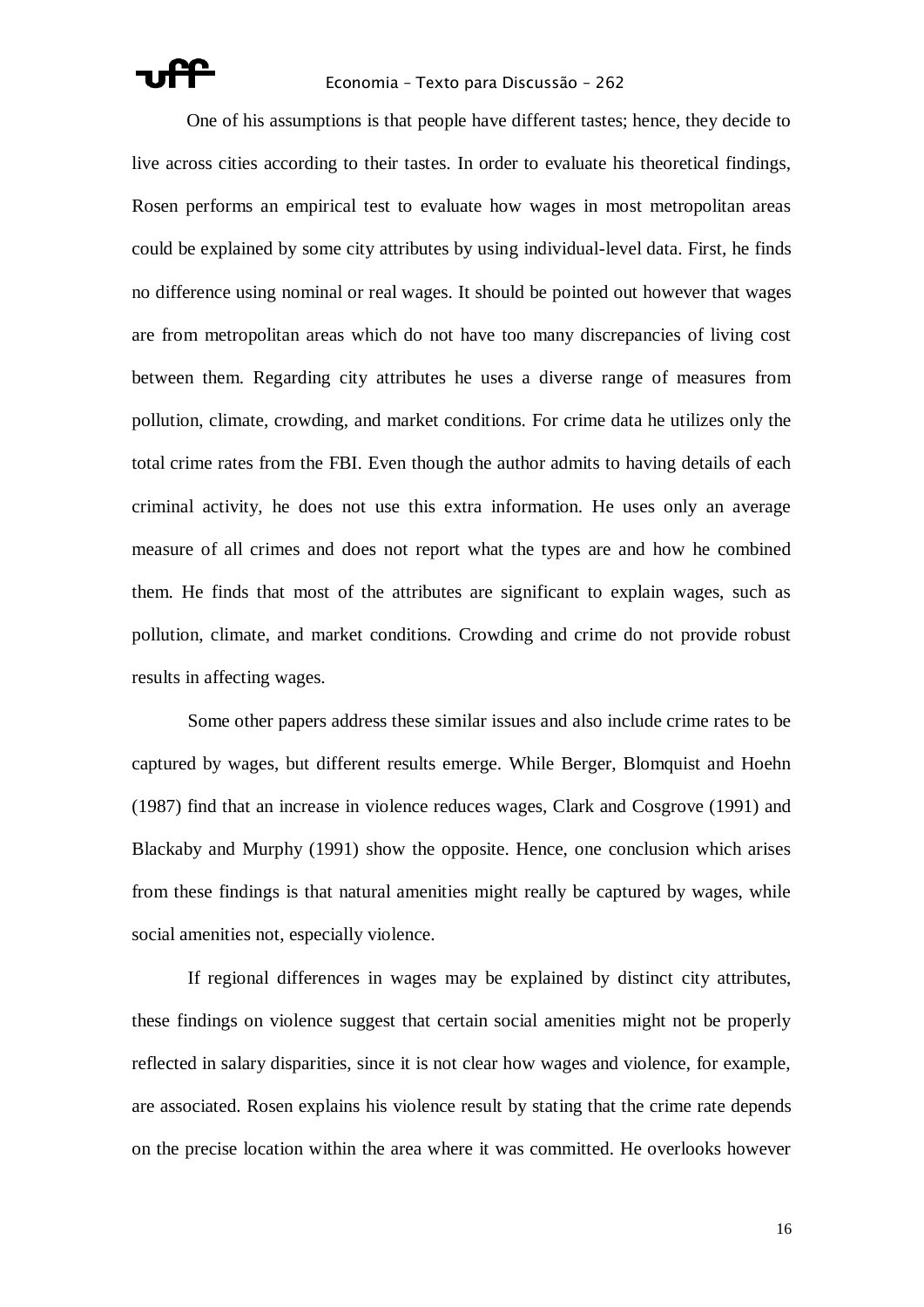

other issues rather important to explain his findings. First, the two city attributes presenting unexpected results, crime and crowding, are not fixed over time and change according to population size. Wages may adjust to these characteristics, but there might be a period for this adjustment. In other words, it is not instantaneous. Salaries can only adjust to the last crime rate reported (time *t-1*) at time *t*, but this disamenity may have changed by time *t* when the adjustment occurs. Wages may not therefore capture perfectly these time varying amenities/disamenites, such as crime. Labour market frictions moreover may prevent this adjustment from occurring. Even if salaries could adjust instantaneously to these measures, crime rates might not represent people"s fears. It was stated previously that even when crime rates reduce, perception of safeness might not change. People"s feelings on security are therefore even more difficult to be captured by wages because it is not measurable. Furthering this argument, people react differently to these social amenities since some residents find a place more pleasant if they are able to see people walking on the streets constantly, while others prefer silent places. How people value these characteristics may differ quite substantially. This point is not fully covered by any of these papers mentioned beforehand, since none of them consider that some amenities (especially the social ones) vary across time. As a consequence, violence might play a role in migration flows.

Summing up, any natural amenity is already being captured by wages; therefore it is not needed to control for them. On the other hand, social amenities should be incorporated as explanatory variables.

Apart from economic reasons and amenities/disamenities, social issues may also be important. Social network is also a key variable for migrants, because it reduces the migration cost as those networks are able to inform newcomers about labour and housing markets, for example. The literature of migration uses the share of urban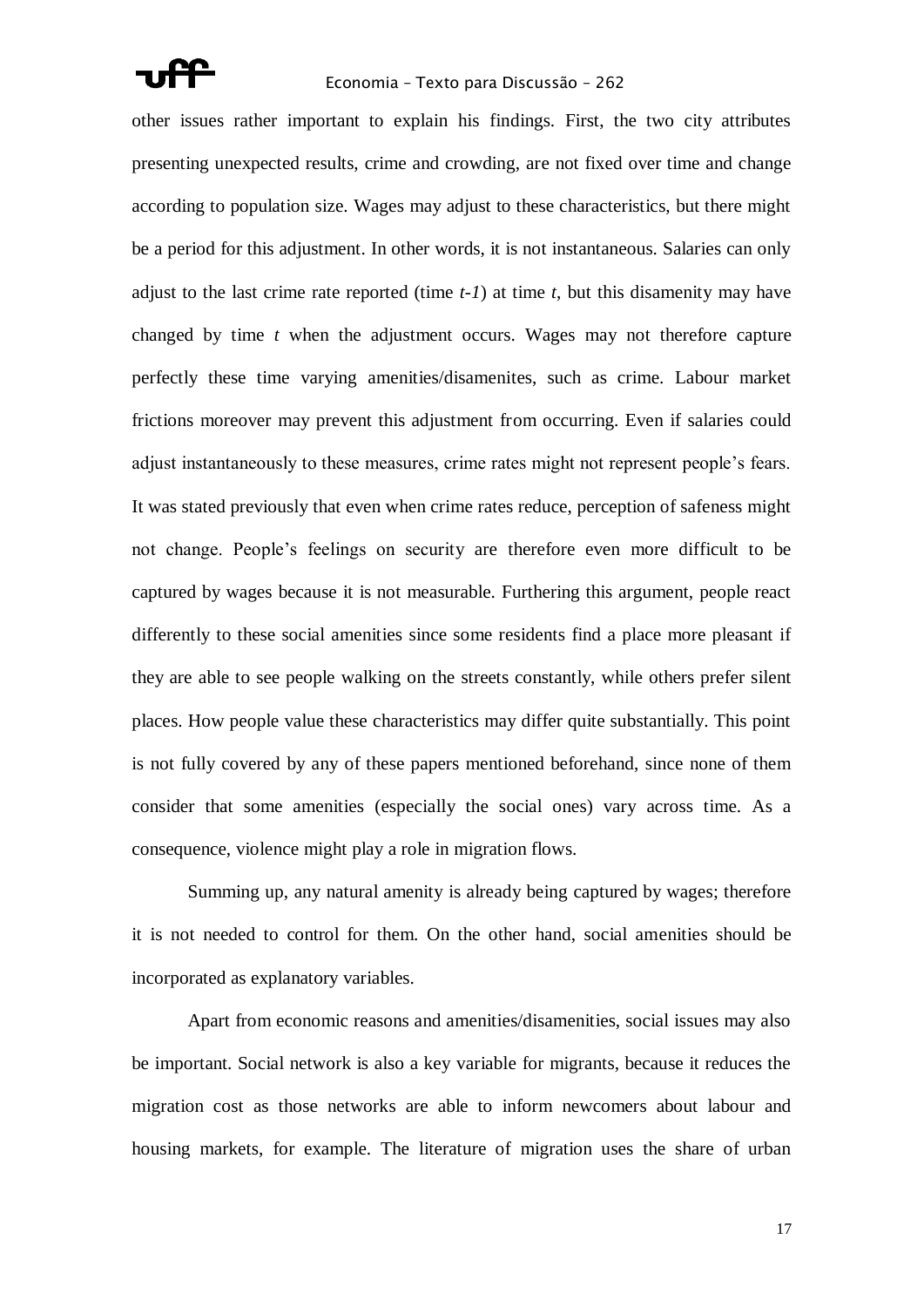

population in each locality as a proxy, since this measure captures social interactions among people. In other words, the more people living in one area the higher the probability is of finding a relative and/or a friend who might help to smooth migration costs. This measure may also represent however other social amenity/disamenity occurred in a particular region. The bigger a place is, for example, the more services are provided, such as restaurants, bars, cinemas, theatres among others. It might also represent nevertheless disamenities, such as crime, congestion, and pollution. In order to isolate some of these amenities' interferences, some measures of them are required. Regarding the main focus variable of this chapter, violence - although the literature and empirical works show bigger metropolises tend to have higher crime rates - it is important to isolate violence to examine whether it is correlated to migration flows or not. Another social issue related to migration is gender. Overall, males tend to migrate more than females, which enables a creation of gender variable to capture this effect.

As people move to places to maximize their utility, measures of infrastructure may also be relevant to include. One social infrastructure which might be relevant is health access, since places with good access to health care might be important for migrants' decision, especially if they care substantially about violence. Another relevant social infrastructure is education as some migration decisions are made in order to get access to higher degrees, as happens with people moving to undertake a university degree. Measures of physical urban infrastructure may also be convenient to include as controls. It is thus important to use that infrastructure information in order to evaluate how migration is affected by them.

Regarding some particularities about this specific country, two emerge. One common issue related to migration decision in Brazil is job opportunities in the government sector. As those are generally in the state or federal capital, a measure to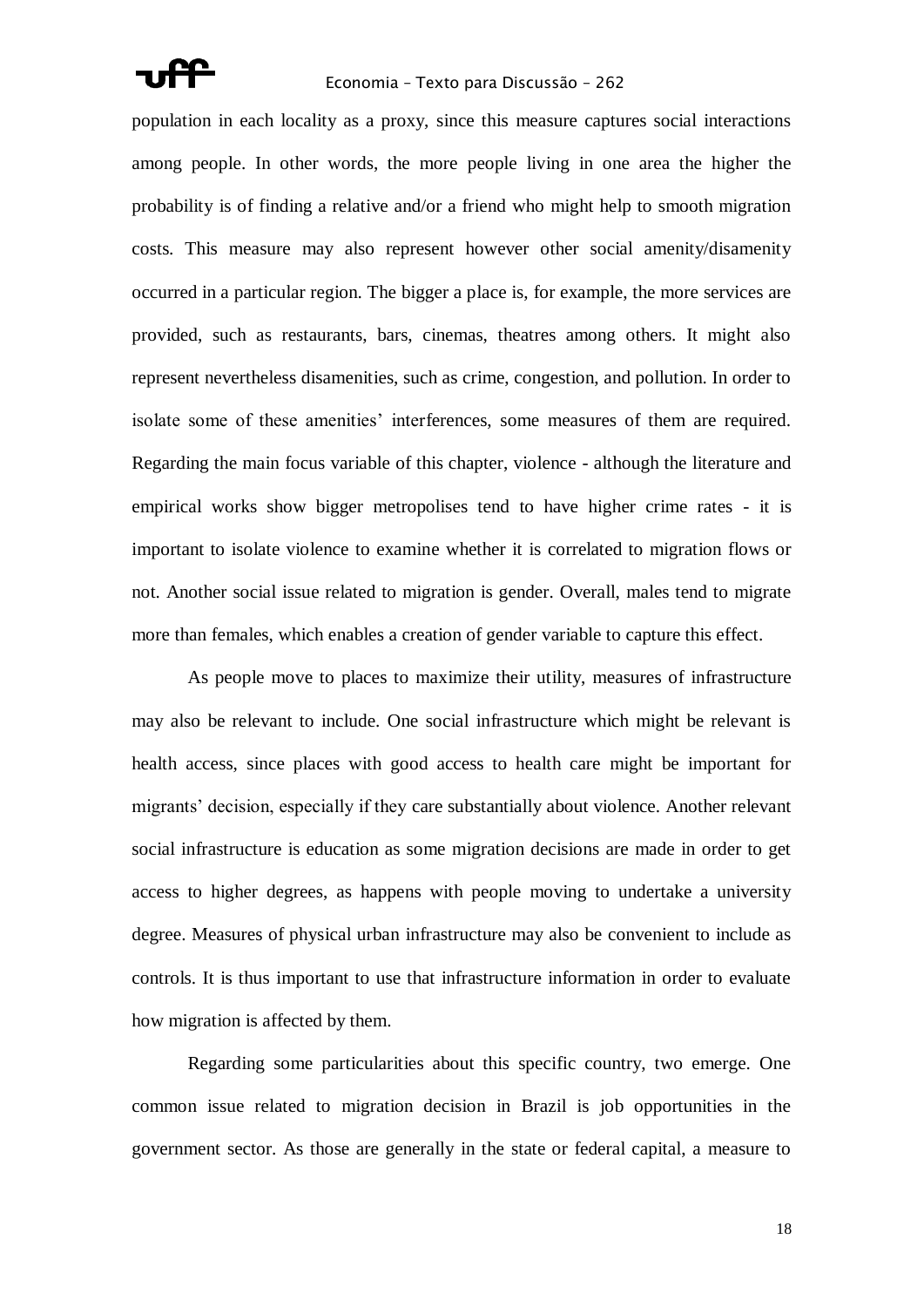capture this type of migration seems to be necessary. As said previously, informal sector plays an important role in developing countries and Brazil is not an exception to this rule. It should be relevant to control for this country"s particularity.

2.a The Econometric Model

Generally, migration is empirically investigated by using the gravity equation where information of origin and destination might be used to explain it. The econometric specification changes however depending on the hypothesis made. If the hypothesis assumes people have decided to migrate from where they live and the only uncertainty is where to migrate, then the econometric specification should have information only from destination as explanatory variables, as shown in Cushing (1989). Poncet (2006) and Crozet (2004) are examples of this approach. Both papers derive their econometric specification based on this hypothesis where individuals compare cities" characteristics of all possible destinations. As a consequence, their equation to be estimated is a restricted model of a gravity-type (benchmark) adapted to the NEG framework. Their model was used as a starting point to construct the econometric specification of this chapter and the version used is presented in equation 2 using the main variables investigated. **he main variables investigated.**<br> **Show the main variables investigated.**<br> **Show the main variables investigated.**<br> **Exercise 2020 C** (2) Their model was used as a starting point to construct the prometric specification of this chapter and the version used is presented in equation 2 ang the main variables investigated. metric specification of this chapter and the version used is presented in equation 2<br>
the main variables investigated.<br>
<br>
<br>
(2) he NEG framework. Their model was used as a starting point to construct the conometric specification of this chapter and the version used is presented in equation 2 sing the main variables investigated. conometric specification of this chapter and the version used is presented in equation 2<br>sing the main variables investigated.<br> $(2)$ For framework. Their model was used as a starting point to construct the tric specification of this chapter and the version used is presented in equation 2 main variables investigated.



where,  $\sum_{i} m_{i}i_{j}g$  is the share of migrants from origin *i* to destination *j*; *it*  $i \neq$  is the share *if*  $m$ *i<sub>j</sub>g*<br>*i*<sub>g</sub>  $\overline{m}$ *i*<sub>jg</sub> is the share of migrants from origin *i* to *mig*  $ship$   $\overline{m}$  is the share of migrants from origin *i* to desting  $\epsilon$  is the sha  $\mathcal{B}$  $\overline{m}$   $\overline{m}$  is the share of migrants from origin *i* to destination *j*;

*wageau* is the average real wage of manufacturing sector at destination *j* at *t-1*;  $wa$ ge  $f_i$ <sup>*x*</sup> is the average real wage of service sector at destination *j* at *t-1*; *unempl*<sub>4</sub> is the unemployment rate at destination *j* at *t-1*;  $dist_{ij}$  is the distance between *i* and *j*;  $shpo_{H_{t-1}}$  is the share of urban population from destination *j* in the Brazilian as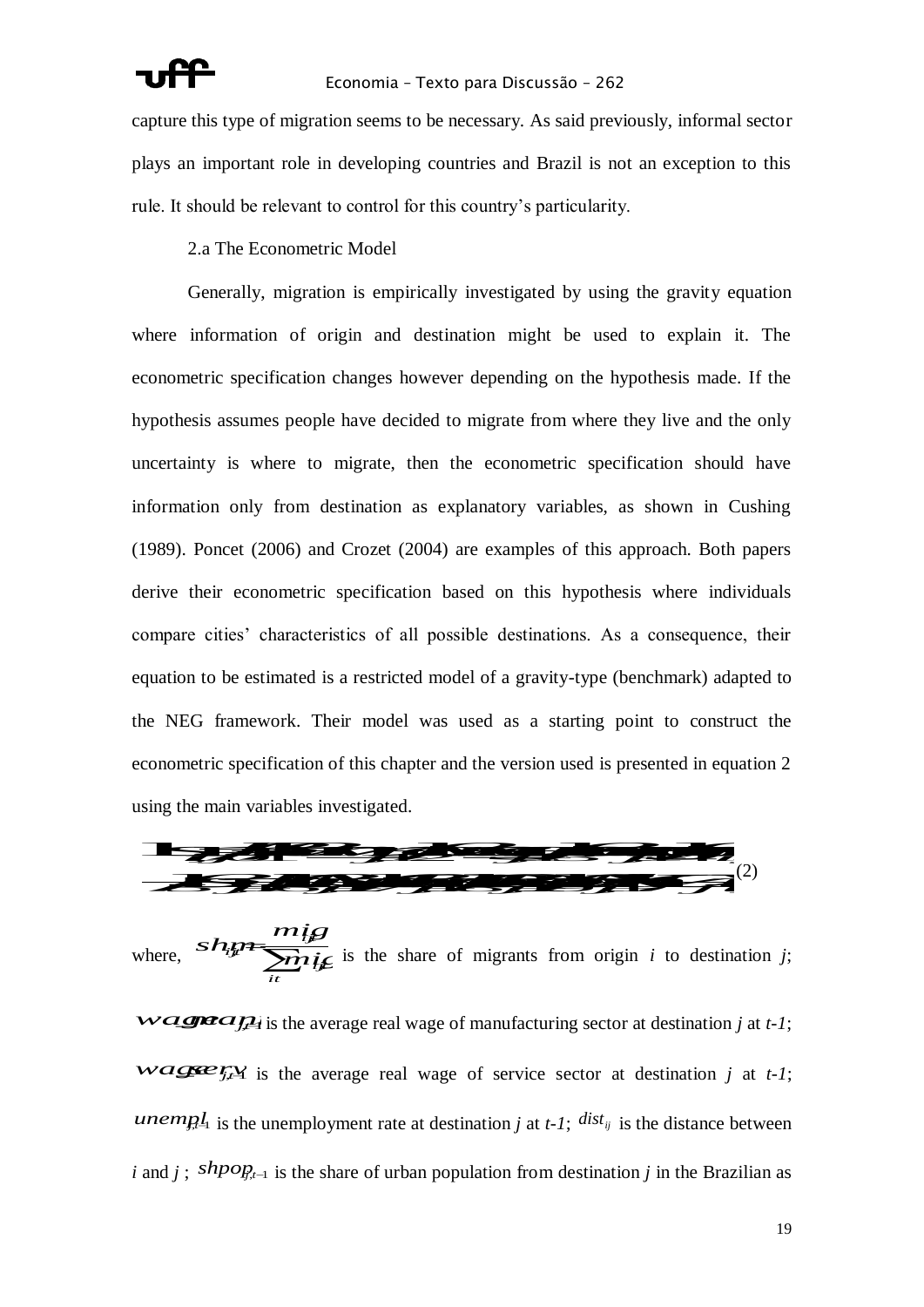a whole at *t-1*;  $MP_{j,t-1}$  is the market potential at destination *j* at *t-1*;  $\frac{viol_{j,t-1}}{s}$  is the violence measure at destination *j* at *t*-*1*;  $PX$   $_{j,t-1}$  is any social amenity attracting migrants (number of bars, restaurants and theatres, for example) at destination *j* at *t*-1;  $N X_{j,t-1}$  is any social disamenity repelling migrants (such as congestion, and pollution) at destination *j* at *t*-1;  $u_{ij,t}$  is the error term.

As discussed above, the migration literature states that distance is negatively correlated to migrations flows since the farther a region is, the more costly it is to move, not only in financial terms but also regarding time. According to the theory, real salaries and market potential should be positively associated with migration. People will therefore move towards cities with higher real wages and bigger economies. Labour market and migration literature say the unemployment rate should be negatively correlated to migration flows since jobless regions do not attract migrants. Social amenity should attract migrants, while disamenity repel them. Finally, violence should be negatively associated with migration, because people might tend to move to places with more security. To sum up, parameters are expected having the following signs:

- $\beta$ , $\beta$ , $\beta$ , $\beta$  greater than zero;
- $\bullet$   $\beta_3$ ,  $\beta_4$ ,  $\beta_5$ ,  $\beta_3$  negative.

The only parameter which does not have a straightforward expected sign is  $\beta_5$ . It will be greater than zero when amenities (such as social network, represented by relatives and friends) overcome disamenites (like pollution or other types of crime), otherwise a negative sign might appear.

As was pointed out by Plane (2004), there is a lack of use of spatial models in the migration literature which is a problem because migration flows between any pair of regions are also potentially influenced by neighbouring characteristics from origin and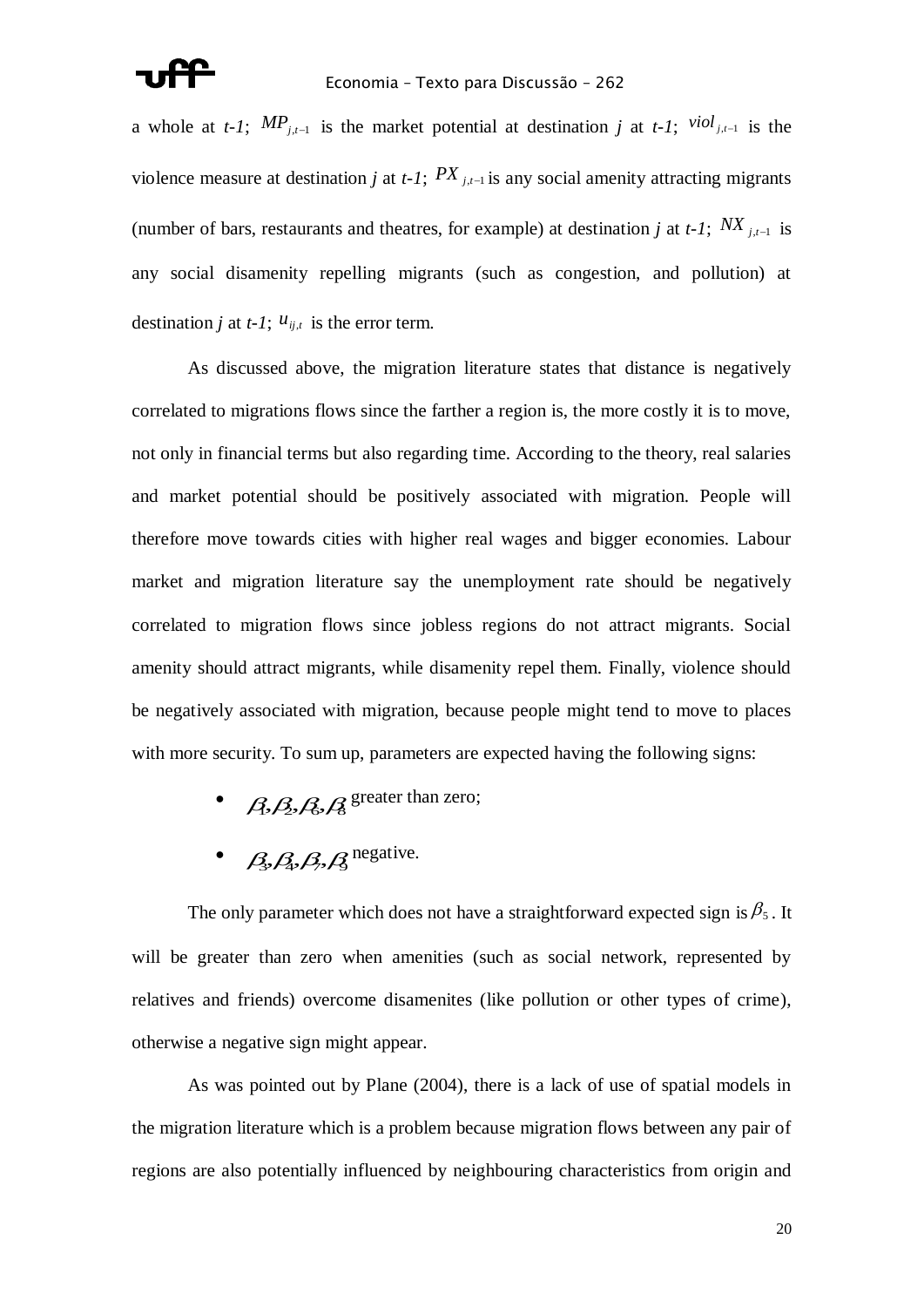

# Economia – Texto para Discussão – 262

destination. And the disamenity analyzed here is not an exception to this rule. Section 1.2.b provides empirical evidence of violence spatial correlation in Brazil. Additionally, Section 2.2 presented theoretical models explaining that crime has its spatial interactions. Therefore, violence may affect people"s well being not only locally but also at surrounding areas. Spatial issues of violence might be thus an important issue in this investigation.<sup>10</sup> Improvements in the econometric specification are introduced in order to include spatial effects of violence since the effects of this disamenity spread *shmwager* to include spatial effects of violence since the effects of this disamenity spread<br>
ross surrounding areas. The following model is eventually proposed in equation 3. order to include spatial effects of violence since the effects of this disamenity spread<br>across surrounding areas. The following model is eventually proposed in equation 3. include spatial effects of violence since the effects of this disamenity spread<br>urrounding areas. The following model is eventually proposed in equation 3.



Where *W* is a spatial matrix to taking into account neighbouring effects on migrations flows. For spatial lag, two types of matrices are used: contiguity; and four nearest cities. The reason of using the contiguity matrix is fairly obvious, since places surrounded by violent neighbours may not be considered as a destination for migrants. One possible criticism is that not only contiguous municipalities should be considered since two cities separated by a bay or river, for example, might have much more interaction because a bridge connects them than another two sharing a border.<sup>11</sup> Therefore, using the four nearest cities matrix overcome this shortcoming.<sup>12</sup>

One might argue that neighbouring effects should be considered in other variables, yet other drawbacks emerge on doing so. First, some variables do not have any spatial interaction, such as population density, since it is not clear that places highly

 $10$  The average distance between the contiguous neighbors across these localities is around 30 km and 95% of these distances are below 74 km. It is therefore possible for an individual to move residence across these cities without quitting his/her job, which enables the use of spatial neighboring effects.

 $11$  One example is Rio de Janeiro which has many more connections to Niteroi (which is on the other side of Guanabara Bay) than to Itaguai, which is a contiguous neighbour.

 $12$  The mode from contiguous neighbours is four and this explains why four nearest other cities are considered instead of three or five, for example.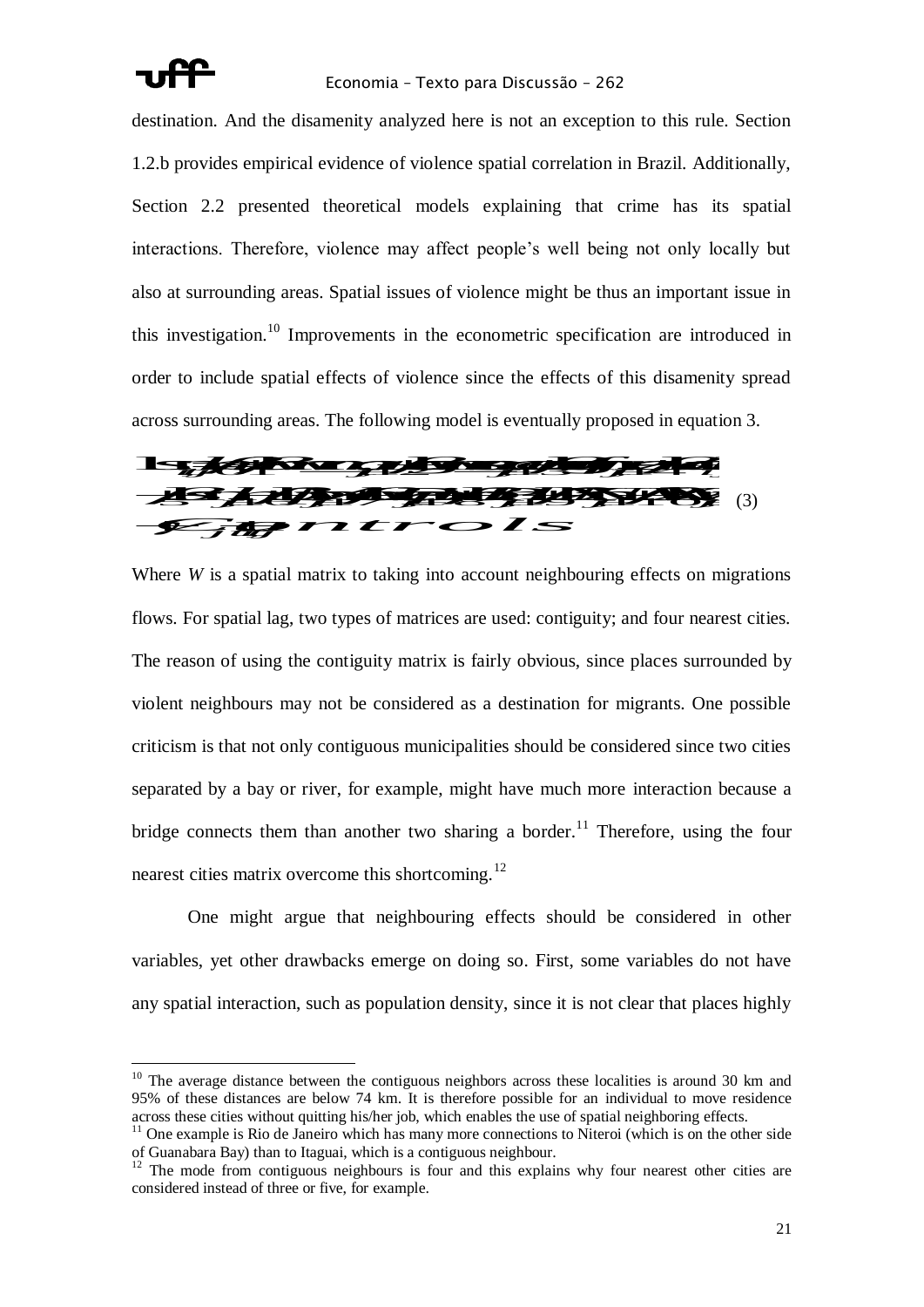

### Economia – Texto para Discussão – 262

densely populated should affect their neighbours. For example, cities in the suburbs around a metropolis should not necessarily suffer from it. Second, the spatial lag of other measures might be highly correlated to some others. One example is the spatial lag of other positive amenities: entertainment measure. The spatial lag of entertainment measure is being captured by market potential. Including these spatial effects might only interfere in market potential results. Last, but not least, there is no certain agreement on using spatial correlation in empirical research, as noted by Wooldridge (2002) "For better or worse, spatial correlation is often ignored in applied work because correcting the problem can be difficult" (page 6). Having those points in mind, it seems reasonable to assume that only violence might have spatial interactions as theoretical and empirical papers have already evidenced, as shown theoretically in Section 2.2 and evidenced empirically in Section 1.2.b.

Another feature is that origin information may be essential for migration analysis. If so, the unrestricted traditional gravity equation should also be estimated. In order to provide a robustness check, a traditional gravity equation is also estimated using equations 2.2 and 2.3. Indeed, some differences from the previous model emerge. One difference is that the dependent variable is not divided by the sum of destination. In other words, the migration measure should only be the migration between *i* and *j*, and not a ratio. The figure is divided however by the total migration flows for each period in order to avoid any time trend.<sup>13</sup> The new dependent variable is described in equation 4.

$$
shy = \frac{mig}{\sum n_{ij}} \tag{4}
$$

<sup>&</sup>lt;sup>13</sup> As shown in Section 1, urban-urban migration increased substantially from 1991 to 2000 either in nominal terms or in share. Therefore, it is important to control for this time trend. Including just a time dummy is an option in which results do not present different outcomes. For simplicity, this chapter show only results using the dependent variable divided by the total migration flows.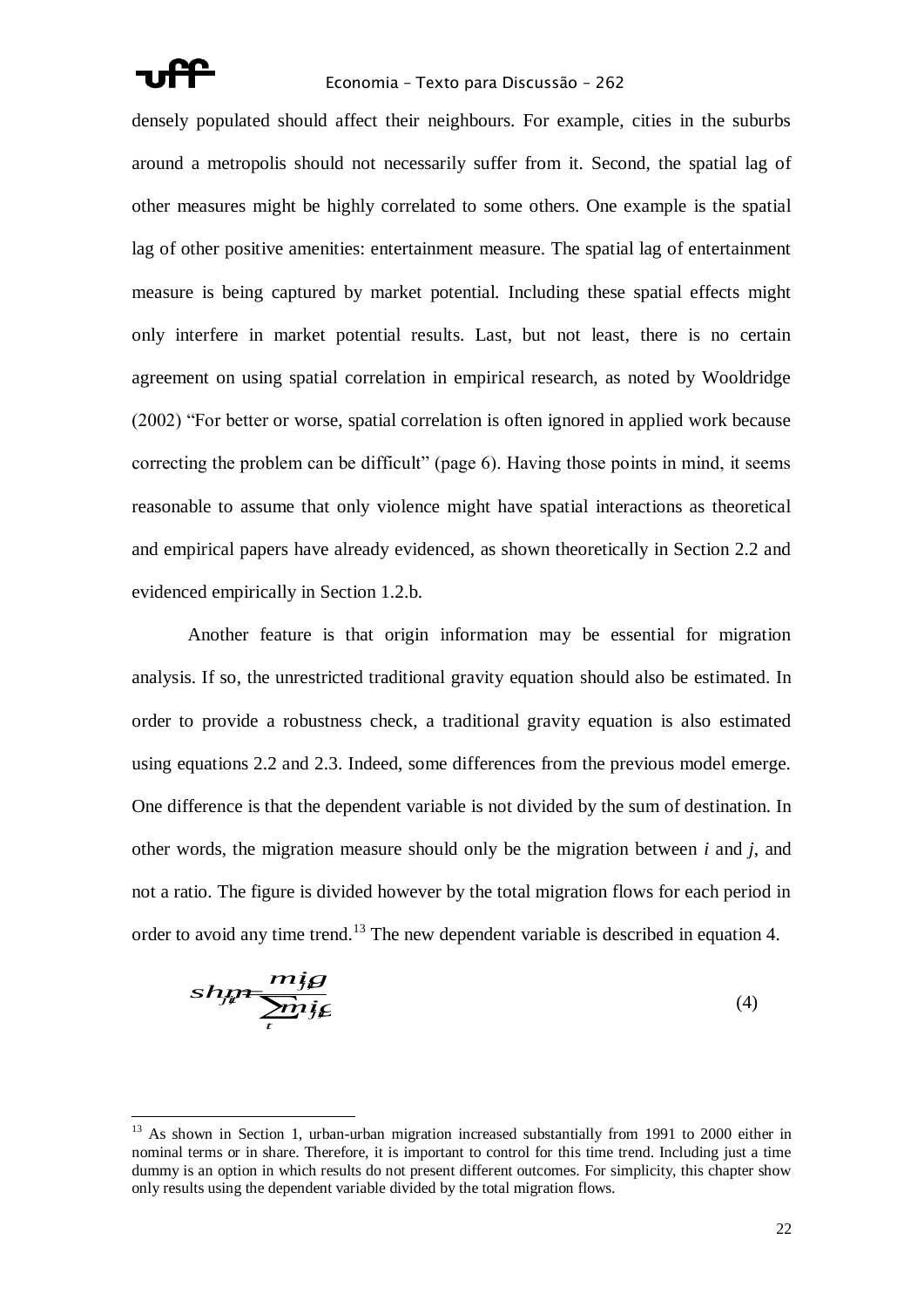

Another change lies in the explanatory variables which now need to have not only the destination values, but also the correspondent measure in the origin. The market potential has for example two values in the econometric specification: one for origin and another for destination, where the destination is described as a pulling factor and the origin as a pushing factor.

The focus variable of this chapter, violence, is endogenous because it is not clear whether violence impacts migration flows or the other way around. Another issue is that the violence measure used here does not represent all crimes; moreover, it is the fear of crime which leads people to other places, and not crime rates. These shortcomings lead to biased estimates of the parameter related to this measure. It should therefore be tackled by using instruments in an IV estimation. Valid instruments should be those which can only affect dependent variable through the endogenous variable. Therefore, the exclusion restriction implied by any instrumental variable regression is that, conditional on the controls included in the regression, instruments have no effect on migration flows, other than their effect through violence. One potential instrument may be some policy intervention which affects directly the independent but not the dependent variable, apart from through endogenous variable.

Investment on security is a potential instrument, since it may only affect migration flows via its effects on violence. State governments are responsible for practically most of the Brazilian police system. The percentage of security expenditures on each state budget may be hence used to instrument violence. Although this might represent a response to criminality increase, some precautions are taken trying to avoid it. One strategy was taking information lagged in time. Therefore, only the level of security expenditure 5 years before Censuses is used for this purpose. By taking it lagged in time, government expenditures on security are previous violence records and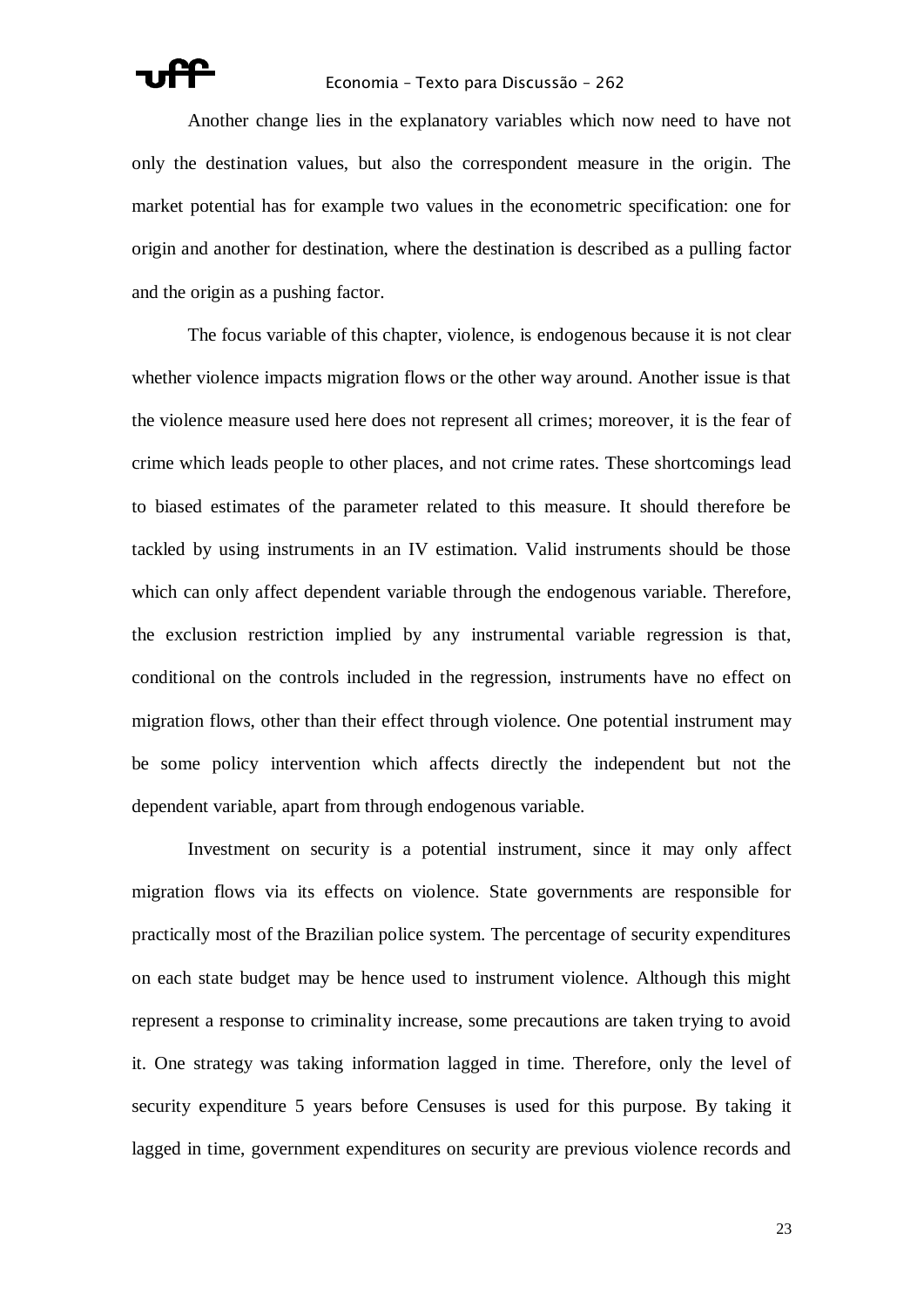migration flows. Therefore, time lagged information of security expenditure could be correlated with the violence measure, which may have a direct effect on migration flows. One additional feature of this instrument is its regional dimension which is actually larger than the unit used in this study (city level). It makes this instrument even more exogenous, since cities within the same state are considered similar, when they are actually much more heterogeneous, including in violence terms. Another issue is related to the spatial dimension of violence, since increasing crime rates in one city might be explained by the reduction in a neighbouring city. A government intervention in a broader geographical scale is able to tackle this issue.

This empirical approach might capture the effect of government expenditure on migration flows, but working through other channels. Furthermore, other variables might be correlated with security expenditure and migration flows. In order to tackle those issues, additional instruments might be used. Inequalities measures might be potentials instruments, since regions with worst income distribution may increase social tension, and therefore, more crimes. However, it is not feasible to think that someone might tend to move towards a poor city with lower inequality index, just because they would be equal everyone. Inequalities measures, such as Theil and Gini, at municipality level as well as at State level are hence used to instrument the violence measure, since they might affect migration flows only through violence. Two-Stage Least Squares (2SLS, henceforth) method is then performed using these instruments, security expenditure and inequality measures, as well as any combination of them, as they may serve as valid instruments, since they must be uncorrelated to migration flows, except through violence which is included in the equation explaining the dependent variable.

As migration decisions are influenced by observable and unobservable characteristics, it is relevant to control for unobservable issues as well. One way to deal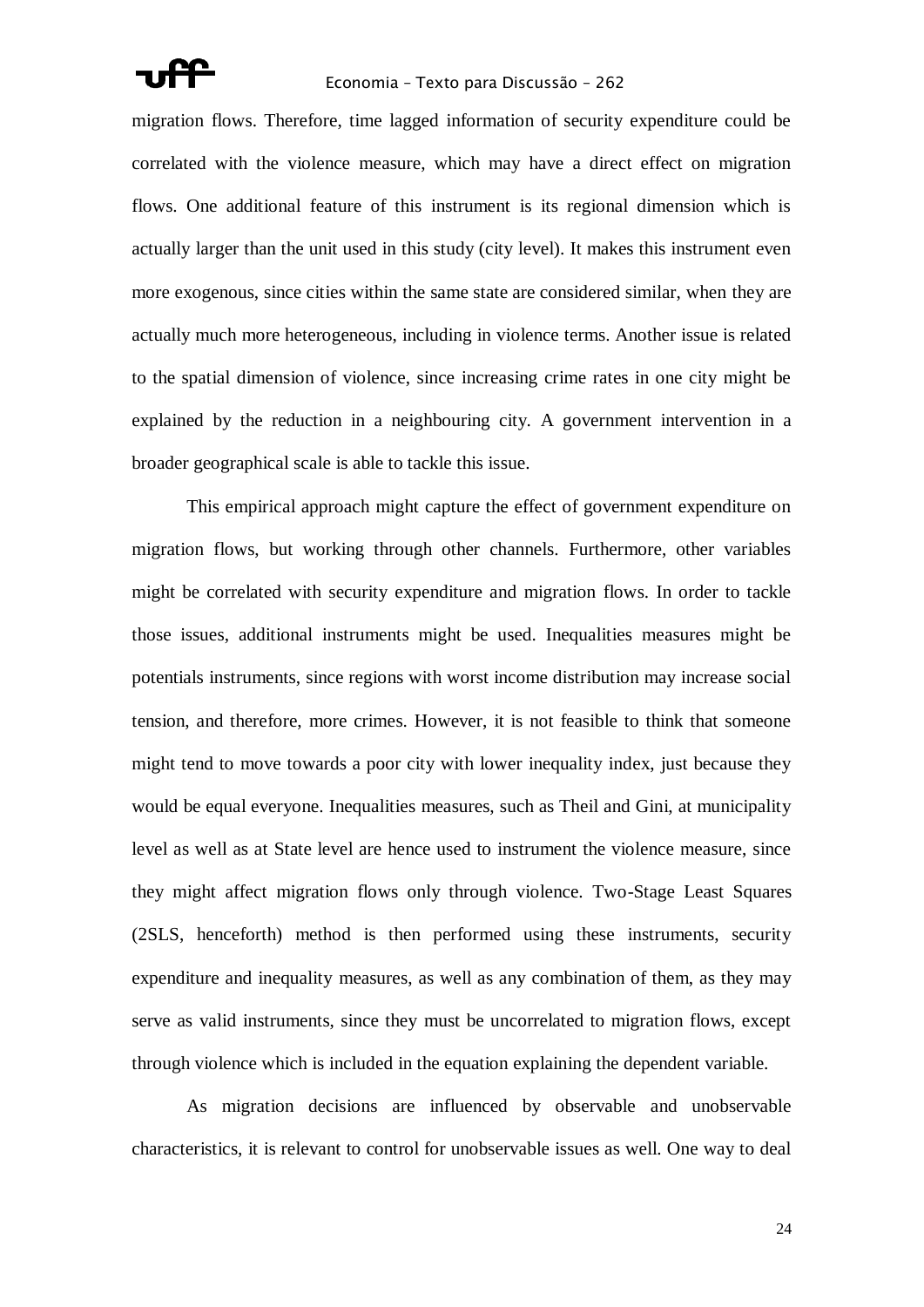with that is by estimating using fixed effects. Depending on which equation is estimated, you may use different fixed effects. Equation 2.2 is a restricted model where only destination characteristics are important for migration decisions, fixed effects at destination seems to be the most appropriate in this specification. On the other hand, estimating the traditional gravity equation uses information of destination and origin. Therefore, it is relevant to control for unobservable characteristics not only at destination but also at origin. Using pair-wise fixed effects might therefore control for all unobservable characteristics at origin and destination which may affect migration flows. Controlling for unobservable characteristics presents a cost: it is not possible to use any time invariant observable characteristic. For example, this restriction imposes eliminating distance in the traditional gravity equation. As my main variable of interest (violence) varies in time, fixed effects may be interesting to estimate as well.

Another drawback faced by this work, which leads to biased estimated parameters, is the non-existence of migration flows between some regions. The intuition behind this bias is that having information only from non-zero migrations flows, "undesirable" destinations are not considered and their attributes are discarded. Therefore, evaluating migrations decisions using only information of chosen places might lead to biased estimates, since information of non-chosen cities has not been taken into account. Santos Silva and Tenreyro (2006) show an alternative to estimate when zeros are present in a gravity equation. Their methodology is to estimate the econometric specification by a Poisson Pseudo-Maximum Likelihood where the dependent variable remains in its level (not in log) and the explanatory variables are taken in logs. Results from Santos Silva and Tenreyro (2006) show that estimating a gravity equation by Poisson with zeros or not demonstrate no substantial difference. The main reason why truncation has little effect in this case is that observations with zero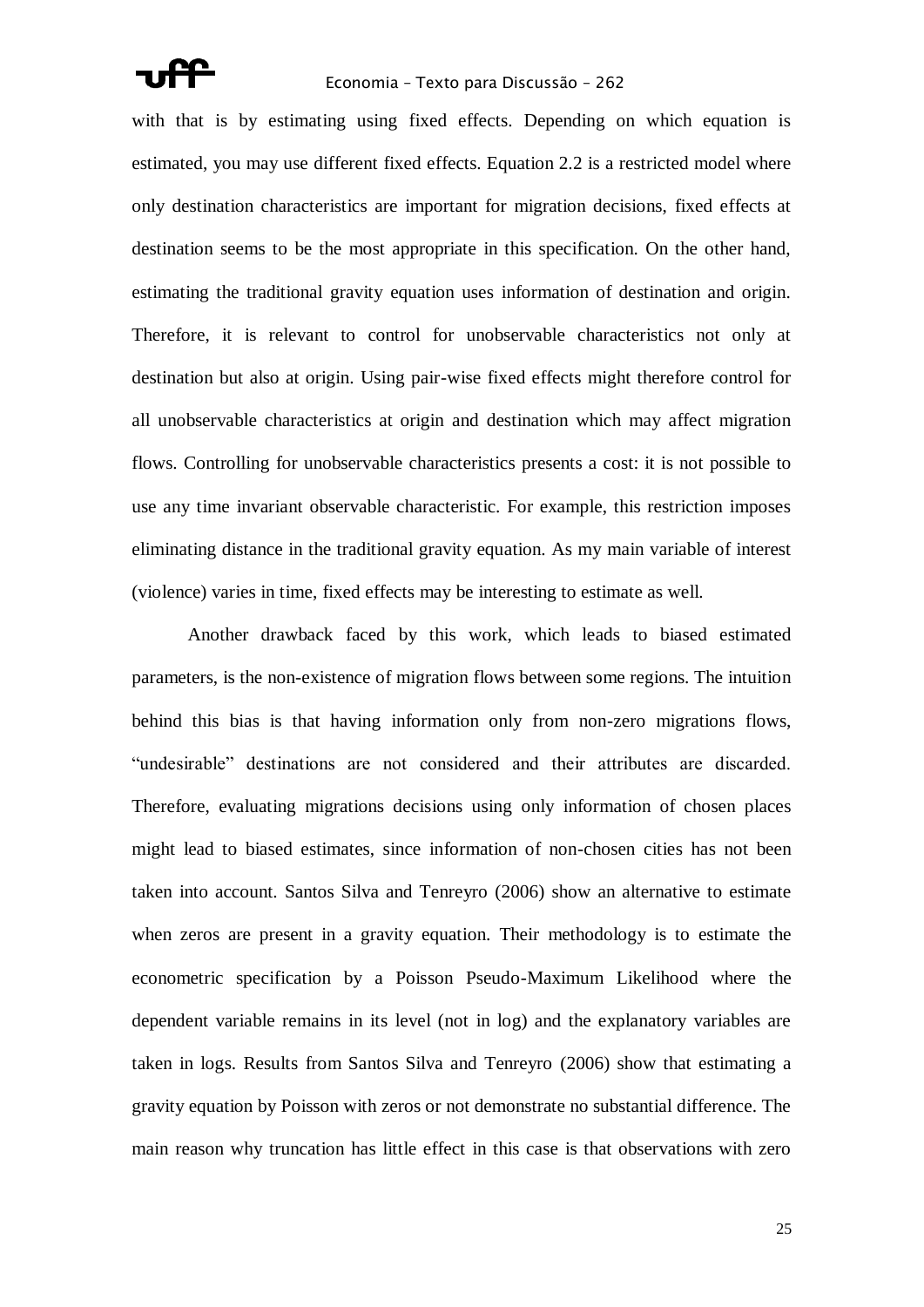migration correspond to pairs for which the estimated value of migration is close to zero. The corresponding residuals are hence also close to zero and their elimination from the sample has limited impact.

Summing up, the empirical strategy uses the OLS results as a benchmark. Since violence is an endogenous variable, 2SLS procedure is implemented using government expenditure on security and inequality measures as instruments. As migration may be influenced by unobservable characteristics, fixed effects are performed. The concern of biased estimation due to zero migration flows on a gravity equation is sorted out by using Poison Pseudo-Maximum Likelihood where only non-zero migration flows is taken into account.  $14$  All of these methods are used not only when estimating a restricted form, as used in previous studies mentioned earlier, but also by estimating the traditional gravity equation.

# **3. Data Sources**

 $\overline{a}$ 

First, sources for such an analysis should be analyzed beforehand. Nunes and Matos (2005) compare two sources of information to analyse migration, where one is based on a sample of formal workers (*RAIS*) and the other based on the Census. One advantage of using Census data is that it has the broadest information since it includes all individuals, from formal to informal workers, all ages, including children and retired people, and so on. Nevertheless, Censuses are taken only every 10 years which limits the number of years. On the other hand, *RAIS* is annual, representing a substantial advantage compared to Censuses, especially because Censuses" data do not contemplate any migration within five years prior to the information collecting year. <sup>15</sup> Nunes and Matos conclusions show that depending on the source of data, there are substantial differences in the results and conclusions. They state that long-distance migrations are

 $14$  Estimation including zeros is not feasible for all information (more than 26 million observations). A random sample of 500 thousand is used however for robustness check.

<sup>&</sup>lt;sup>15</sup> Census migration data are related to where people were living five years prior to the Census.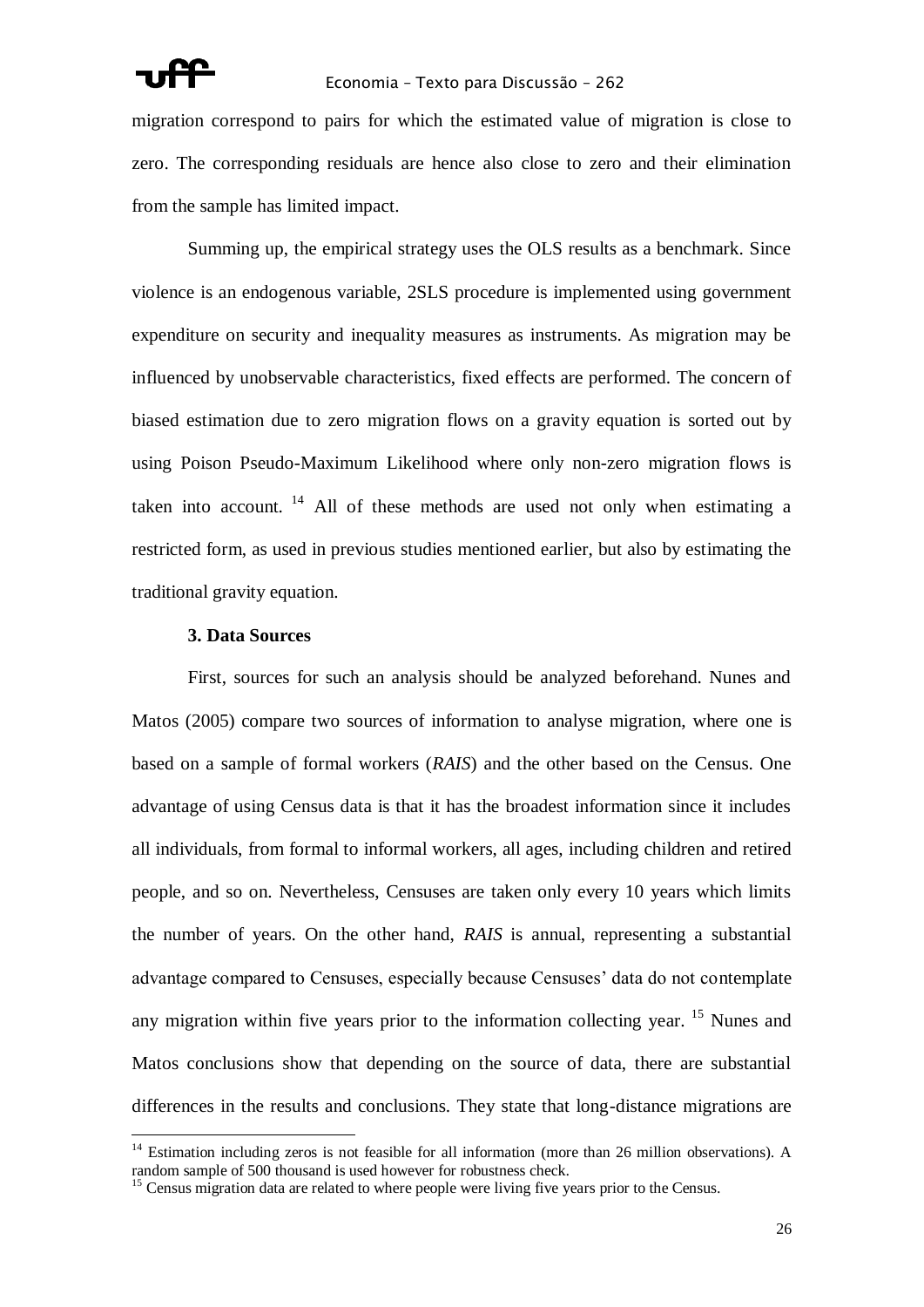

more prominent on the Censuses than in *RAIS*. This is an expected outcome since some people move long distances in Brazil to work in the informal sector at their destination. In order to investigate whether violence affects migration, one should take into account not only workers, but also those who work in the informal sector, retired people, and others. Census data seem therefore to be the most appropriate for investigating the issue proposed by this chapter after balancing pros and cons from each source.

The best data to evaluate this impact are at the individual level, but they are not available. However, regional data can properly answer the research question of this chapter. The focus characteristic (violence) to explain migration affects not only who has been victimized but also relatives and friends. The level of violence in each location influences moreover the whole society by being published regularly in local press, such as radio, newspaper and TV. Even when someone is not related to the victim, he/she might be influenced by what happened to someone else just by being informed about the crime committed. Using regional level data can therefore satisfactorily evaluate whether violence is correlated to migration flows.

Considering which spatial unit better captures these effects, the higher geographical desegregation the better the analysis is, especially since neighbouring effects are investigated. City-level information is the most appropriate regional data available, but shortcomings exist. There were more than one thousand cities emancipated during the 90s. The Brazilian Applied Economical Research Institute (*Instituto de Pesquisa Economica e Aplicada –* [*IPEA*]) has created a classification called comparable minimum areas (*Areas Minimas Comparaveis –* [*AMC*]) by using the city level data from the whole period. This new regional unit comprises 3,559 locations over the period investigated.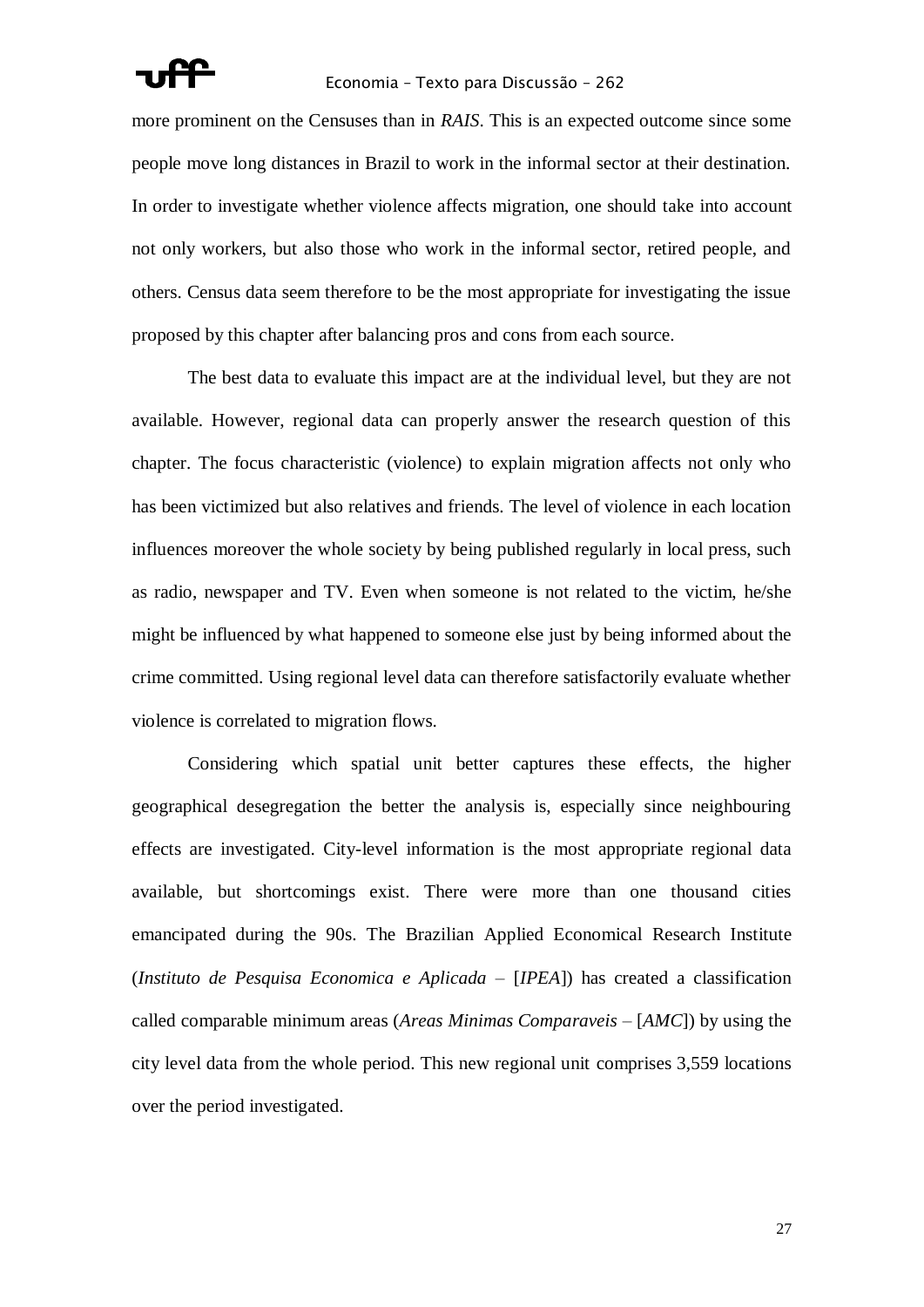

Brazilian Population Census provides the main migration flow data for this chapter. From the 1991 and 2000 Censuses, there is information on where people lived five years before the Census year. It is thus possible to build a migration matrix between localities by identifying origin and destination status of urban or rural. Share of urban population uses the same source as migration flows.

For salaries, I use some figures of the economical census from 1985 which includes manufacturing and services. And from 1996, I use the Government Registration of Firms (*Cadastro Central de Empresas* [CEMPRE] – from IBGE), which has a limited set of information, such as salaries and number of employees, from all active manufacturing and service firms in Brazil. Although they represent two different data sources, they have exactly the same sample: all manufacturing and service firms in Brazil. Due to data availability, it is possible to distinguish wages into two different sectors: manufacturing and services.<sup>16</sup>

The non-existence of living cost at a much disaggregated level appears as a barrier to create real wages for empirical research. Combes, Duranton and Overman (2005) and Sudekum (2007) pointed out however that housing prices determine living cost when trade freeness is low. This is indeed the case under this study since no trade cost exists (apart from transport cost) within the Brazilian economy. Average housing prices at each location are therefore used as a measure of living cost sourced by IPEA. Even though it looks like a rough proxy, it has been shown theoretically viable, empirically tested by Sudekum (2007) and it is the only data available.

The number of homicides per 100,000 inhabitants in each locality is used as a measure of violence. This information is available from the Mortality Integrated System (*Sistema Integrado de Mortalidade*, acronym SIM) of database of the Brazilian Health

<sup>&</sup>lt;sup>16</sup> It is also feasible to obtain wages from the agriculture sector, but the focus here is urban-urban migration and this sector does not operate in urban areas.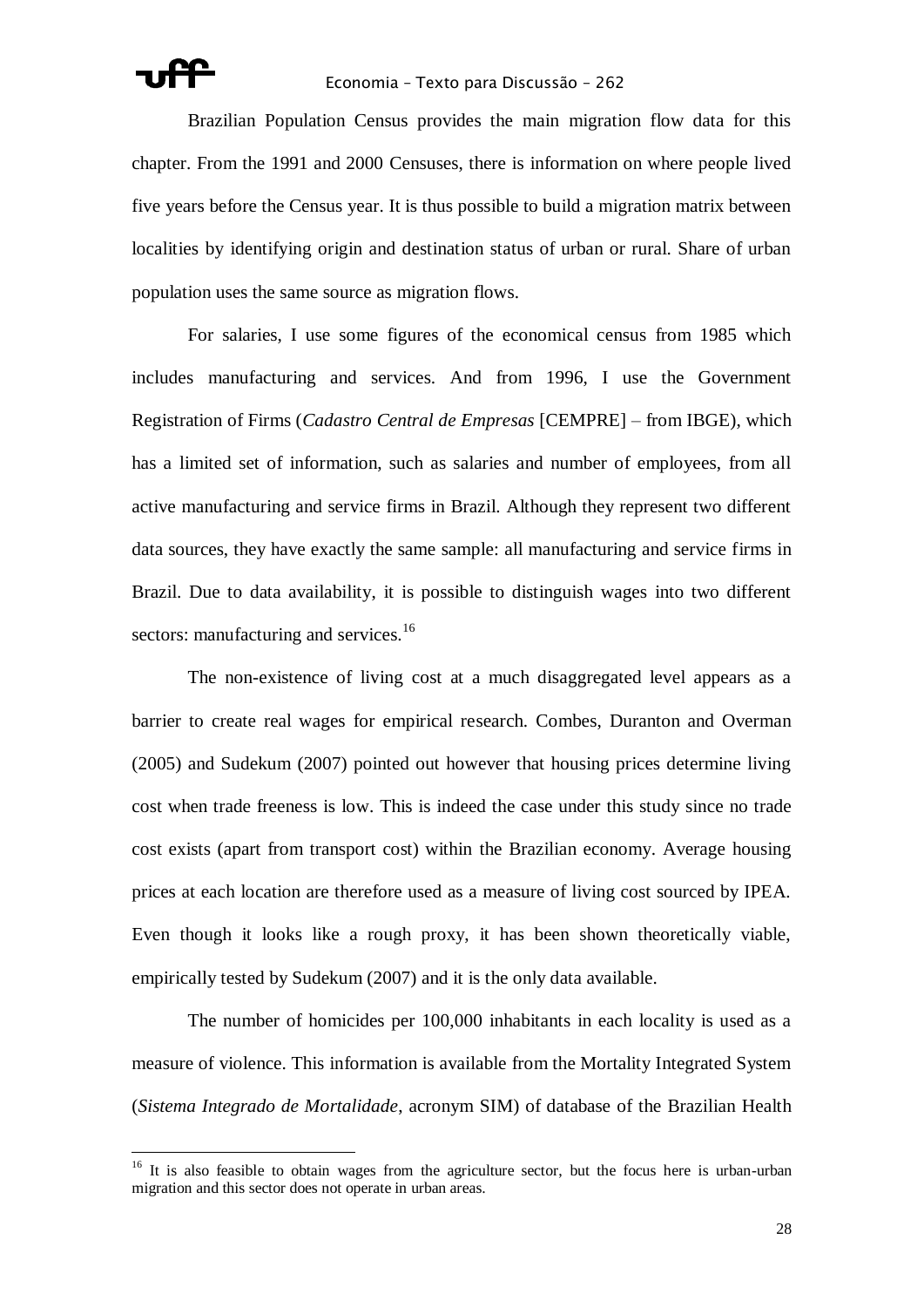

### Economia – Texto para Discussão – 262

Ministry, called Health Database (*Bando de Dados do Sistema Unico de Saude* – DATASUS*)*. Data comprise from 1980 until 2002. Only information about the five years before the census is taken into consideration since it is within this period that people change dwellings. The average of homicide rates over five years before the census data collection year is thus used as a measure of crime rate as well as the level five years before Censuses. Not only violence where it occurs was used in this work, but also its spatial lag by using contiguity matrix or four nearest neighbours, as explained in Section 2.3.

Controlling for other social amenities, two further variables are utilized as covariates. The number of firms in the service sector, including bars, restaurants, theatres, is used to control for social positive amenities as an entertainment measure. Population density measure is utilized to capture other disamenities, such as congestion and pollution, sourced by IBGE. Additionally, a quadratic in population density is used in order to pick up turning points.

The violence measure may not capture all crimes committed in a city, such as burglaries and thefts; therefore population size may be capturing other types of crime jointly with social network. Summing up, most of the amenities and disamenites will be captured by other measures: natural amenities by salaries; social network and other crimes by population size; social amenity by entertainment measure; and social disamenity, such as pollution and congestion, by density measure. Controlling for all these measures, homicide rates are cleaner to capture only this type of violence.<sup>17</sup>

Percentage of males in each city may also be used to capture any gender issue related to migration, since men are more likely to migrate according to the pools.

Apart from a logical justification, crime rates do not show much correlation within these measures exposed for example, violence and population density were not highly associated since it shows a linear correlation of only 0.24, for the Brazilian case.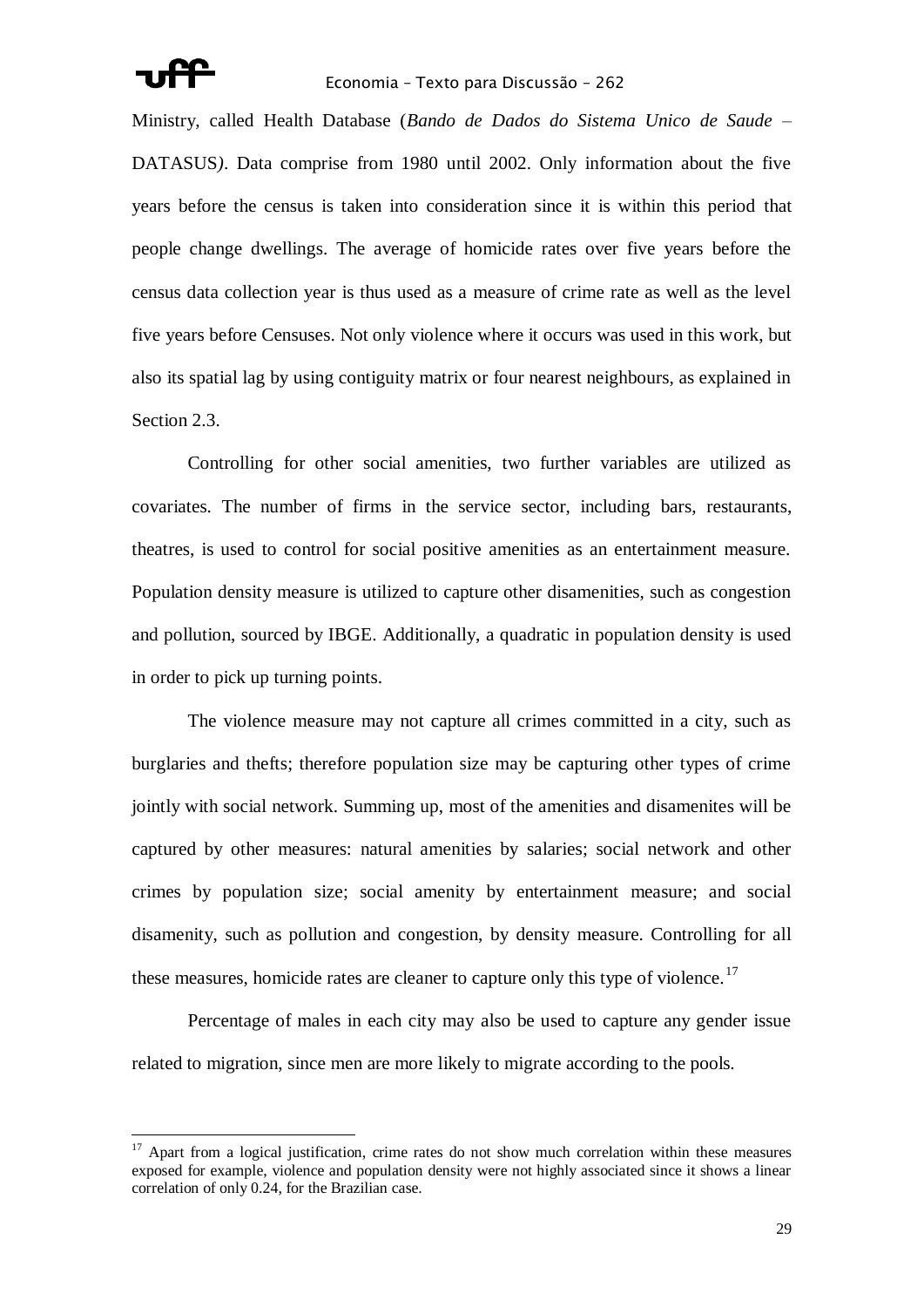

Market Potentials are created by using GDP measures provided by IPEA for the period analyzed. Distance was calculated by using the Great Circle Formula from each region centre point. Finally, considering that some export regions might be attractive for migrants, then exporting status is created by assuming that a city which has exported more than a certain amount during the years of 2003-04 might have been an exporting region since  $1985$ <sup>18</sup>

Infrastructure measures are described as follows. For health access, the number of doctors per inhabitant and the percentage of highly qualified nurses catalogued by UNDP are used in the estimation process. The number of years spent on schooling and percentage of illiterate people in each locality is used to control for education infrastructure. Regarding physical infrastructure, the percentage of dwellings with electricity, water supply and sewage is utilized for this purpose.

Distance to the state capital and to the Brazilian capital (Brasilia) are other variables which might be used to capture any movement related to job opportunity in government institutions, since some people move to the capital to start a career as a civil servant. In order to capture the informal sector, the amount of money deposited in the bank might be utilized for this purpose because it is quite common for people working in this sector to have banking or saving accounts. Most of the other variables used in this chapter have also Censuses as a source, such as housing prices, share of urban population, housing infrastructure, *inter alia*.

# **4. Econometric Results**

 $\overline{a}$ 

Only places, as stated previously, where migration between two localities was greater than zero are taken into account for econometric results in this section. Even though this restriction on the data reduces the sample substantially, there are still more

 $18$  The threshold used to create this dummy for exporting status was US\$ 500 billion. Other measures were used, such as US\$ 1 trillion and US\$ 1 billion, but results remained practically similar.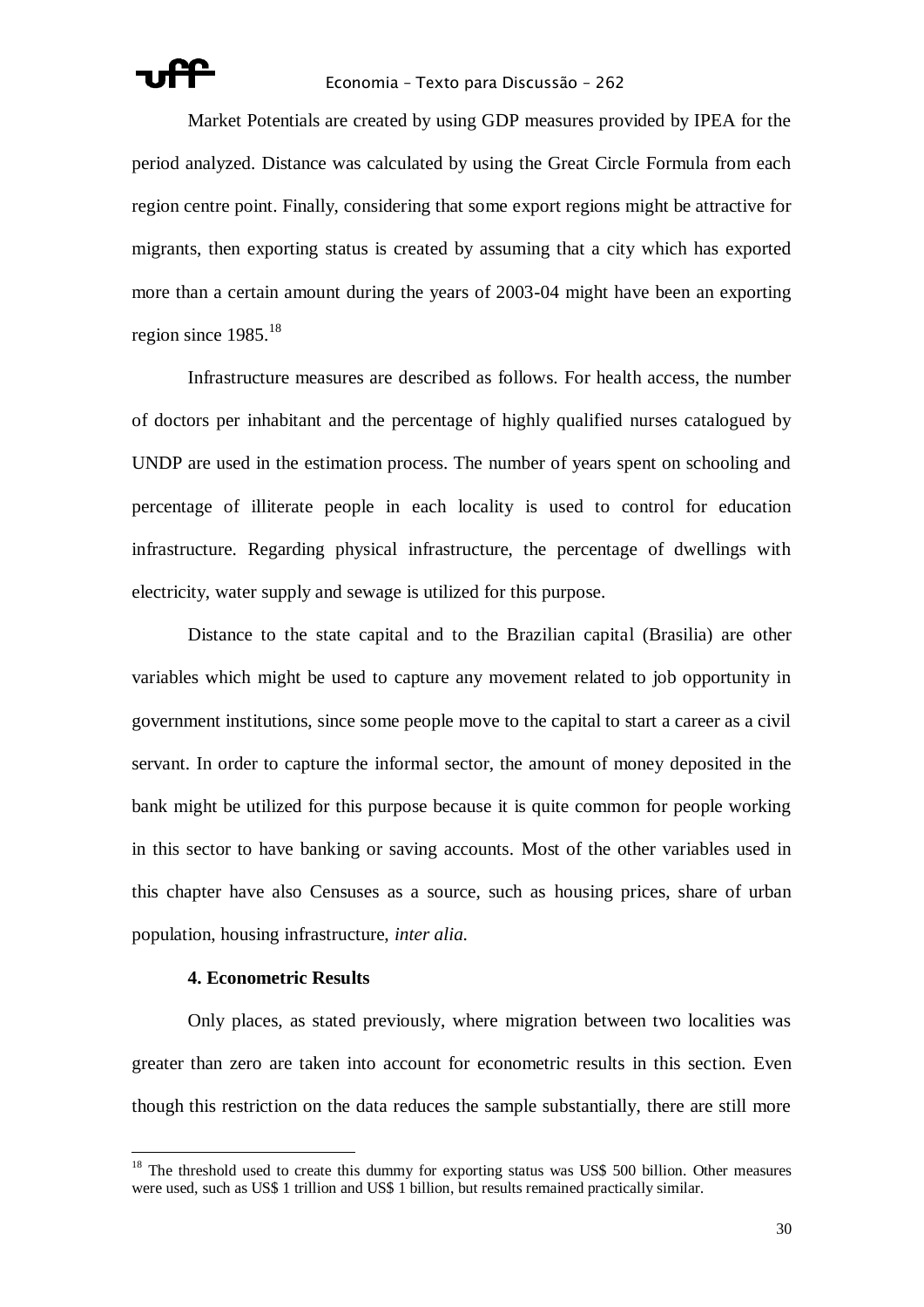

## Economia – Texto para Discussão – 262

than 100 thousand valid observations for the two years investigated.<sup>19</sup> Poisson pseudomaximum likelihood does not present a substantial difference when estimating with or without zero, as discussed earlier.<sup>20</sup> Most of the explanatory variables are normalized by national figures.<sup>21</sup> An unemployment rate of a region *j*, for example, is divided by the Brazilian unemployment rate. This avoids some national time trend (such as recession and/or inflation) which may be associated with changes, but it does not remove time changes between localities.<sup>22</sup> However, time dummy is also included to pick up any other time trend not presented in the observable variables. Before presenting any outcome, it is important to mention that standard errors are robustly estimated throughout this whole section.

Table 3 shows results from the restricted model presented in Equation 2 estimated by OLS ( $1^{\text{st}}$  column), 2SLS ( $2^{\text{nd}}$  and  $3^{\text{rd}}$  columns),  $2^{\text{3}}$  Destination Fixed Effects  $(4<sup>th</sup> column)$  and Poisson Pseudo-Maximum Likelihood (last column).

 $19$  Some regions have no doctor; therefore it is not possible to take log. This observation is therefore discarded. Levels, instead of log of the variable, are also used for estimation to overcome this issue and similar results emerge (available upon request).

<sup>&</sup>lt;sup>20</sup> Results from a random sample of 500 thousand migration flows from all observations, including zeros and non-zeros, are available upon request.

 $21$  Exceptions are those time invariant, such as distances and dummy variables.

<sup>&</sup>lt;sup>22</sup> Results using pair-wise violence differentials were also estimated and outcomes just corroborate results presented in this section. However, they cannot identify whether violence is a pulling factor at origin and/or a non-pushing variable at destination. Therefore, having variables identifying levels of violence at origin and destination help to understand how crime rates might affect people's choice in a migration context.

 $23$  The second column shows results using only the percentage of state expenditure on security while the third column presents outcomes using the previous instrument added to inequality measures (Gini and Theil) and other death rates (suicide rate and death victims in car accidents).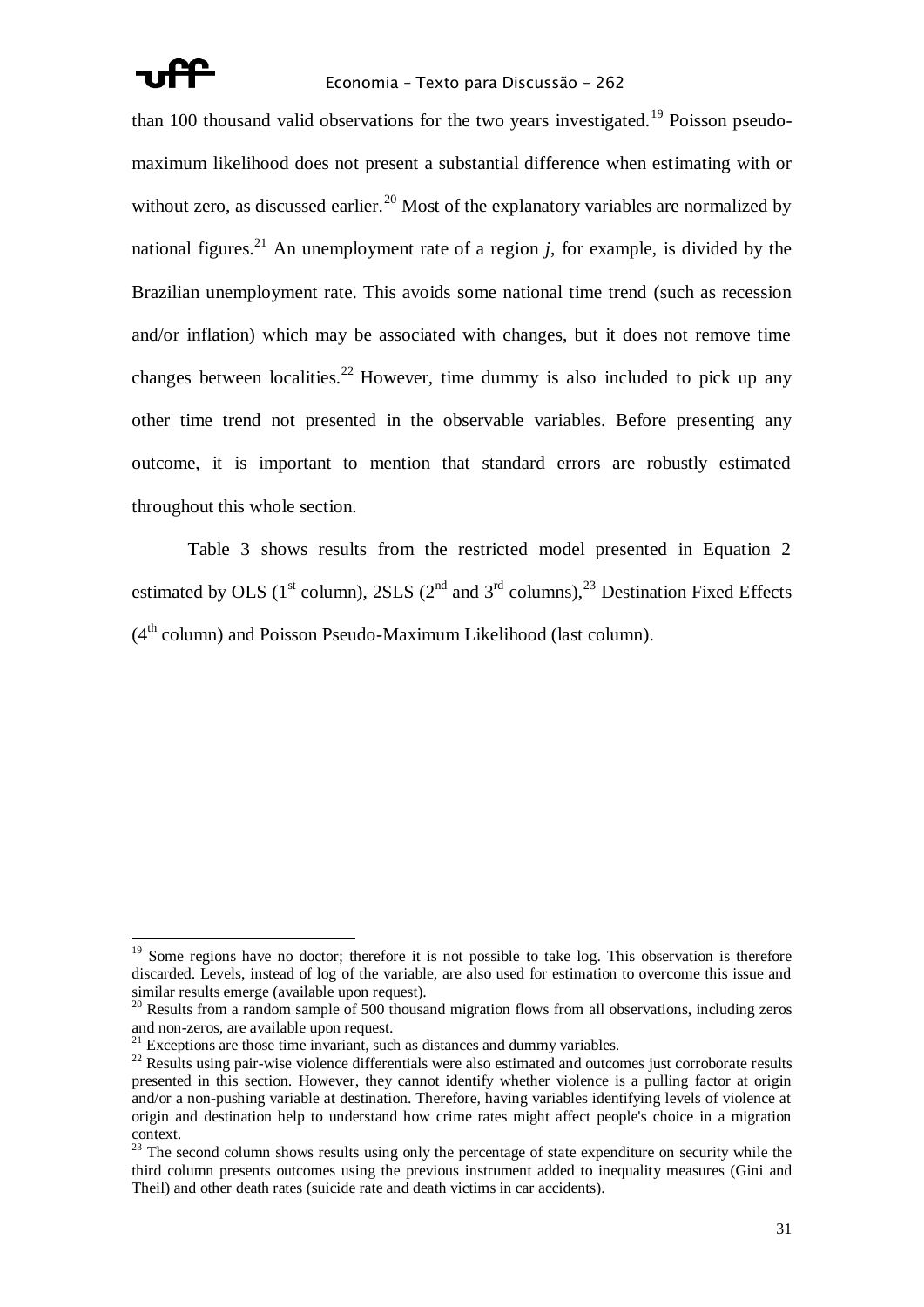

# **Table 3: Restricted Model Results**

| Panel A: Regression Results  |              |                      |                  |          |               |
|------------------------------|--------------|----------------------|------------------|----------|---------------|
| Dependent Variable           | (i)          | (ii)                 | (iii)            | (iv)     | (iv)          |
| Share of Migrants            | <b>OLS</b>   | 2SLS                 | 2SLS             | FE Dest. | Poisson       |
| Violence                     | 0.04         | $-0.712$             | $-0.461$         | 0.007    | $-0.085$      |
|                              | $(0.016)$ ** | $(0.196)$ ***        | $(0.158)$ ***    | (0.023)  | $(0.021)$ *** |
| Observations                 | 150,992      | 150,992              | 150,992          | 150,992  | 150,992       |
| R-squared                    | 0.32         | 0.25                 | 0.29             | 0.34     | 0.10          |
| Panel B: First Stage Results |              |                      |                  |          |               |
| Instruments used             |              | Security Expenditure | Sec. Expenditure |          |               |
|                              |              |                      | & Gini Index     |          |               |
| First Stage R-squared        |              | 0.03                 | 0.04             |          |               |
| First Stage F-stat.          |              | 4,401                | 2,835            |          |               |
| Over-identification test     |              | ۰                    | 12.6             |          |               |

Robust standard errors in parentheses

 $\overline{a}$ 

\* significant at 10%; \*\* significant at 5%; \*\*\* significant at 1%

Before focusing on the interested variables (amenities), an overview of other variables is essential. In general, results show the majority of the variables are relevant to explain migration flows, since most of the estimated parameters are significant,  $24$  but not all of them have the expected sign. While distance presents the negative and significant sign in all procedures, market potential does not show robust results. This result about market potential might be partly explained by the fact that real wages are included in the econometric specification. Wages in services seem to attract migrants because it has a positive and significant value in 2SLS, but non significant in other methods. Manufacturing real wages however mainly present the wrong sign, apart from fixed effects approach. Similar outcomes are found nevertheless in Crozet (2004) in which services tend to explain more internal migration than manufacturing sector.

 $24$  Similar results are found for example in Poncet (2006) for China case.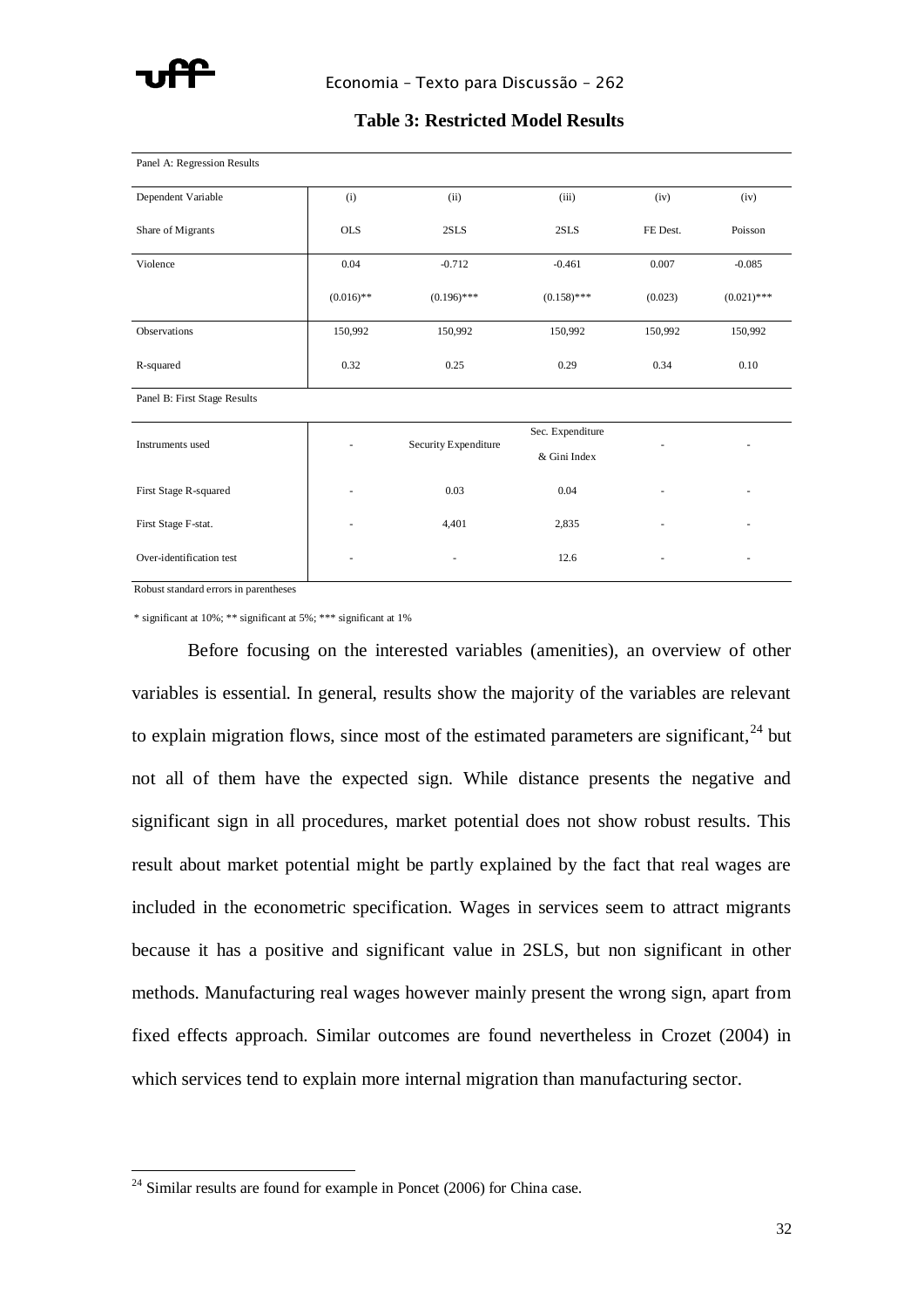

### Economia – Texto para Discussão – 262

Some other variables show interesting results. Distance to state and federal capitals also present very robust results showing the closer a city is to any capital, the more people migrate to these localities.<sup>25</sup> This may represent some migration related to labour opportunities in State or federal governments, as mentioned earlier, where people move to the capital after being enrolled as a civil servant. The economic performance of a region, measured by the increase in GDP, seems not to matter for migration flows, because no association between them is found. Apart from fixed effects approach, urban size of the destination presents a negative and significant sign which corroborates findings by Andrade et al. (2000) on the increased importance of medium-sized cities in an urban population.<sup>26</sup> This outcome may be interpreted as the other non controlled negative amenities (such as pollution) are greater than any other positive one, social network for example. People may have tended to avoid large cities for the period analyzed.

Entertainment amenity and population density (representing a disamenity) present expected signs, but results are not robust. While entertainment amenity appear positive and significant only in Poisson and 2SLS (using security expenditure as instrument), population density is negative and significant solely in FE at destination. Those results suggest that people seem to be avoiding more dense areas (where congestion is more evident) and willing to live in areas with more entertainment options. Although those results are not robust, they might provide us some weak evidence that social amenities might have a correlation to where people decide to live.

Our focus variable, violence, has a positive and significant sign in the OLS results, but the parameter estimated might be biased. It is hence important to instrument

 $25$  As distances to state and federal capital are time invariant, they drop when fixed effects at destination is included.

 $26$  Urban size is endogenous to migration flows. However, migration flows are small compared to total population.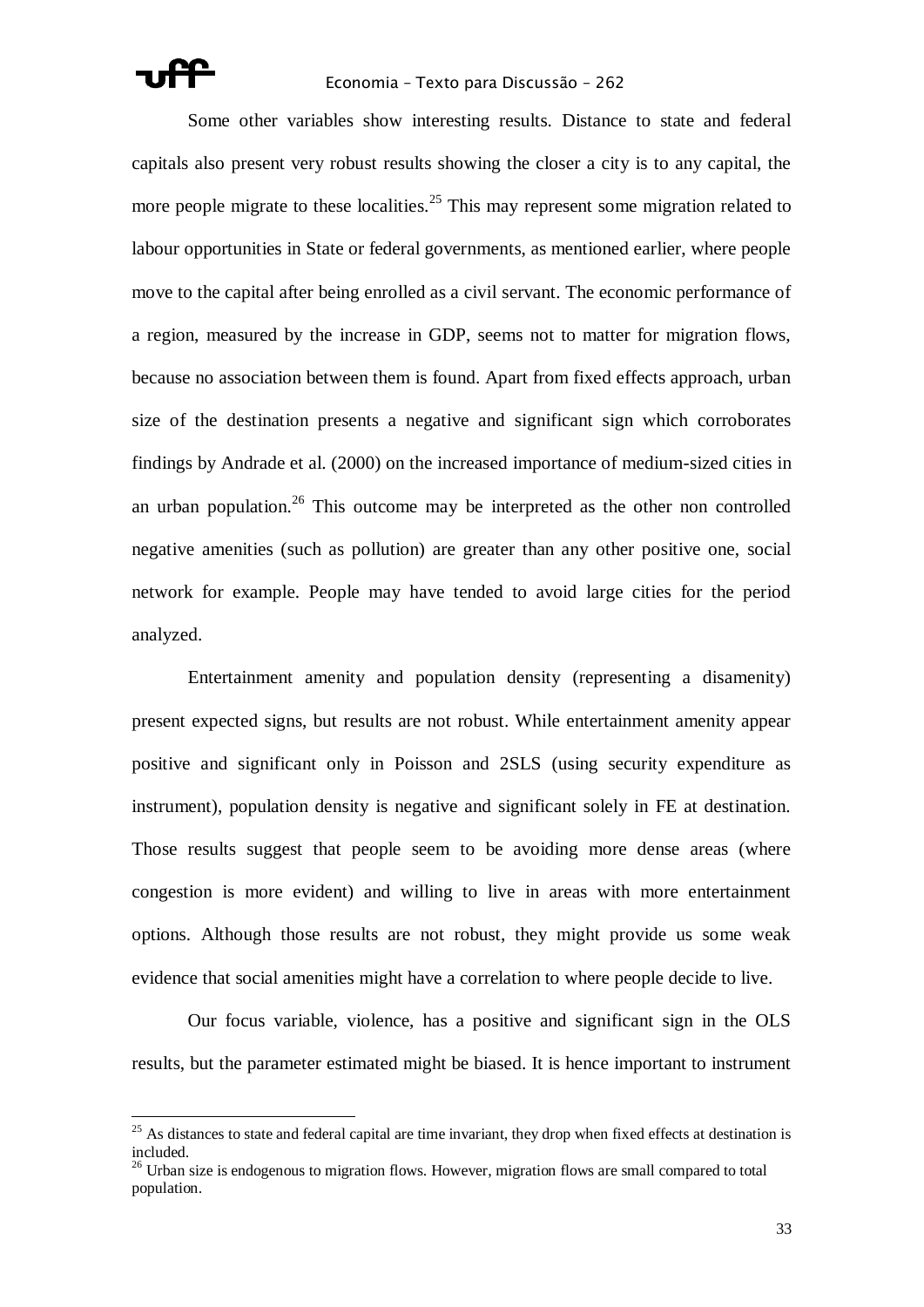it to see whether this positive association changes. After using instruments in the 2SLS, it is possible to notice that violence becomes negative and significant, despite the number of instruments are used. Nevertheless, some more diagnosis should be done in order to evaluate the adequacy of those instruments. Some conditions should be met, which are: instruments should be sufficiently correlated with the endogenous variable, which is violence; instruments should meet exclusion restriction.

First Stage results of IV procedure present some evidence whether instruments are statistically correlated to the endogenous variable. Security measure can explain only a small part of the variability of the endogenous variable, since R-square of the first stage is only 0.03. This is partly explained by the fact that instrument is at State level, while violence is at city level. When other instruments of city level are included, available at column (iii), R-squared increases slightly. Nevertheless, instruments are statistically relevant to explain violence since p-value of the t-statistic of the parameters estimated is significant at any level. F-statistic of first stage backs up those findings as shown in Table 2.3. Staiger and Stock (1997) formalized the definition of weak instruments, but researchers have found that any F-statistic in the first stage exceeding 10 would lead to the conclusion that instruments are sufficiently strong. Therefore, instruments used in this work would be considered strong following Staiger and Stock (1997) definition, since F-statistic are far beyond the threshold mentioned.

However, this is not sufficient to establish that instruments are valid, since orthogonality condition should be also met. Moreover, if there is more than one instrument, however, two-stage least squares provides asymptotically efficient estimates of the parameter on the endogenous independent variable compared to a just identified IV estimation. As it is known, when the equation is just identified, such as in the second column, it is not possible to perform over-identification tests. Then, security expenditure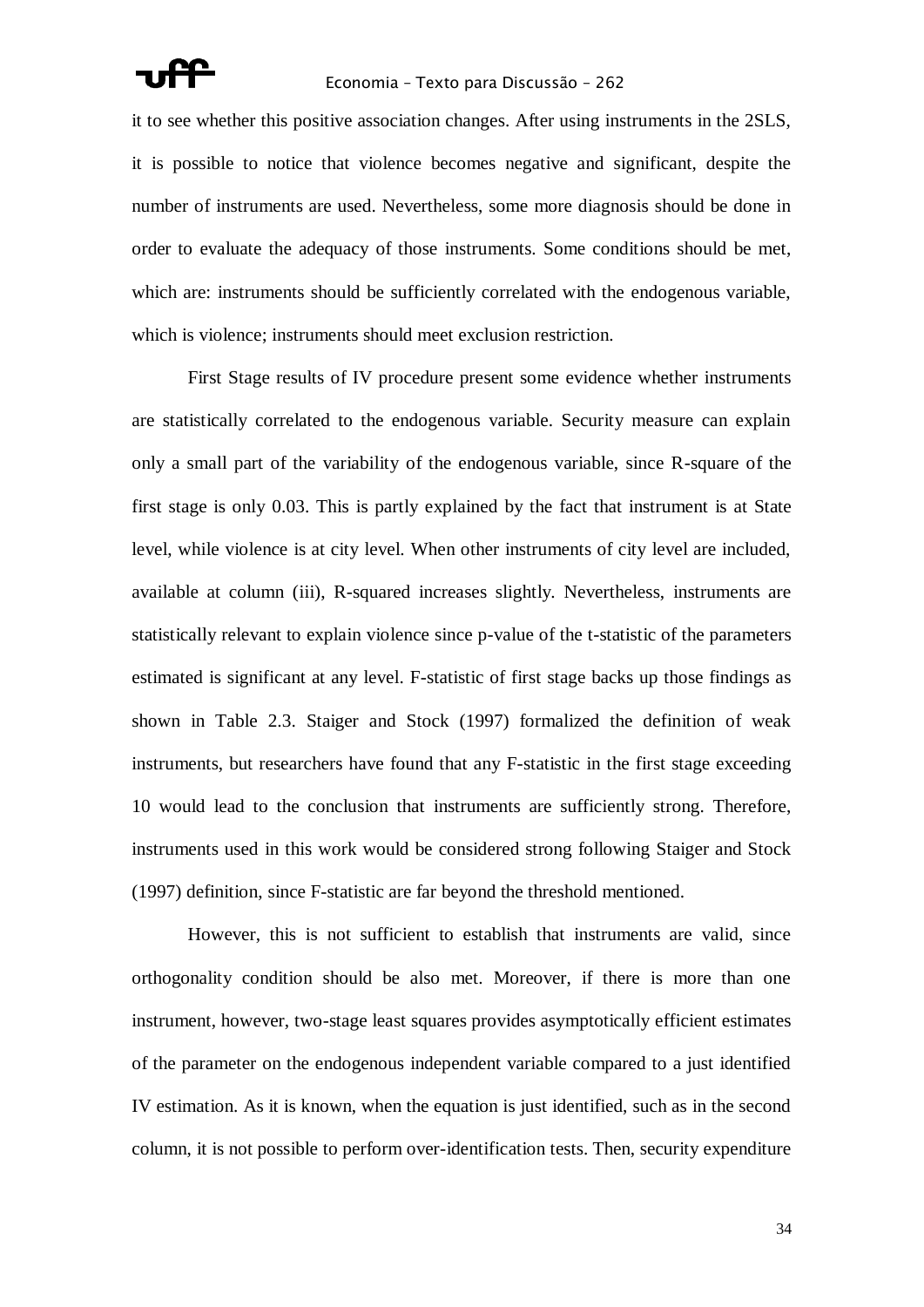and Gini index at municipality level create a set of instruments to perform overidentification tests, as shown in the third column of Table 2.3. Since the number of instruments exceeds the number of endogenous regressors, 2SLS is over-identified, allowing for a test of the exogeneity of this instruments' set. The tests of overidentifying restrictions yield more disappointing results. Over-identification tests show instruments fail to meet all conditions necessary for validation of instruments, since pvalue of a chi-square at 12.6 with 1 degrees of freedom is nearly zero. Different sets of instruments have presented similar result, such as using other inequality measure (Theil index) and also other spatial scale for Gini index (State level). Summing up, all sets of instruments used fail on over-identification tests. One possible explanation is that instruments might be affecting the dependent channels apart from the violence measure used in this estimation process. Another feasible justification might be reverse causality. In other words, perhaps violence may have been caused by migration flows. Additionally, those outcomes also raise question on whether security expenditure also meet the orthogonality condition, although it is not possible to perform overidentification test with this instrument solely. As a matter of simplicity, outcomes using only security expenditure as instrument will be shown in further tables, since this variable presents some economic intuition to act as an instrument.

As IV results are not reliable and other issues should be addressed, two further methods are implemented. Fixed effects present different results from OLS and IV. Controlling for unobservable characteristics at destination, violence becomes nonsignificant to explain migration flows. In the last column, Poisson Pseudo-Maximum Likelihood results show that violence is negative and significant, which might suggest that people might moving towards cities with lower crime rates.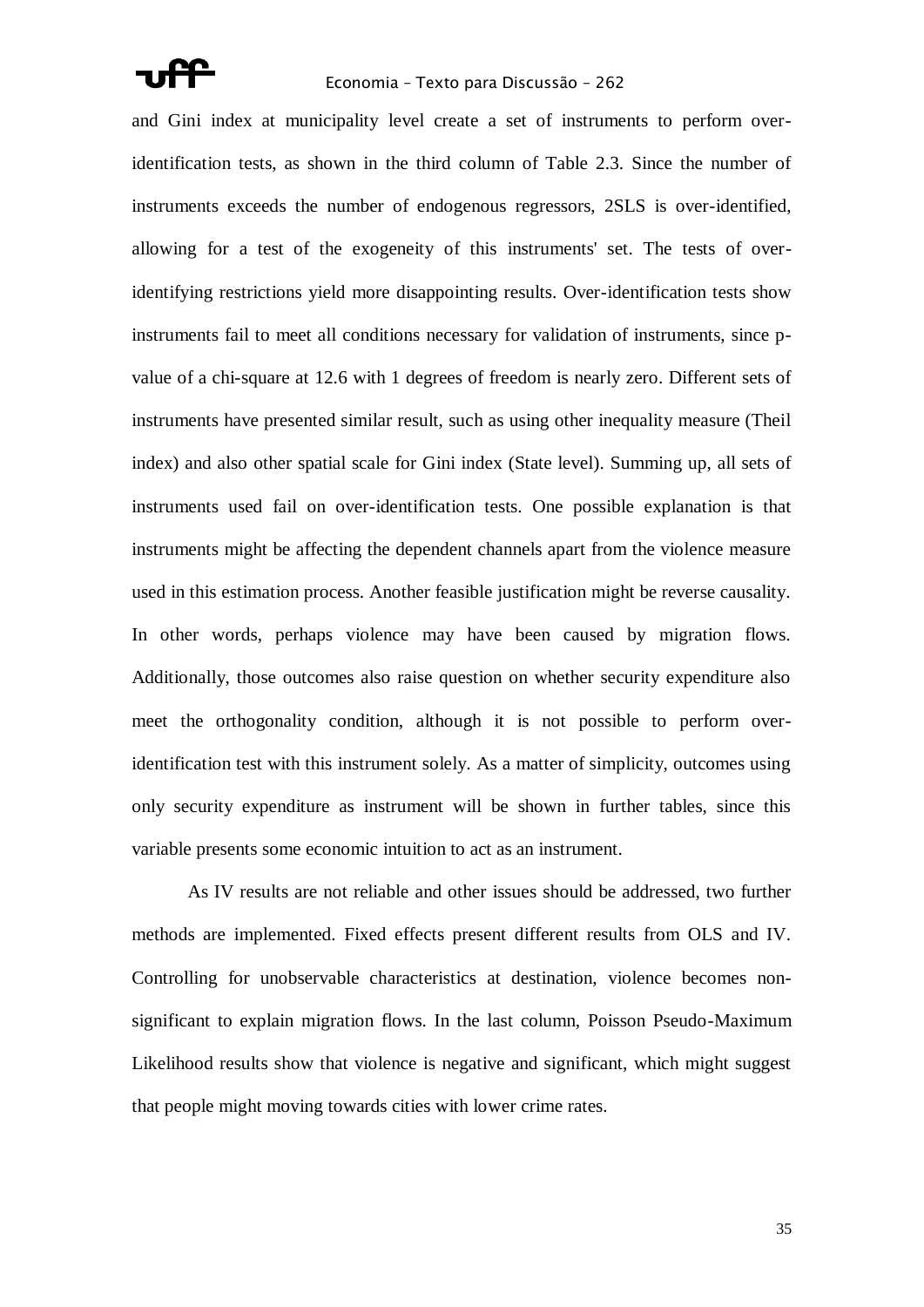

### Economia – Texto para Discussão – 262

Considering this restricted model, outcomes suggest violence may be relevant in explaining to where people migrate: cities with lower crime rates tend to attract more migrants than their counterparts. The migration literature suggests that fear of crime leads people to move towards medium-sized cities, even though the level of crime could be similar between origin and destination. Brazilian case presents however that the level of violence may represent these fears, since results suggests that it is negatively correlated to migration flows. It is thus not only a perception of violence, but actually their values which are correlated to people"s decision to change dwelling across cities.

One may argue that migration flows might have distinct patterns depending on how far the two localities are apart. Housing prices, for example, might be much more relevant for changing dwellings between cities which are less than a certain limit than for those beyond this threshold. On the other hand, long-distance migration flows might be more related to differences in nominal wages than short ones, because people can change job from one city to another but not dwelling. As it regards amenities, especially violence, there might be some differences as well because migration flows might be more strongly correlated at short distances than long ones, since people may change only where to live and not where they work. Following Table 3 format, Table 4 presents results<sup>27</sup> splitting by migration below and beyond 100 km<sup>28</sup> isolating the effect of housing prices and nominal wages. For parsimony, results only for the most relevant variables in this study are presented in Table 4.

<sup>&</sup>lt;sup>27</sup>Columns (i) and (v) present OLS results. Columns (ii) and (vi) present 2SLS using only Security as instrument. Columns (iii) and (vii) show FE at destination. Finally, columns (iv) and (viii) show Poison pseudo-maximum likelihood outcomes.

 $28$ One hundred kilometres is chosen as a threshold for two reasons. First, 95% of the distances between contiguous cities are below 75 km. Second, 60% of the migration flows occurs underneath 250km, where half of them below 50km. Thus, this limits of 100km represents not only a reasonable amount of the migration flows but also migrants who may have changed residence but not job.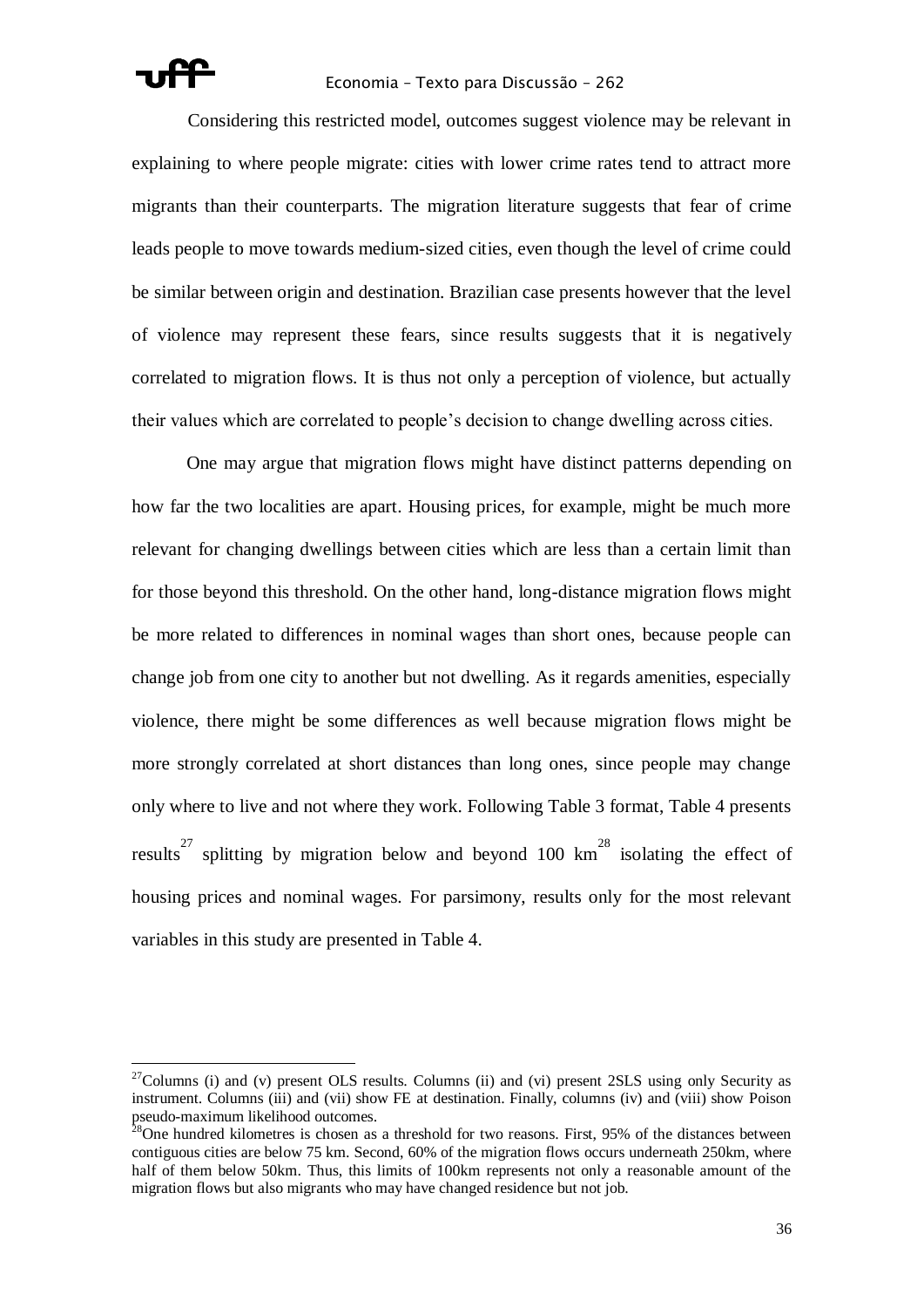

| Panel A: Regression Results  |                          |               |         |                          |                          |               |         |            |  |
|------------------------------|--------------------------|---------------|---------|--------------------------|--------------------------|---------------|---------|------------|--|
| Dependent Variable           | Under 100km              |               |         |                          |                          | Beyond 100km  |         |            |  |
| Share of Migrants            | (i)                      | (ii)          | (iii)   | (iv)                     | (v)                      | (vi)          | (vii)   | (viii)     |  |
| Violence                     | $-0.341$                 | $-0.602$      | 0.02    | $-0.257$                 | 0.07                     | $-0.603$      | 0.00    | $-0.057$   |  |
|                              | $(0.033)$ ***            | $(0.115)$ *** | (0.035) | $(0.033)$ ***            | $(0.019)$ ***            | $(0.170)$ *** | (0.026) | $(0.030)*$ |  |
| Observations                 | 26,067                   | 26,067        | 26,067  | 26,067                   | 124,925                  | 124,925       | 124,925 | 124,925    |  |
| R-squared                    | 0.37                     | 0.36          | 0.55    | 0.10                     | 0.27                     | 0.21          | 0.31    | 0.07       |  |
| Panel B: First Stage Results |                          |               |         |                          |                          |               |         |            |  |
| R-squared                    |                          | 0.05          | ä,      | ٠                        | ٠                        | 0.03          |         |            |  |
| F-stat.                      | $\overline{\phantom{a}}$ | 1,475         | $\sim$  | $\overline{\phantom{a}}$ | $\overline{\phantom{a}}$ | 4,182         |         | ٠          |  |

# **Table 4: Restricted Model Results by Short and Long Migration Flows**

Robust standard errors in parentheses

\* significant at 10%; \*\* significant at 5%; \*\*\* significant at 1%

Regarding the main difference in the explanatory variables from the first econometric results, nominal wages in the service sector seems to matter more for long distance migration flows than for short distance. Manufacturing nominal wages appear again not presenting robust results. House prices below 100km present negative expected sign, apart from destination fixed effects, while beyond this threshold only Poisson shows the negative expected sign. This result corroborates the finding of Jannuzzi and Jannuzzi (2002) in which housing price is the main factor to explain migration in the Sao Paulo metropolitan region. Overall, wages and housing prices present expected outcomes, which the latter seems to be more relevant for short distance, while the former for long distance. Distance still plays an important role regardless of whether migration flows are short or long distance.

One important difference is regarding urban population size. Although migration flows are correlated to less populated places beyond 100 km, the contrary occurs underneath this threshold. This means that people in short distances tend to move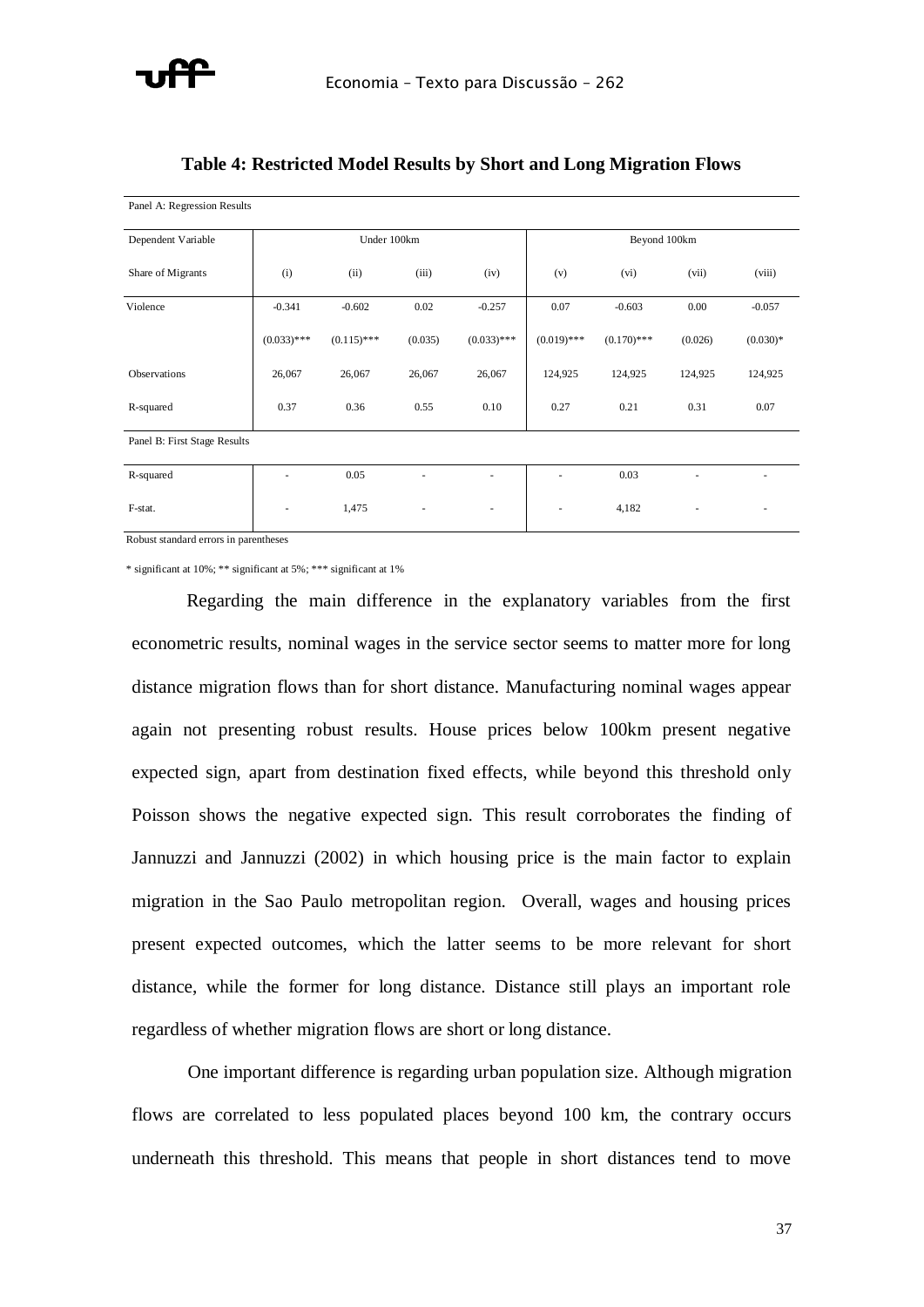

towards bigger cities, while in long distance they tend to migrate towards smaller cities. The strength of social network is greater than the negative amenities when cities are mainly neighbours while the opposite happens in long distance migration flows. One explanation for this outcome may be that people who are in surrounding cities may be also affected by these negative amenities at their origin cities; then moving towards a bigger city seems not bother them.

As it regards violence, outcomes present pretty similar results which mean that people are moving towards safer places.<sup>29</sup> Comparing the strength of this association, it is possible to infer that a greater correlation is found at a short distance than at long by looking at Poisson results. Considering these results, crime rates at short distance is nearly twice correlated than those at long distances.<sup>30</sup> Violence affects more migration flows under 100 km than beyond this threshold. This is an expected outcome since some migrants are able to move only their residence (from a violent city towards a safer one) rather than both, job and dwelling, in long distances.

Results obtained so far do not consider origin characteristics. Some part of the literature argues that what really matters is destination attributes because people do not value the characteristics of origin since the decision to move is already made. The destination attributes are therefore much more relevant to evaluate than origin. However, the variable investigated here, violence, is a disamenity where origin might be more relevant than destination. In other to check whether more violent cities tend to repel people, a traditional gravity equation is estimated for this purpose. Some slight differences emerge for this exercise as stated previously. First, the dependent variable cannot be the share of migrants but rather the total migrants. In the end, the dependent

 $^{29}$  Results from IV estimation under 100 km should be analyzed with care, since security measure is at a state level. Results on this issue have therefore become positive, perhaps because this instrument does vary substantially under this threshold.

<sup>&</sup>lt;sup>30</sup> Considering the 95% confidence interval, the upward limit of long distance is around -0.11 and the downward limit for short distance is -0.19.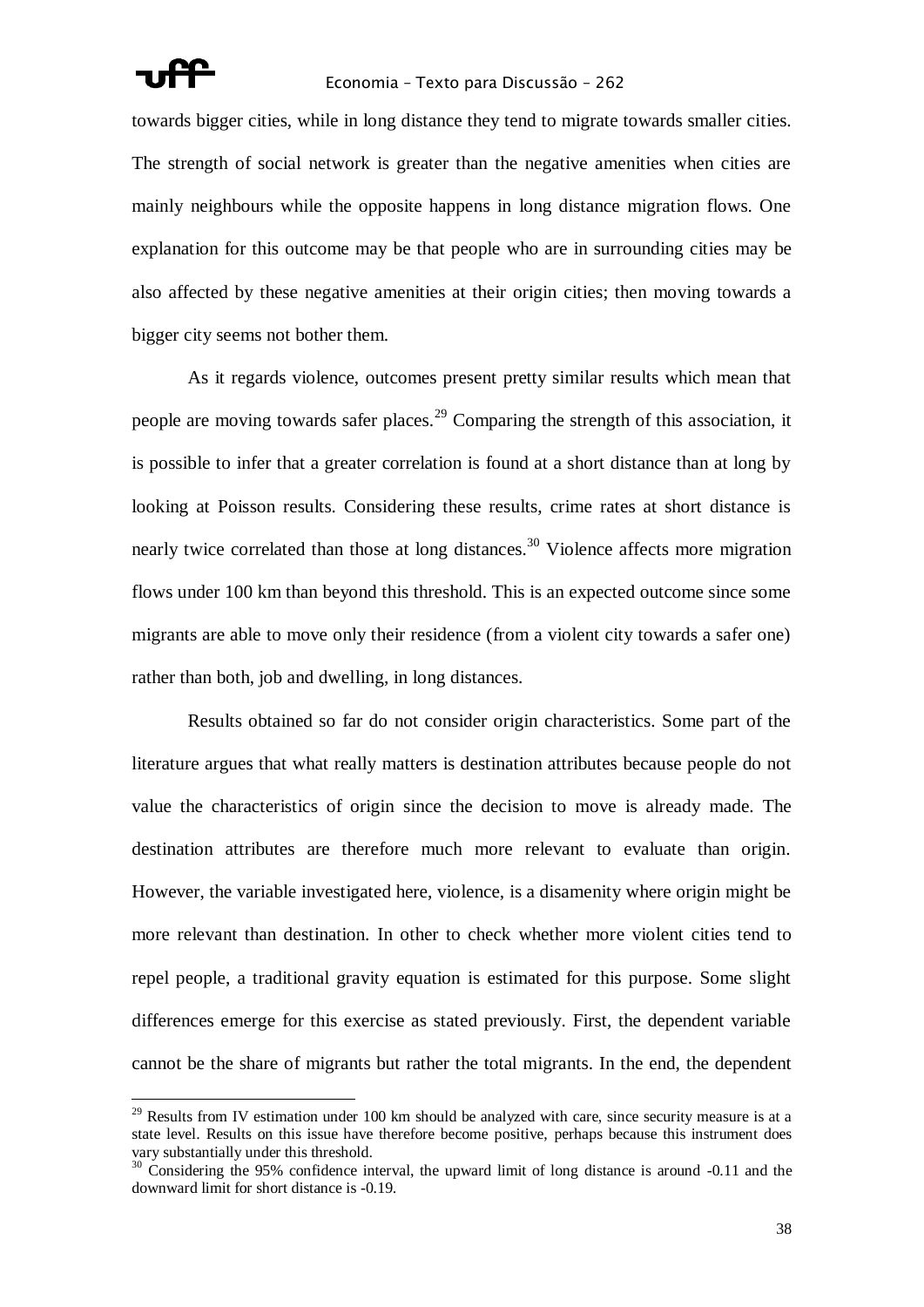

variable turned out to be a percentage of migration *i* to *j* in the total migration flows of year *t*, as explained in Section 2.3. Second, all variables which are used at destination should also be utilized for origin. In order words, share of population, for example, from origin and destination is included in the estimation process. Third, as origin variables are also included, and then fixed effects should consider not only unobservable destination characteristics but also origin ones. In order to consider both, pair-wise unobservable attributes are controlled in the fixed effects approach.<sup>31</sup> Table 5 shows a summary of the results of a traditional gravity equation.<sup>32</sup>

| Panel A: Regression Results  |            |               |               |               |               |
|------------------------------|------------|---------------|---------------|---------------|---------------|
| Dependent Variable           | (i)        | (ii)          | (iii)         | (iv)          | (iv)          |
| Share of Migrants            | <b>OLS</b> | <b>OLS</b>    | 2SLS          | FE Pair-wise  | Poisson       |
| Violence                     |            | 0.011         | $-0.085$      | $-0.037$      | 0.004         |
|                              |            | $(0.004)$ *** | $(0.028)$ *** | $(0.020)*$    | (0.011)       |
| Violence Origin              |            | 0.062         | 0.053         | 0.052         | 0.097         |
|                              |            | $(0.004)$ *** | $(0.020)$ *** | $(0.019)$ *** | $(0.012)$ *** |
| Observations                 | 275,308    | 113,307       | 113,307       | 113,307       | 113,307       |
| R-squared                    | 0.26       | 0.28          | 0.28          | 0.02          | 0.06          |
| Panel B: First Stage Results |            |               |               |               |               |
| Instruments                  |            |               | Security Exp. |               |               |
| R-squared (Dest / Origin)    |            |               | 0.04 / 0.06   |               |               |
| F-stat. (Dest / Origin)      |            |               | 2,152/3,567   |               |               |

# **Table 5: Traditional Gravity Equation Results**

Robust standard errors in parentheses

 $\overline{a}$ 

\* significant at 10%; \*\* significant at 5%; \*\*\* significant at 1%

In order to show that control variables do not change their results substantially, distance remains significant and negative. Estimating only with distance and urban

FE has created more than 100 thousands pair-wise, leaving around 10 thousand observations which are used to estimate parameters needed.

 $32$  The full table is available upon request.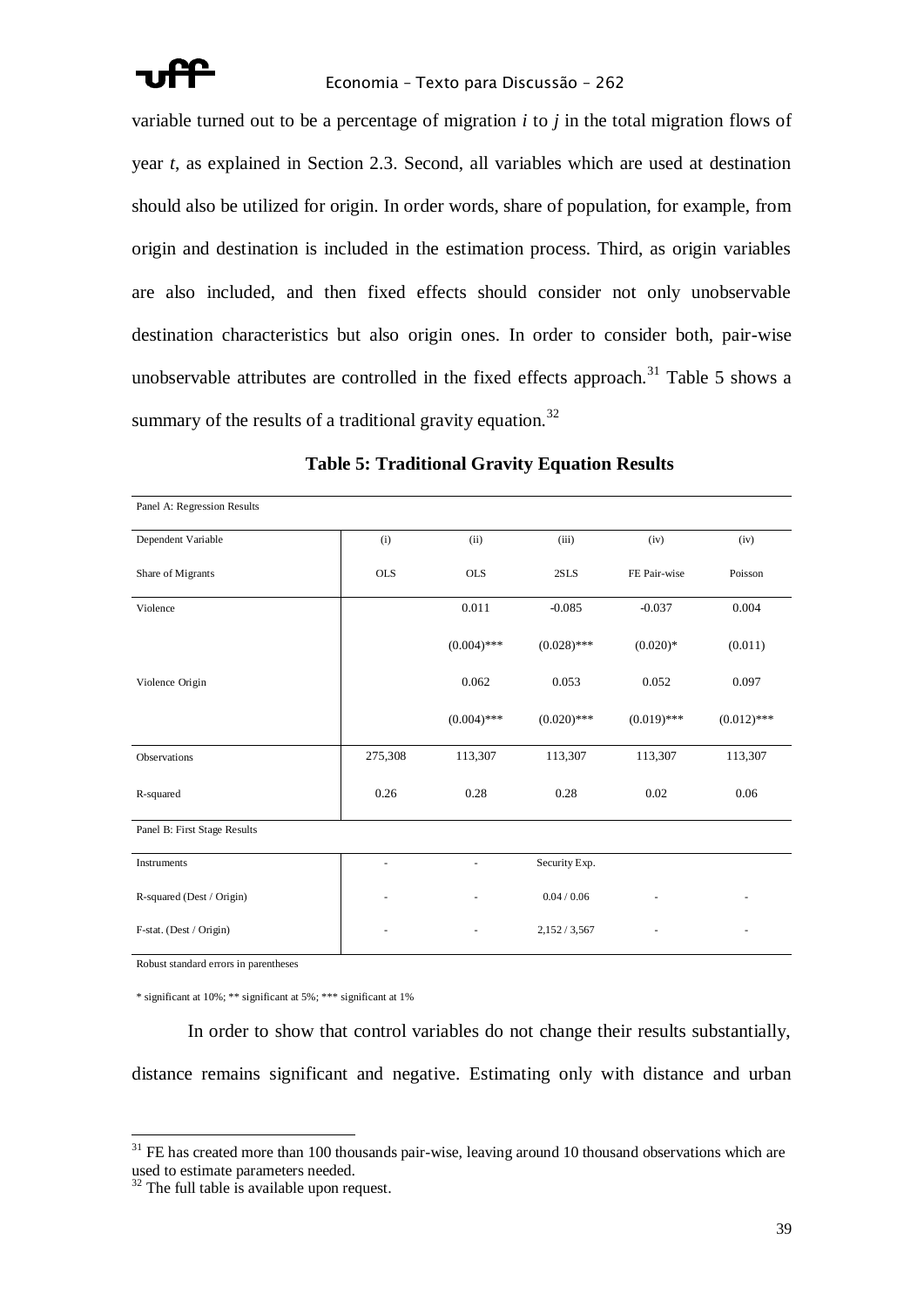

population size, there is no clear evidence whether urban population size at origin and destination have different signs. Only with OLS urban population does have the expected significant sign at destination, but not at origin. After controlling for all other characteristics, urban population turns out negative at destination and positive at origin in all methods analyzed. Negative amenities appear to overcome social network even after controlling for origin attributes since it has a significant and negative sign at destination. Looking at both results (origin and destination), it is feasible to infer that these outcomes corroborate once more the stylized fact that people are moving from metropolitan cities towards medium-sized cities.

Entertainment amenity presents a significant expected sign at destination and negative at origin only when OLS, 2SLS and Poisson are implemented. This outcome represents the traditional behaviour of gravity equation where origin attributes are centrifugal forces towards destination with a centripetal one. Population density, used as a proxy for congestion, present some results (2SLS and FE) at destination showing that people are avoiding densely populated regions. On the other hand, this disamenity has a positive sign at origin in all methods implemented, which means that this attribute may be more relevant as a pushing factor at origin than a pulling factor at destination.

Violence now seems to act much more as a pushing factor at origin than as a pulling factor at destination. Crime rates at destination do not present significant negative results only by using Poisson, which might be a reasonable indication that people are moving towards cities with lower violence records. Crime rates at origin show however significant positive outcomes in all methods. These findings suggest the level of violence at origin might be more important in explaining migration flows than its level at destination. Combining with the urban population result, it is feasible to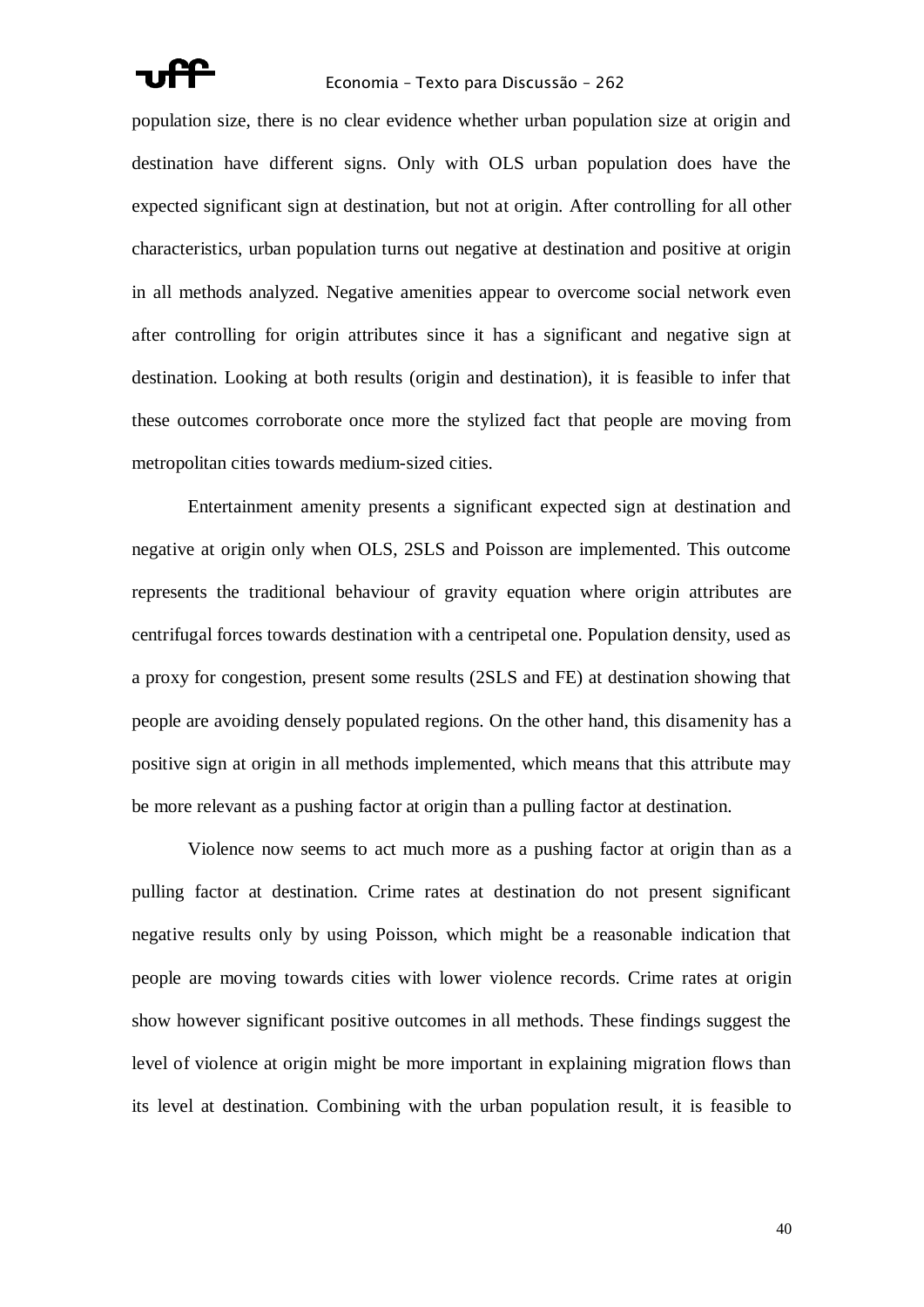# Economia – Texto para Discussão – 262

conclude that metropolitan areas where crime rates occur more often are definitely repelling people towards smaller and safer places, which are medium-sized cities.

As discussed previously, neighbouring effects of violence might be relevant in explaining migration flows because violence affects people"s well being not only locally but in surrounding areas as well. The main explanation is due to social interaction of violence. Table 6 shows a summary of the results with spatial lag variable using the contiguity matrix.<sup>33</sup> The first four columns present results using the restricted gravity equation while the last four show outcomes using the traditional gravity equation.

Apart from FE in the restricted equation, urban population continues showing for example the significant negative sign at destination. Positive and negative amenities do not change their previous interpretation after the inclusion of this new variable disregard the model adopted.

As it regards violence, it is important to mention that the inclusion of spatial lag remove the negative significant sign of local crime rates in all methods considering the restricted equation. The spatial lag do not show robust result for security as a pulling factor at destination, since only in the Poisson using the restricted equation. Outcomes change however at the traditional gravity equation. Once more, crime rates at origin appear to act as a pushing factor for migrants much more robustly than as a pulling one at destination, not only locally but also in neighbouring areas. This corroborates the fact that violent places or those surrounded by areas with high levels of criminality are repelling people to other places, which might have lower offences registered at police stations.<sup>34</sup>

 $33$  For simplicity, only results of amenities and distance are shown in Table 6. Full outcomes are available upon request.

Similar results are found by estimating with 4 nearest cities which are available upon request.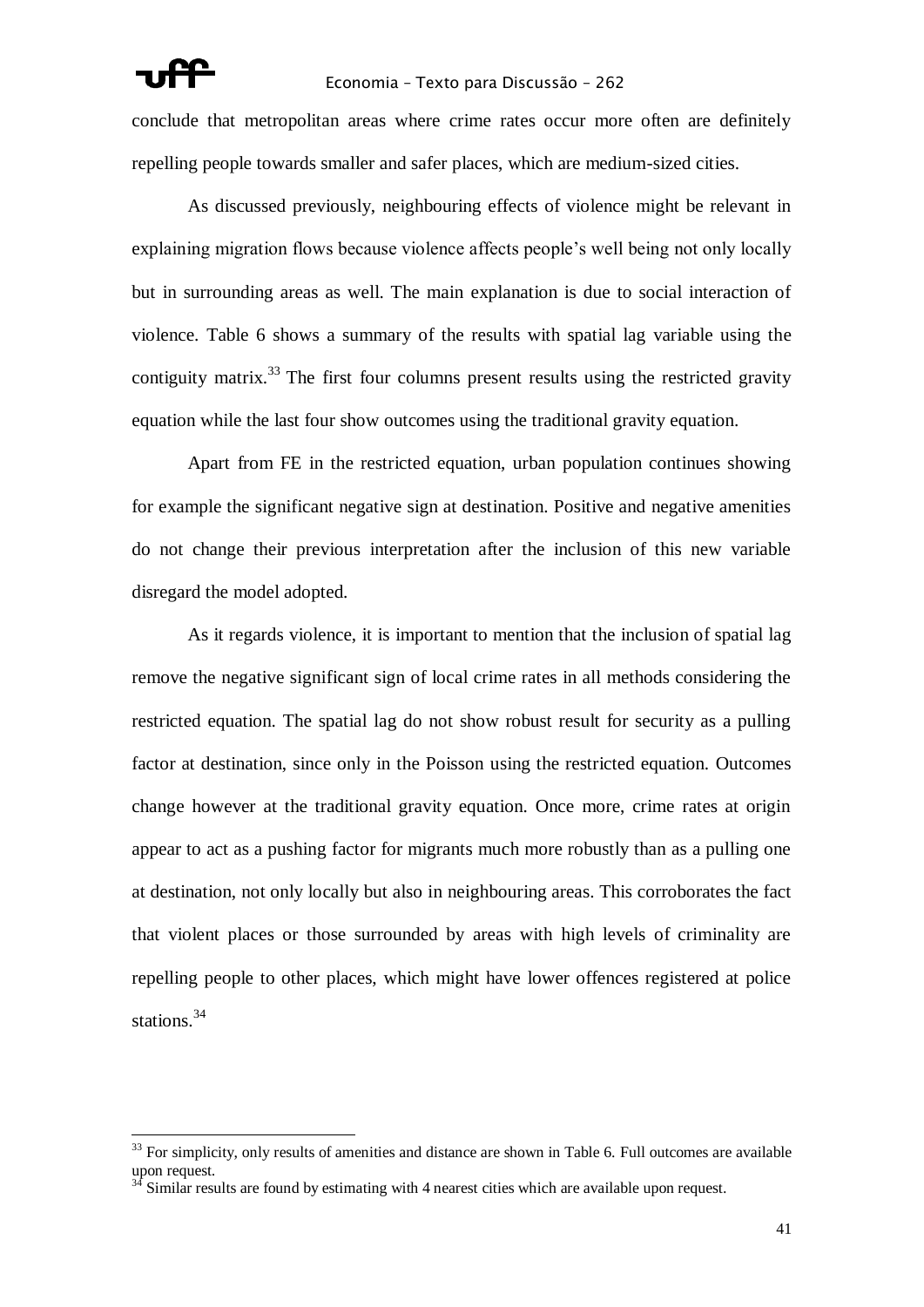

# **Table 6: Neighbouring Effects Using Contiguity Matrix**

Gravity Equation Type Dependent Varible(i) (ii)(iii) (iv)(v)(vi)Share of Migrants OLS IVPoisson Violence0,05-0,44-0,060,01-1,270,00 (0.009)\*\*\* (0.195)\*\*(0.012)\*\*\*(0,006)(0.684)\*(0,015)Spatial Violence Contiguity-0,02-0,280,67-0,01(0.008)\*\*\*(0.116)\*\*(0.011)\*\*\*(0.361)\*Violence Origin0,040,260,06(0.006)\*\*\*(0,249)(0.017)\*\*\*Vio Origin 0,03(0,153)Pop-5,75-11,53-2,67-1,94-2,12-11,25(0.265)\*\*\*(0.501)\*\*\*(0.368)\*\*\*(0.183)\*\*\*(0.366)\*\*\*(0.576)\*\*\*Pop Origin1,723,173,59(0.186)\*\*\*(0.687)\*\*\*(0.612)\*\*\*Negative Externality-0,15-0,21-0,23-0,07-0,36(0.033)\*\*\*(0.041)\*\*\*(0.047)\*\*\*(0.022)\*\*\*(0.160)\*\*(0,073)Positive 0,150,180,130,170,31(0.016)\*\*\*(0.024)\*\*\*(0.023)\*\*\*(0.026)\*\*\*(0.036)\*\*\*Externality 0,07(0,022)(0,057)(0,062)(0,01)(0.036)\*(0,031)Distance-0,74-0,71-0,62-0,42-0,40-0,88(0.004)\*\*\*(0.005)\*\*\*(0.003)\*\*\*Constant 3,826,242,20-7,92-6,45-4,26(0.113)\*\*\*(0.388)\*\*\*(0.157)\*\*\*(0.109)\*\*\*(0.814)\*\*\*(0.373)\*\*\*Observations141.727101.270R-squared0,320,100,280,22(a) Standard errors in parentheses; (b) \* significant at 10%; \*\* 5%; \*\*\* 1% (b) Only two years - Censuses 1991 and 2000Restricted Gravity EquationTraditional

| Panel A: Regression Results        |                             |            |          |              |                                     |            |               |               |
|------------------------------------|-----------------------------|------------|----------|--------------|-------------------------------------|------------|---------------|---------------|
| Gravity Equation Type              | Restricted Gravity Equation |            |          |              | <b>Traditional Gravity Equation</b> |            |               |               |
| Dep. Var.: Share of Migrants       | <b>OLS</b>                  | ${\rm IV}$ | $\rm FE$ | Poisson      | <b>OLS</b>                          | ${\rm IV}$ | $\rm FE$      | Poisson       |
| Violence                           | 0.06                        | 0.66       | $-0.01$  | $-0.04$      | 0.01                                | $-0.39$    | $-0.04$       | $-0.01$       |
|                                    | $(0.023)$ **                | (0.82)     | (0.03)   | (0.03)       | (0.01)                              | $(0.228)*$ | $(0.024)*$    | (0.02)        |
| <b>Spatial Violence Contiguity</b> | $-0.03$                     | $-0.91$    | 0.01     | $-0.07$      | $0.00\,$                            | 0.24       | $-0.01$       | $-0.01$       |
|                                    | (0.02)                      | (0.65)     | (0.03)   | $(0.030)$ ** | (0.01)                              | (0.17)     | (0.03)        | (0.02)        |
| Violence Origin                    |                             |            |          |              | 0.04                                | $-0.97$    | 0.02          | 0.06          |
|                                    |                             |            |          |              | $(0.006)$ ***                       | $(0.572)*$ | $-0.02$       | $(0.018)$ *** |
| Spatial Vio Origin Contiguity      |                             |            |          |              | 0.03                                | 0.97       | $0.07\,$      | 0.06          |
|                                    |                             |            |          |              | $(0.006)$ ***                       | $(0.558)*$ | $(0.024)$ *** | $(0.019)$ *** |
| Observations                       | 141,727                     | 141,727    | 141,727  | 141,727      | 101,270                             | 101,270    | 101,270       | 101,270       |
| R-squared                          | 0.32                        | 0.26       | 0.34     | 0.10         | 0.28                                | 0.14       | 0.03          | 0.05          |
| Panel B: First Stage Results       |                             |            |          |              |                                     |            |               |               |
| R-Square (Destination)             | L.                          | 0.03       |          |              | ÷.                                  | 0.04       |               |               |
| F-Stat. (Destination)              |                             | 2,488      |          |              |                                     | 1,132      |               |               |
| R-Square (Origin)                  |                             |            |          |              |                                     | 0.06       |               |               |
| F-Stat. (Origin)                   |                             |            |          |              |                                     | 1,753      |               |               |
| R-Square (Spatial Dest.)           |                             | 0.06       |          |              |                                     | 0.07       |               |               |
| F-Stat. (Spatial Dest.)            |                             | 4,357      |          |              |                                     | 1,858      |               |               |
| R-Square (Spatial Origin)          |                             |            |          |              |                                     | 0.07       |               |               |
| F-Stat. (Spatial Origin)           |                             |            |          | ä,           |                                     | 1,934      |               |               |

(a) Robust standard errors in parentheses; (b) \* significant at  $10\%$ ; \*\* significant at 5%; \*\*\* significant at 1%

As discussed in Section 3, one possible criticism is that not only contiguous municipalities should be considered but also their closest neighbours, which may not be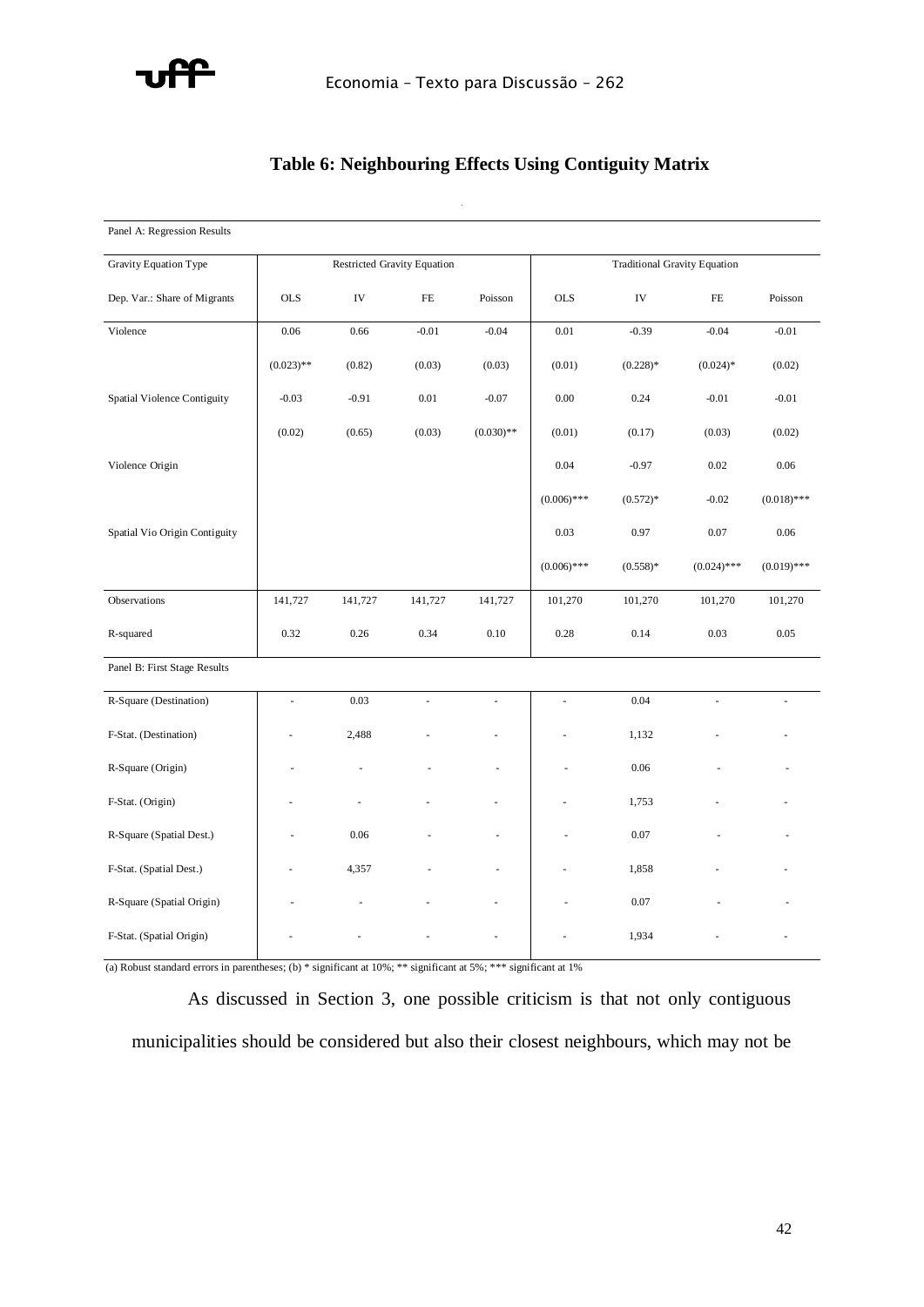contiguous. In order to tackle this issue, Table 7 shows results using the four nearest neighbours' matrix to construct the spatial lag violence.<sup>35</sup>

Urban population continues to have the expected outcome. Population density and entertainment amenity show less results from before although the same interpretations, which is they tend to expel people from places with more congestion and less entertainment options towards others with the opposite values.

Regarding violence itself, the neighbouring effects also change violence findings where the spatial lag at destination seems to be more negatively correlated to migration flows than at the local level. In the traditional gravity equation, crime rates at origin, locally or spatially, appear to continue to be positively associated to outward migrants. In order words, these findings suggest that criminality figures from where people are moving from seem to be positively correlated to migration flows not only locally but also spatially. On the other hand, places surrounded by safer municipalities appear to be attracting more inhabitants than those with lower criminal records solely.

Considering both matrices to construct the spatial lag, overall findings suggest that neighbouring effects seem to be associated to migration flows and they do not eliminate the effects of local violence, especially at origin.

 $\overline{a}$ 

 $35$  A table containing all parameters estimated is available upon request.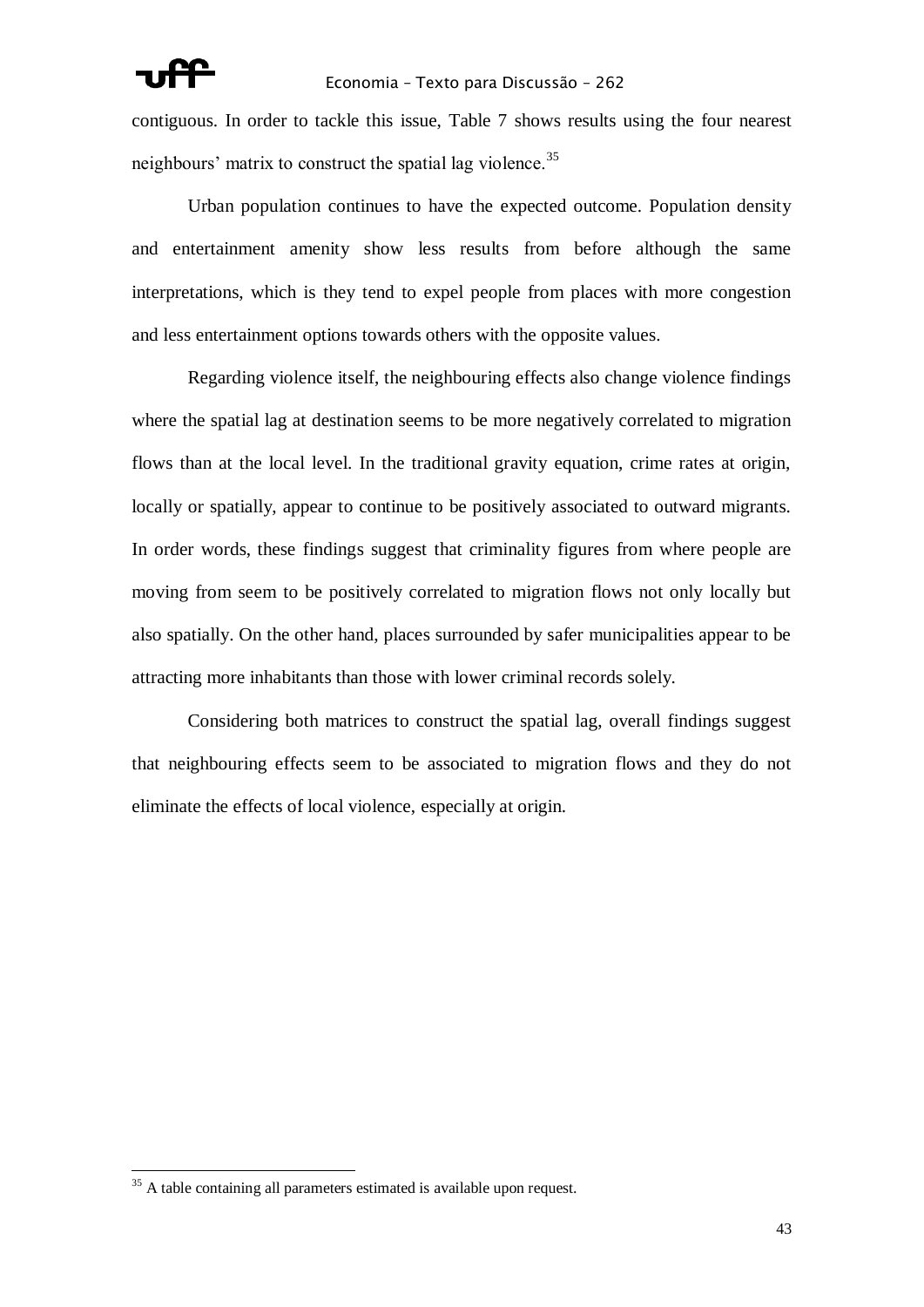

# **Table 7: Neighbouring Effects Using Four nearest Neighbours Matrix**

Gravity Equation Type Dependent Varible(i) (ii)(iii) (iv)(v)(vi)Share of Migrants OLS IVPoisson Violence0,08-10,410,020,010,300,03 (b) Only two years - Censuses 1991 and 2000Restricted Gravity EquationTraditional (0.008)\*\*\* (3.752)\*\*\*(0.012)\*(0.005)\*(0,187)(0.019)\*Spatial Violence Nearerst -0,064,05-0,140,00-0,18-0,05(1.605)\*\*(0.010)\*\*\*(0,005)(0.073)\*\*(0.019)\*\*Violence Origin0,040,07(0.005)\*\*\*(0,122)(0.019)\*\*\*Vio Origin Nearest-0,010,06(0,121)Pop-5,85-45,52-3,04-1,90-1,80-11,53(0.254)\*\*\*(13.242)\*\*\*(0.351)\*\*\*(0.173)\*\*\*(0.398)\*\*\*(0.579)\*\*\*Pop Origin1,761,534,16(0.175)\*\*\*(0.441)\*\*\*(0.665)\*\*\*Negative Externality-0,15-1,04-0,21(0.032)\*\*\*(0.324)\*\*\*(0.046)\*\*\*(0.021)\*\*\*(0,054)(0,075)Positive 1,230,190,130,120,32(0.016)\*\*\*(0.417)\*\*\*(0.023)\*\*\*(0.012)\*\*\*(0.036)\*\*\*Externality (0,021)(0,027)(0,063)-0,02(0,01)(0,014)(0,029)Distance-0,74-0,43-0,62-0,42-0,89(0.003)\*\*\*(0.106)\*\*\*Constant3,8622,142,40-8,01-8,24-4,45(0.112)\*\*\*(5.981)\*\*\*(0.154)\*\*\*(0.104)\*\*\*(0.266)\*\*\*(0.391)\*\*\*Observations150.483112.661R-squared0,250,100,280,26(a) Standard errors in parentheses; (b) \* significant at 10%; \*\* 5%; \*\*\* 1%

| Panel A: Regression Results  |               |                                    |          |               |               |                                     |              |               |  |
|------------------------------|---------------|------------------------------------|----------|---------------|---------------|-------------------------------------|--------------|---------------|--|
| Gravity Equation Type        |               | <b>Restricted Gravity Equation</b> |          |               |               | <b>Traditional Gravity Equation</b> |              |               |  |
| Dep. Var.: Migrants Share    | <b>OLS</b>    | IV                                 | FE       | Poisson       | <b>OLS</b>    | IV                                  | FE           | Poisson       |  |
| Violence                     | 0.09          | 6.50                               | $0.00\,$ | 0.04          | $0.01\,$      | 1.56                                | $-0.04$      | 0.03          |  |
|                              | $(0.024)$ *** | (17.69)                            | (0.03)   | (0.03)        | $(0.005)*$    | (2.98)                              | $(0.022)$ ** | (0.02)        |  |
| Spatial Violence Nearest     | $-0.06$       | $-4.37$                            | $0.01\,$ | $-0.15$       | $0.00\,$      | $-1.02$                             | $0.00\,$     | $-0.04$       |  |
|                              | $(0.022)$ *** | (10.54)                            | (0.03)   | $(0.029)$ *** | (0.01)        | (1.85)                              | (0.02)       | $(0.020)$ **  |  |
| Violence Origin              |               |                                    |          |               | 0.04          | 1.67                                | 0.03         | 0.06          |  |
|                              |               |                                    |          |               | $(0.005)$ *** | (3.39)                              | (0.02)       | $(0.020)$ *** |  |
| Spatial Vio Origin Nearest   |               |                                    |          |               | 0.04          | $-1.66$                             | 0.04         | 0.07          |  |
|                              |               |                                    |          |               | $(0.006)$ *** | (3.42)                              | $(0.022)*$   | $(0.021)$ *** |  |
| Observations                 | 150,483       | 150,483                            | 150,483  | 150,483       | 112,661       | 112,661                             | 112,661      | 112,661       |  |
| R-squared                    | 0.32          | 0.27                               | 0.34     | 0.10          | 0.28          | 0.15                                | 0.03         | 0.06          |  |
| Panel B: First Stage Results |               |                                    |          |               |               |                                     |              |               |  |
| R-Square (Destination)       | ÷.            | 0.03                               |          |               | ÷,            | 0.04                                |              |               |  |
| F-Stat. (Destination)        |               | 2,279                              |          |               |               | 1,153                               |              |               |  |
| R-Square (Origin)            |               | ä,                                 |          |               |               | 0.06                                |              |               |  |
| F-Stat. (Origin)             |               |                                    |          |               |               | 1,987                               |              |               |  |
| R-Square (Spatial Dest.)     | ÷,            | 0.06                               |          |               | ÷,            | 0.08                                |              |               |  |
| F-Stat. (Spatial Dest.)      |               | 5,203                              |          |               |               | 2,477                               |              |               |  |
| R-Square (Spatial Origin)    |               |                                    |          |               |               | 0.08                                |              |               |  |
| F-Stat. (Spatial Origin)     |               |                                    |          |               |               | 2,501                               |              |               |  |

(a) Robust standard errors in parentheses; (b) \* significant at 10%; \*\* significant at 5%; \*\*\* significant at 1%

# **5. Conclusion**

This chapter investigates whether amenities/disamenities, especially violence, are correlated with urban-urban migration flows between Brazilian cities. Not only violence was used to explain it, but also other amenities and disamenities, such as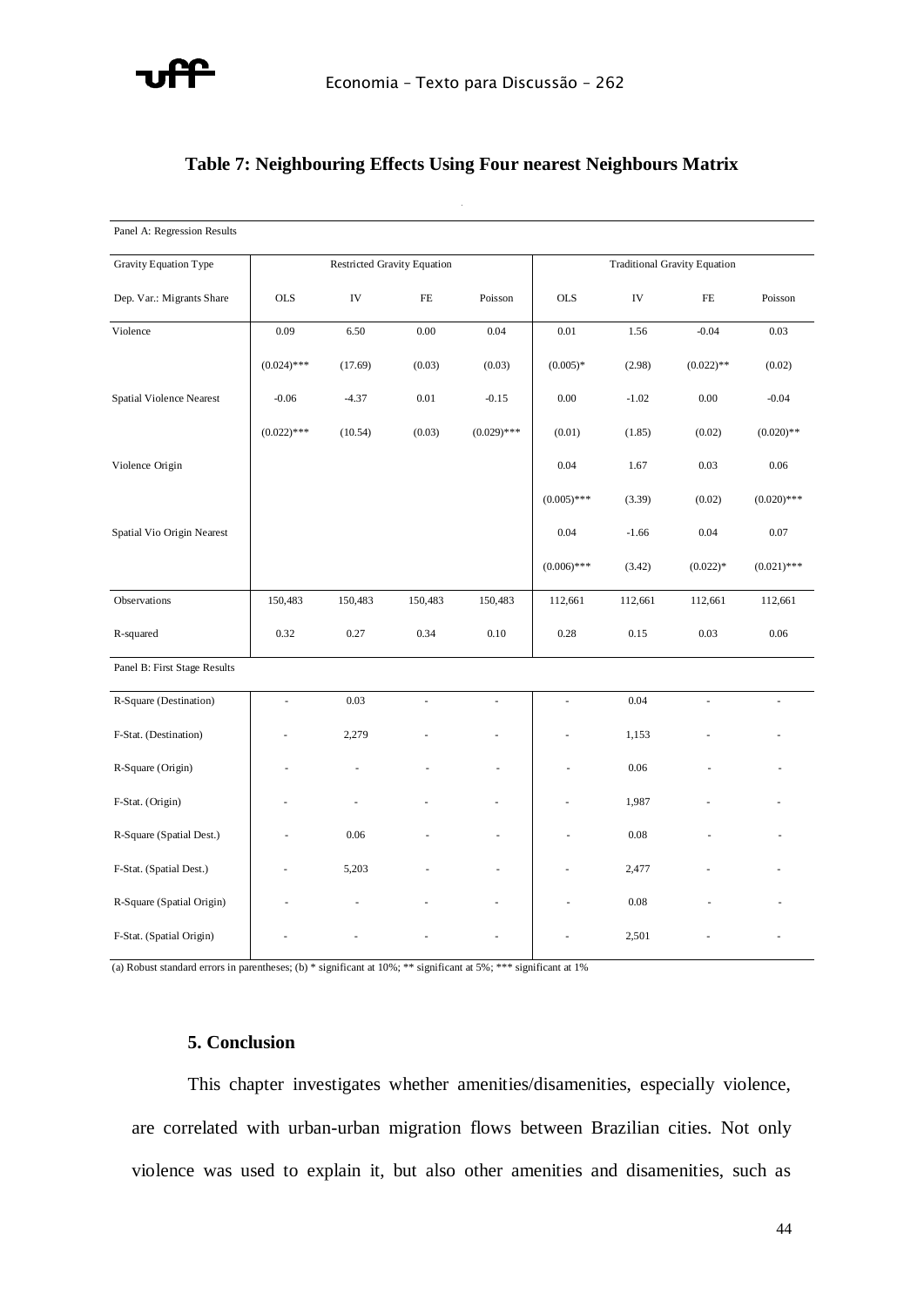population density and entertainment varieties as well as many social and economic variables.

Amenities investigated in this chapter present interesting results. Entertainment amenities seem to be an important pulling factor for migration flows which means that people do migrate towards cities with larger options of restaurants, shops, and others. Disamenities, such as congestion, appear to be the pushing force representing people's desire to move to less densely populated cities. Urban population outcomes corroborate Andrade et al. (2000) findings in which medium-sized cities are increasing their participation in the Brazilian urban population since larger places are repelling inhabitants towards smaller cities. Therefore, the negative part of larger areas, such as pollution and other crimes, appears to overcome most of the positive part, social network, for example.

Looking at violence, the results suggest it is negatively correlated to Brazilian migration flows. Places offering lower levels of crime rates tend to have more people moving towards them. Neighbouring effects are also tested and outcomes show cities with high violence in their surrounding territories do not attract migrants. Additionally, cities surrounded by violent places also repel people towards other places. It is therefore safe to conclude that it is not possible to exclude criminality to explain the movement of people throughout all of the Brazil.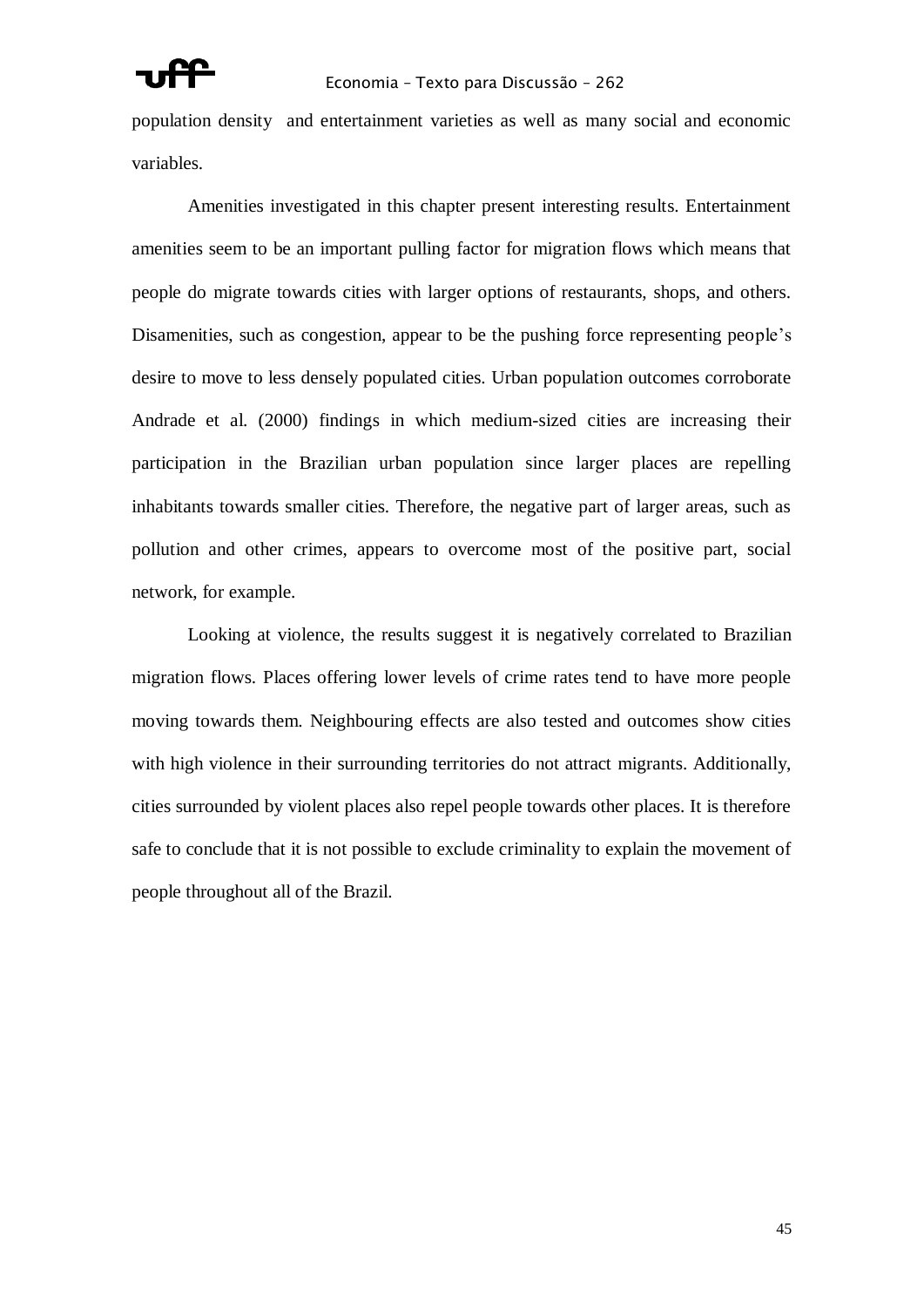

### **Bibliography**

Andrade, T. A., A. M. S. P. Santos, et al. (2000). Fluxos migratórios nas cidades médias e regiões metropolitanas brasileiras: a experiência do período 1980/96. XII Encontro Nacional de Estudos Populacionais, Caxambu (MG), Associação Brasileira de Estudos Populacionais.

Baeninger, R. (2000). Regiao, metropole e interior: espacos ganhadores e espacos perdedores nas migracoes recentes - Brasil. Textos NEPO.

Basu, B. (2000). "Rural-Urban Migration, Urban Unemployment and the Structural Transformation of a Dual Economy." Journal of International Trade 9(2): 137-149.

Bhattacharrya, P. C. (2002). "Rural-Urban Migration in LCD's: A Test of Two Rival Models." Journal of international Development 14(7): 951-972.

Blackaby, D. H. and P. D. Murphy (1991). "Industry Characteristics and Inter-regional Wage Differences." Scottish Journal of Political Economy 38(2): 142-161.

Blomquist, G. C., J. P. Hoehn, et al. (1987). "A Hedonic Model of Interregional Wages, Rents, and Amenity Values." Journal of Regional Science 27(4): 605-620.

Carvalho, A. X. Y., D. R. C. Cerqueira, et al. (2005). Socioeconomic Structure, Self-Fulfilment, Homicides and Spatial Dependence in Brazil. IPEA Discussion Paper 1105. Brasilia.

Carvalho, A. X. Y., D. R. C. Cerqueira, et al. (2007). Analise dos Custos e Consequencias da Violencia no Brasil. IPEA Discussion Paper 1284. Brasilia.

Chaudhuri, S. (2000). "Rural-Urban Migration, the Informal Sector, Urban Unemployment, and Development Policies: A Theoretical Analysis." Review of Development Economics 4(3): 353-364.

Clark, D. E. and J. C. Cosgrove (1991). "Amenities versus labor market opportunities: choosing the optimal distance to move." Journal of Regional Science 31(3): 311-328.

Combes, P. P., G. Duranton, et al. (2005). "Agglomeration and the adjustment of the spatial economy." Papers in Regional Science 83(3): 311-349.

Crozet, M. (2004). "Do migrants follow market potentials? An estimation of a new economic geography model." Journal of Economic Geography 4(4): 439-458.

Gibbons, S. (2004). "The Costs of Urban Property Crime." Economic Journal 114(499): F441-F463.

Rosenzweig and O. Stark. Amsterdam, New York, Elsevier. 1B: 647-719.

Habitat, U.-. (2007). Habitat Debate - A safe city is a just city. Number 3. V. 13. Nairobi, UN - Habitat: 24.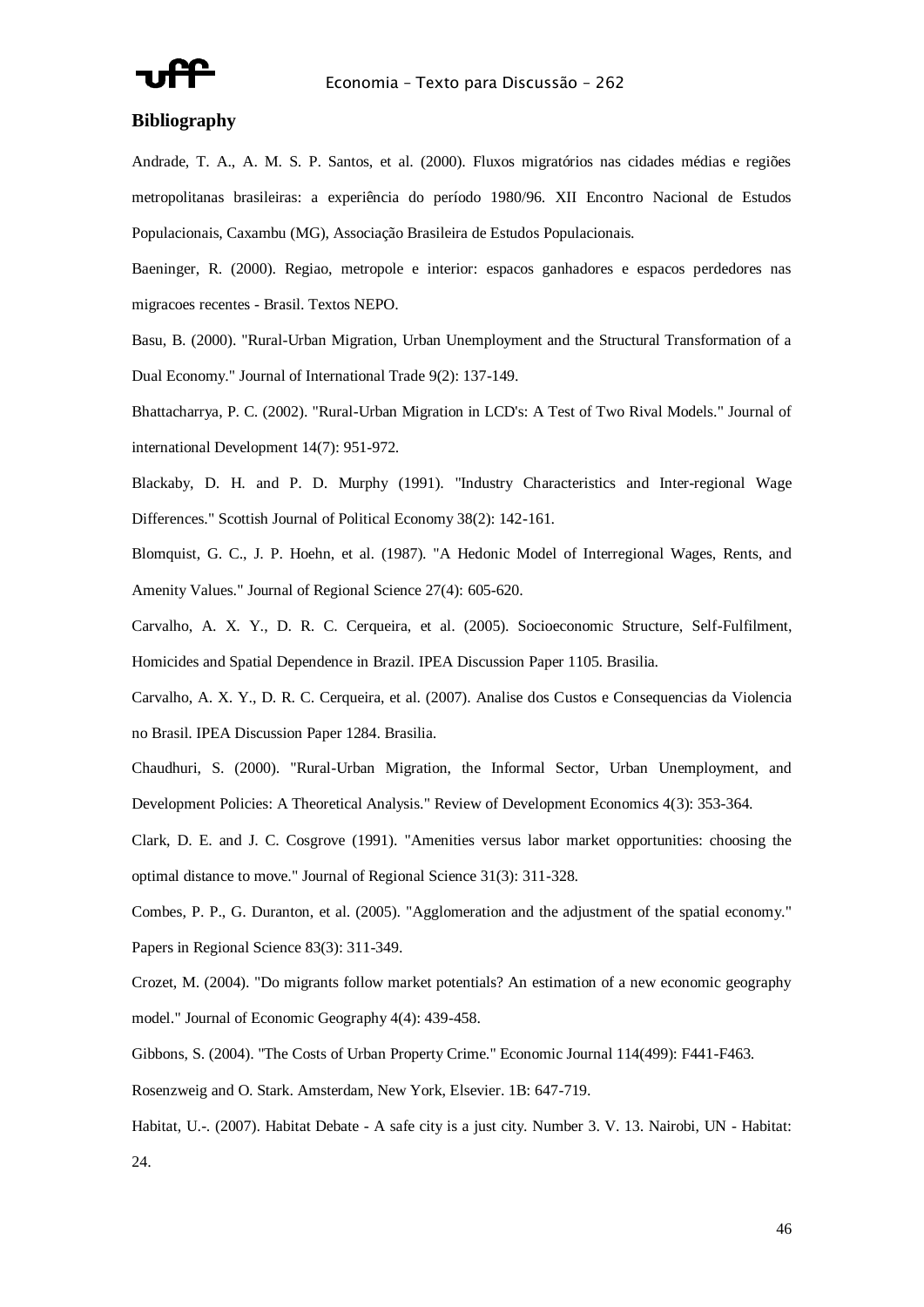

Jannuzzi, P. d. M. and N. Jannuzzi (2002). Crescimento urbano, saldos migratórios e atratividade residencial dos distritos da cidade de São Paulo: 1980-2000. XIII Encontro Nacional de Estudos Populacionais, Ouro Preto (MG), Associação Brasileira de Estudos Populacionais.

Rosenzweig and O. Stark. Amsterdam, New York, Elsevier. 1B: 721-798.

Martine, G. (1994). A redistribuicao espacial da populacao brasileira durante a decada de 80. IPEA Discussion Paper. Rio de Janeiro.

Molho, I. (1986). "Theories of Migration: A Review." Scottish Journal of Political Economy 33(4): 396- 419.

Nelson, J. M. (1976). Sojourners versus urbanites: causes and consequences of temporary versus permanent cityward migration in developing countries. Economic Development and Cultural Change. 24: 721-757.

Nunes, R. and R. Matos (2005). Migrações internas no Brasil: comparações entre os dados da RAIS e os do Censo Demográfico. 4° Encontro Nacional Sobre Migração, Rio de Janeiro, Associação Brasileira de Estudos Populacionais.

Nuttall, C., D. Eversley, et al. (2002). The Barbados Crime Survey 2002. International Comparisons, Barbados Statistical Department.

Plane, D. A. (2004). "Streams, flows, currents, cycles, and regimes: Propositions on the spatiotemporal nature of migration systems." International Journal of Enviromental Creation forthcoming.

Poncet, S. (2006). "Provincial migration dynamics in China: Borders, costs and economic motivations." Regional Science and Urban Economics 36(3): 385-398.

Rosen, S. (1979). Wage-based indexes of urban quality of life. Current issues in urban economics. P. Mieszkowski and M. Straszheim. Baltimore, Johns Hopkins Univeristy Press: 74-104.

Santos Silva, J. M. C. and S. Tenreyro (2006). "The log of Gravity." The Review of Economics and Statistics 88(4): 641-658.

Saracoglu, S. and T. L. Roe (2004). Rural-Urban Migration and Economic Growth in Developing Countries.

Skeldon, R. (1986). On migration patterns in India during the 1970's. Population and Devlopment Review. 12: 759-779.

Sudekum, J. (2007). "Regional Costs-of-Living with Congestion and Amenity Differences - An Economic Geography Perspective." Annals of Regional Science forthcoming.